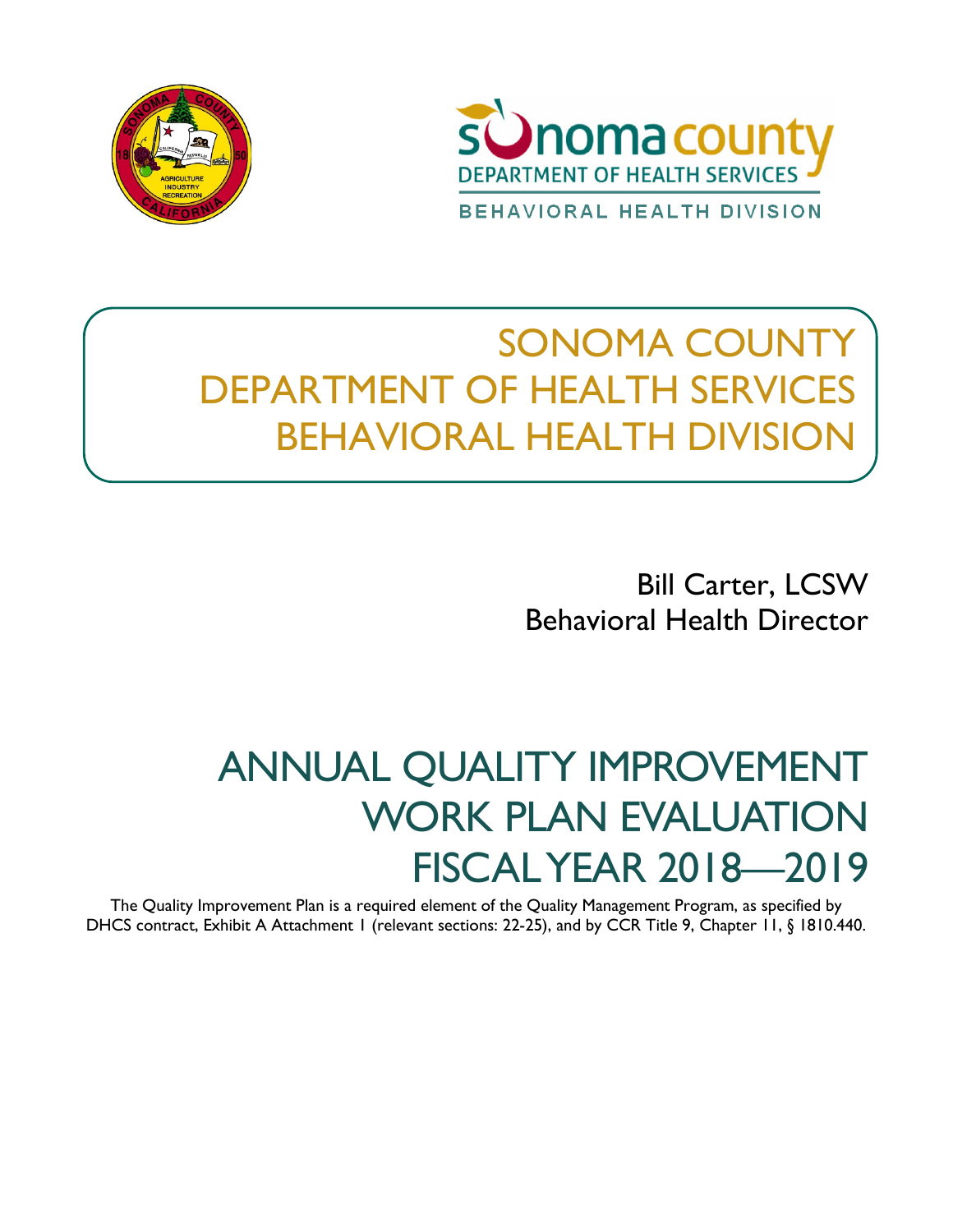# Overview of Sonoma County Behavioral Health Division Organizational Chart – October 2018

# Behavioral Health Division



Youth & Family Services

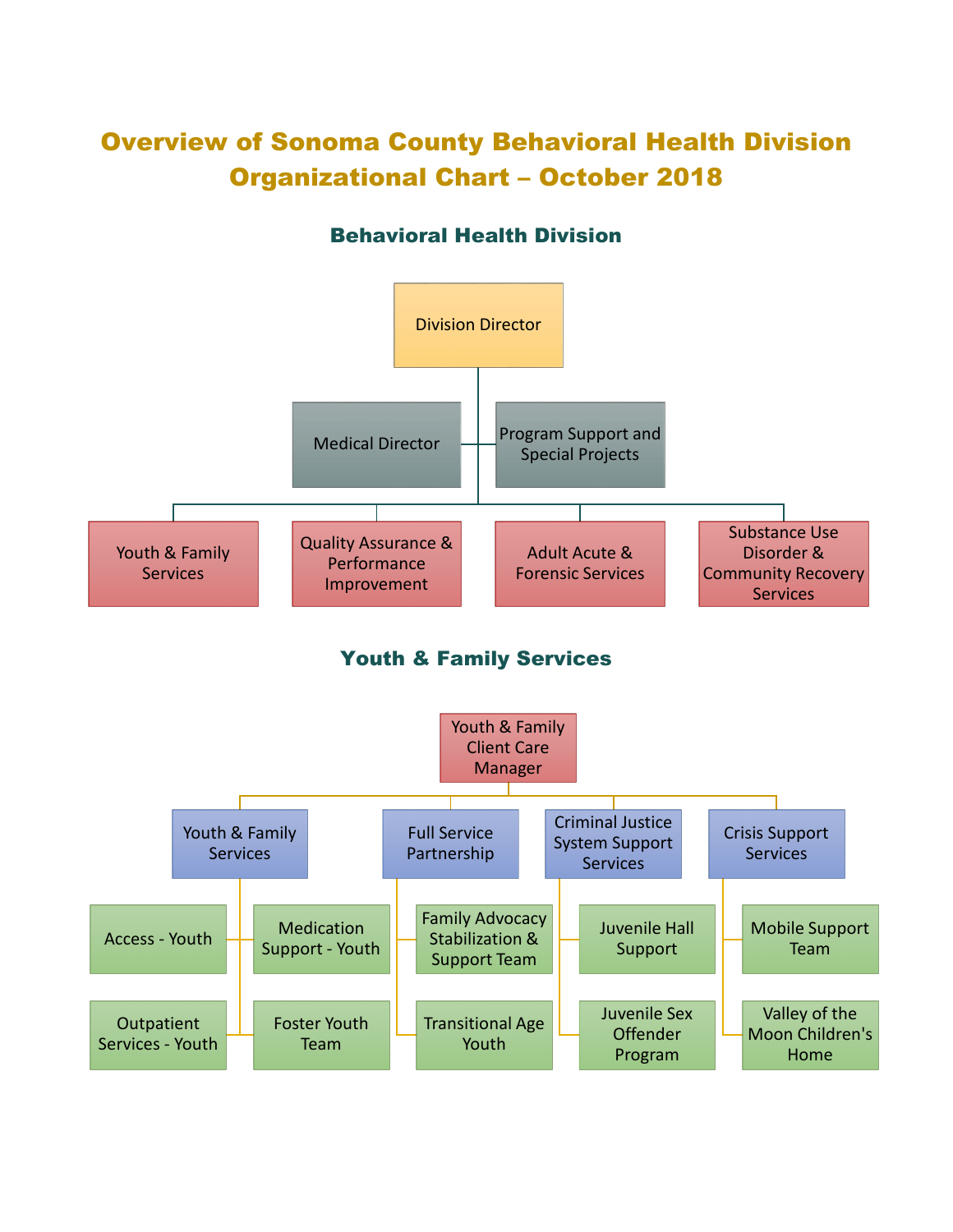# Quality Assurance & Performance Improvement (QAPI)

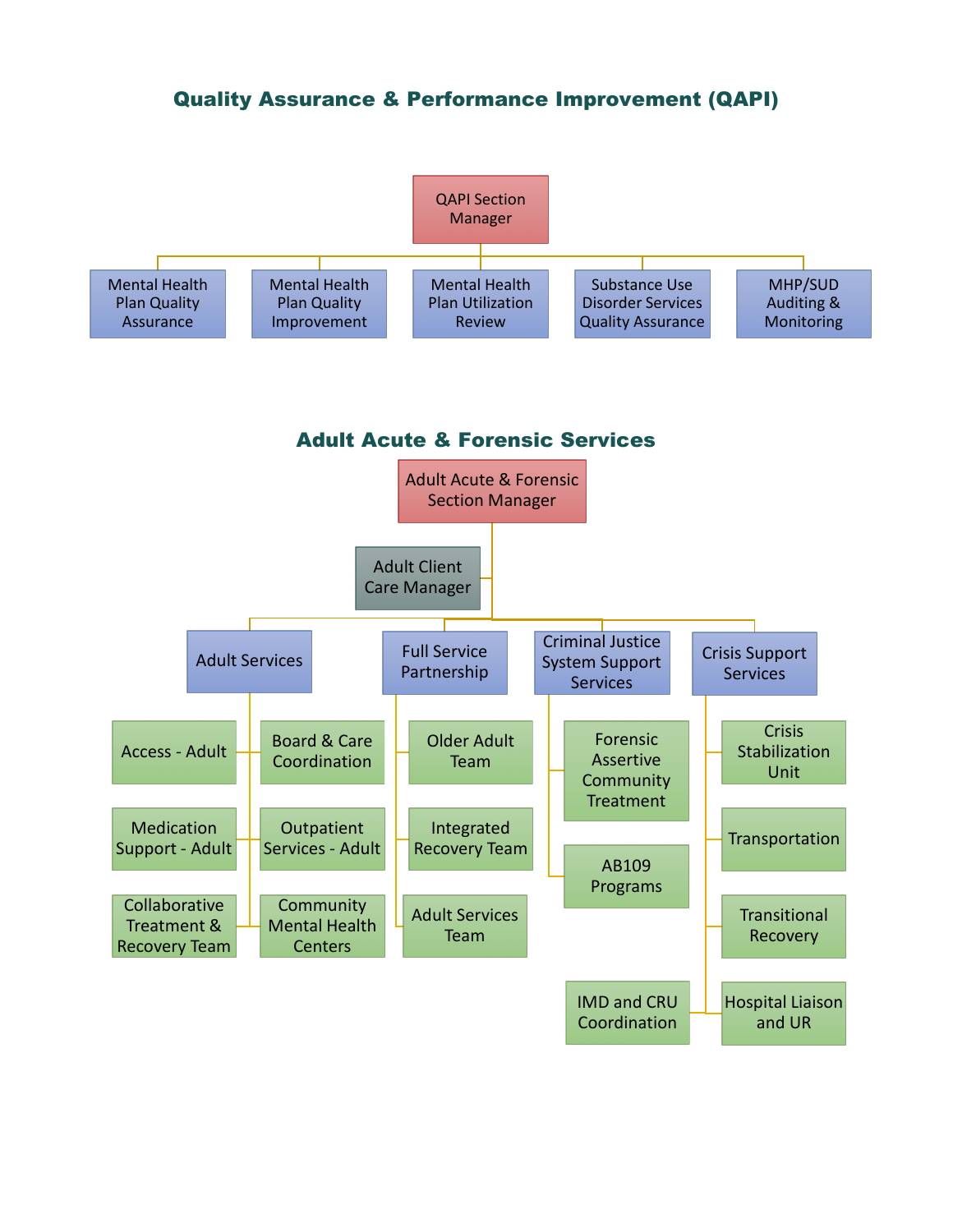# Substance Use Disorder & Community Recovery Services



# Program Support & Special Projects

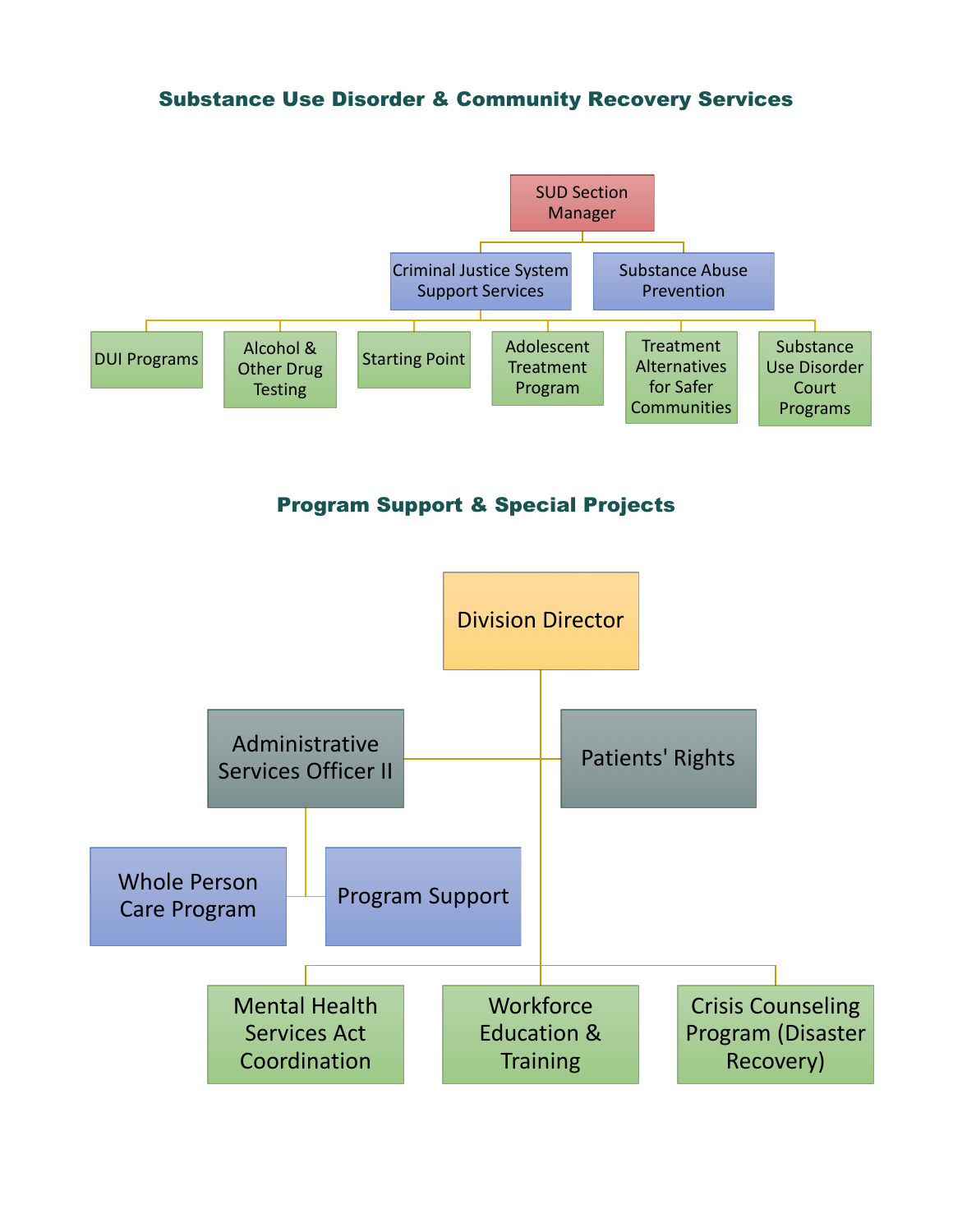# **TABLE OF CONTENTS**

# **SECTION 1: SERVICE DELIVERY CAPACITY**

| Goal               | <b>Goal Descriptions</b>                                                                                                                                                                                                                                                                   | Page |  |  |  |
|--------------------|--------------------------------------------------------------------------------------------------------------------------------------------------------------------------------------------------------------------------------------------------------------------------------------------|------|--|--|--|
| <b>GOAL</b><br>1.1 | The MHP will continue to track the number, service type, and geographic distribution<br>of mental health services provided by Sonoma County Behavioral Health and<br>contractors.                                                                                                          |      |  |  |  |
| <b>GOAL</b><br>1.2 | Increase the number of Hispanic/Latino clients receiving mental health treatment from<br>SCBH by 5% from 899 in FY17-18 to 944 in FY18-19.                                                                                                                                                 |      |  |  |  |
| <b>GOAL</b><br>1.3 | SCBH will provide at least one mandatory staff training in FY18-19, and the topic of<br>the training will be one of the three highest needs identified in the FY17-18 Cultural<br>Responsiveness Staff Survey. At least 50% of staff will report an increase in<br>knowledge in the topic. |      |  |  |  |
| <b>GOAL</b><br>1.4 | Support bilingual and bicultural staff working towards licensure to increase the number<br>of bilingual and bicultural Behavioral Health Interns that become licensed clinicians by<br>offering five licensure support trainings in FY18-19.                                               |      |  |  |  |
| <b>GOAL</b><br>1.5 | Increase the FTE for county-funded peer positions by 5%:<br>From 33.61 FTE on 6/30/18 to 35.29 FTE as of 6/30/19.                                                                                                                                                                          |      |  |  |  |
| <b>GOAL</b><br>1.6 | Documentation in 95% of charts audited for county-run programs and for contractors'<br>programs will show that all consents were completed in the client's primary (threshold)<br>language.                                                                                                | 13   |  |  |  |
| <b>GOAL</b><br>1.7 | Documentation in 95% of charts audited of monolingual clients in county-run programs<br>and in contractors' programs will show that all services were conducted in the client's<br>primary language.                                                                                       | 13   |  |  |  |

# **SECTION 2: SERVICE ACCESSIBILITY**

| Goal               | <b>Goal Descriptions</b>                                                                                                                                                                                                                                                  | Page |
|--------------------|---------------------------------------------------------------------------------------------------------------------------------------------------------------------------------------------------------------------------------------------------------------------------|------|
| <b>GOAL</b><br>2.1 | 95% of calls to the 24-hour toll free telephone number will be answered by a live<br>person to provide information to beneficiaries about how to access specialty mental<br>health services.                                                                              | 14   |
| <b>GOAL</b><br>2.2 | 100% of non-urgent after-hours callers requesting a service will receive a call back the<br>next business day.                                                                                                                                                            | 15   |
| <b>GOAL</b><br>2.3 | 95% of the adult beneficiaries who are screened as needing an <b>urgent</b> mental health<br>assessment will receive services within 2 business days.                                                                                                                     | 16   |
| <b>GOAL</b><br>2.4 | Achieve a 10% increase in the number of initial assessments attended within 10<br>business days from the date of the initial request for service.<br>From 37.5% in FY17-18 to 41.25% in FY18-19.                                                                          | 18   |
| <b>GOAL</b><br>2.5 | A 10% increase from the previous FY17-18, in the number of clients that attended an<br>initial psychiatric assessment appointment within 15 business days from date of the<br>initial outpatient mental health assessment.<br>From 65.0% in FY17-18 to 71.5 % in FY18-19. | 19   |

# **SECTION 3: BENEFICIARY SATISFACTION**

| Goal               | <b>Goal Descriptions</b>                                                                                                                                                                                                                                           |    |
|--------------------|--------------------------------------------------------------------------------------------------------------------------------------------------------------------------------------------------------------------------------------------------------------------|----|
| <b>GOAL</b><br>3.1 | Submit completed DHCS Adult, Older Adult, TAY, Youth and Family/Parents of Youth<br>Consumer Perception Satisfaction Survey data during the review period to CIBHS,<br>analyze the results and disseminate the results and analysis to SCBH staff and<br>provider. | 20 |
| <b>GOAL</b><br>3.2 | 100% of client grievances will be decided upon and communicated back to the client<br>within 90 days of receiving the grievance.                                                                                                                                   | 26 |
| <b>GOAL</b><br>3.3 | 100% of client/family outpatient appeals will be decided upon and communicated back<br>to the client within 60 days of receiving the appeal.                                                                                                                       | 26 |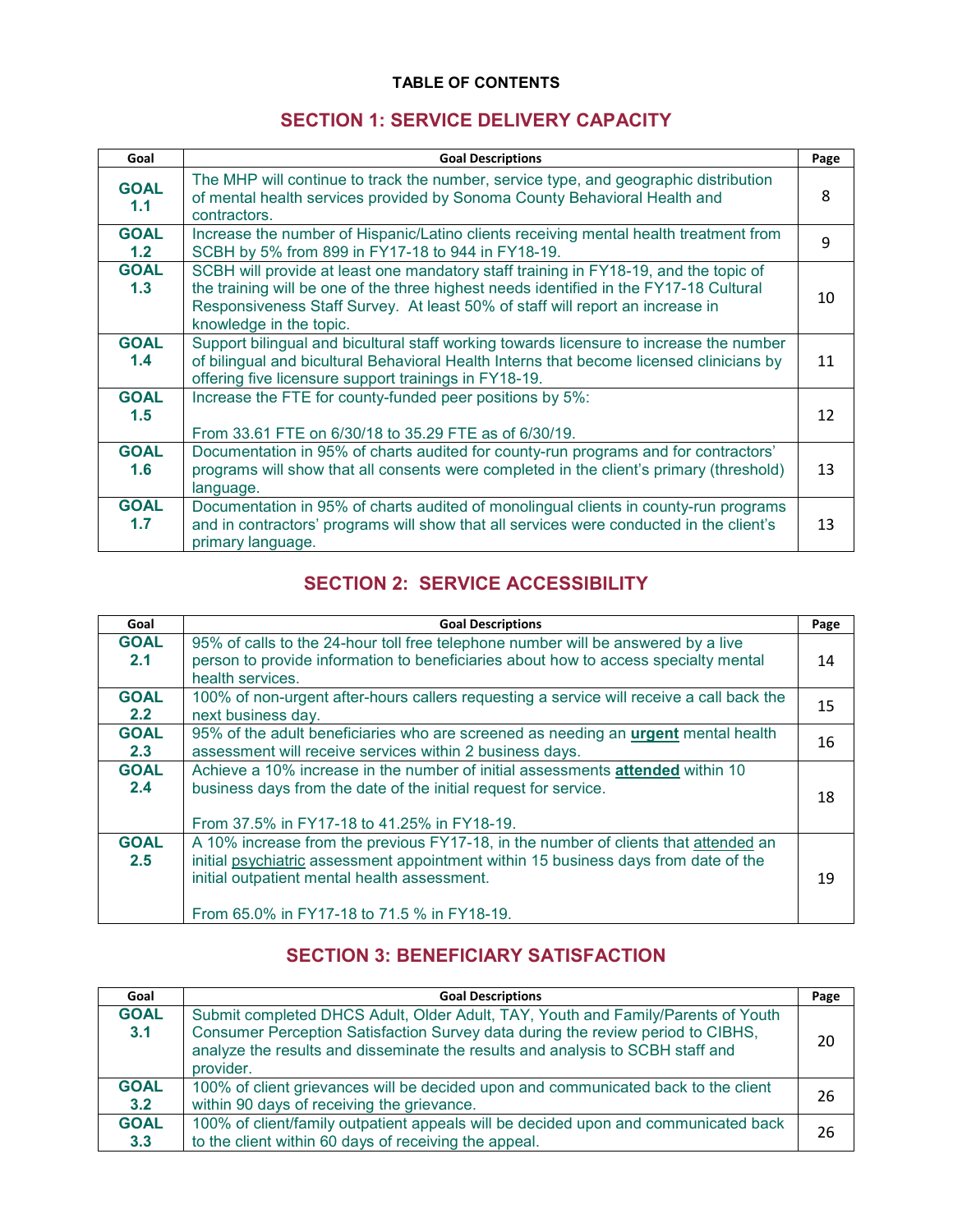| Goal               | <b>Goal Descriptions</b>                                                                                                                                  |    |  |
|--------------------|-----------------------------------------------------------------------------------------------------------------------------------------------------------|----|--|
| <b>GOAL</b><br>3.4 | 100% of client fair hearing results will be evaluated and if issues are identified, they<br>will be addressed within 60 days of the fair hearing results. | 27 |  |
| <b>GOAL</b><br>3.5 | 100% of client requests to change persons providing services will be evaluated and<br>addressed within 30 days of the request.                            |    |  |

# **SECTION 4: CLINICAL ISSUES**

| Goal                | <b>Goal Descriptions</b>                                                                                                                                                                                                                                                                                        | Page |
|---------------------|-----------------------------------------------------------------------------------------------------------------------------------------------------------------------------------------------------------------------------------------------------------------------------------------------------------------|------|
| <b>GOAL</b><br>4.1  | 90% adherence to practice guidelines. Each member of the psychiatric medical staff<br>will have five charts subject to peer review. Peer reviews will utilize Sonoma County<br>Behavioral Health Medication Monitoring Checklist (MHS-114). Results of the peer<br>review will be conveyed to each provider.    |      |
| <b>GOAL</b><br>4.2  | 100% of all sentinel events will be reviewed including all sentinel events where<br>potentially poor outcomes are identified. Identified issues from the sentinel events<br>committee will be placed on the agenda for Quality Management Policy (QMP) and<br>Quality Improvement Steering (QIS) Committees.    |      |
| <b>GOAL</b><br>4.3  | 100% of sentinel event reports where risk issues are identified from the sentinel event<br>reviews will be addressed                                                                                                                                                                                            | 29   |
| <b>GOAL</b><br>4.4  | Clinical PIP: The average number of actionable items in the last ANSA scores in<br>FY18-19 will reduce by 10% from the FY17-18 scores for FACT clients participating in<br>the Clinical PIP: Enhancing Mental Health Outcomes to Reduce Recidivism.<br>From Baseline 26.13 in FY17-18 to 23.52 in FY18-19       | 30   |
| <b>GOAL</b><br>4.5  | Non-Clinical PIP: At least 50% of non-Spanish speaking youth clients and 30% of<br>Spanish speaking youth clients who are screened as needing a mental health<br>assessment, will attend an initial outpatient mental health assessment within 10<br>business days from date of the initial request of service. |      |
| <b>GOAL</b><br>4.6  | For FY18-19, SCBH will provide Therapeutic Behavioral Services at a minimum of a<br>4% utilization rate for Medi-Cal beneficiaries under age of 21.                                                                                                                                                             | 31   |
| <b>GOAL</b><br>4.7  | FSP: Clients in the FACT program will show a 5% reduction in average number of jail<br>days per episode in FY18-19.<br>From 45.63 days in FY17-18 to 43.35 days in FY18-19.                                                                                                                                     | 32   |
| <b>GOAL</b><br>4.8  | FSP: Clients in the TAY program will show a 10% reduction in the average length of<br>stay (LOS) in acute psychiatric hospitals.<br>From 15.0 days in FY17-18 to 14.5 days in FY18-19.                                                                                                                          | 32   |
| <b>GOAL</b><br>4.9  | FSP: Clients in the OAT program will show a 10% reduction in the average LOS in<br>acute psychiatric hospitals.<br>From 23.2 days in FY17-18 to 20.9 days in FY18-19.                                                                                                                                           | 33   |
| <b>GOAL</b><br>4.10 | FSP: Clients in the IRT program will show a 10% reduction in the average LOS in<br>acute psychiatric hospitals.<br>From 12.5 days in FY17-18 to 11.3 days in FY18-19.                                                                                                                                           | 33   |

# **SECTION 5: PHYSICAL HEALTH CARE & OTHER AGENCIES**

| Goal               | <b>Goal Descriptions</b>                                                                                                                                                                                             |    |  |
|--------------------|----------------------------------------------------------------------------------------------------------------------------------------------------------------------------------------------------------------------|----|--|
| <b>GOAL</b><br>5.1 | 80% of adult clients opened to the Access team who do not or no longer require<br>specialty mental health services will be scheduled for an appointment with Beacon<br>Health Strategies for mental health services. | 34 |  |
| <b>GOAL</b><br>5.2 | 80% of adult clients opened to CMHCs and subsequently referred out to an FQHC or<br>primary care physician for MH services, will be scheduled for an appointment with the<br>FQHC or PCP.                            | 34 |  |
| <b>GOAL</b><br>5.3 | 80% of adult clients opened to the Integrated Health Team and subsequently referred<br>out to an FQHC or primary care physician for MH services, will be scheduled for an<br>appointment with the FQHC or PCP.       | 34 |  |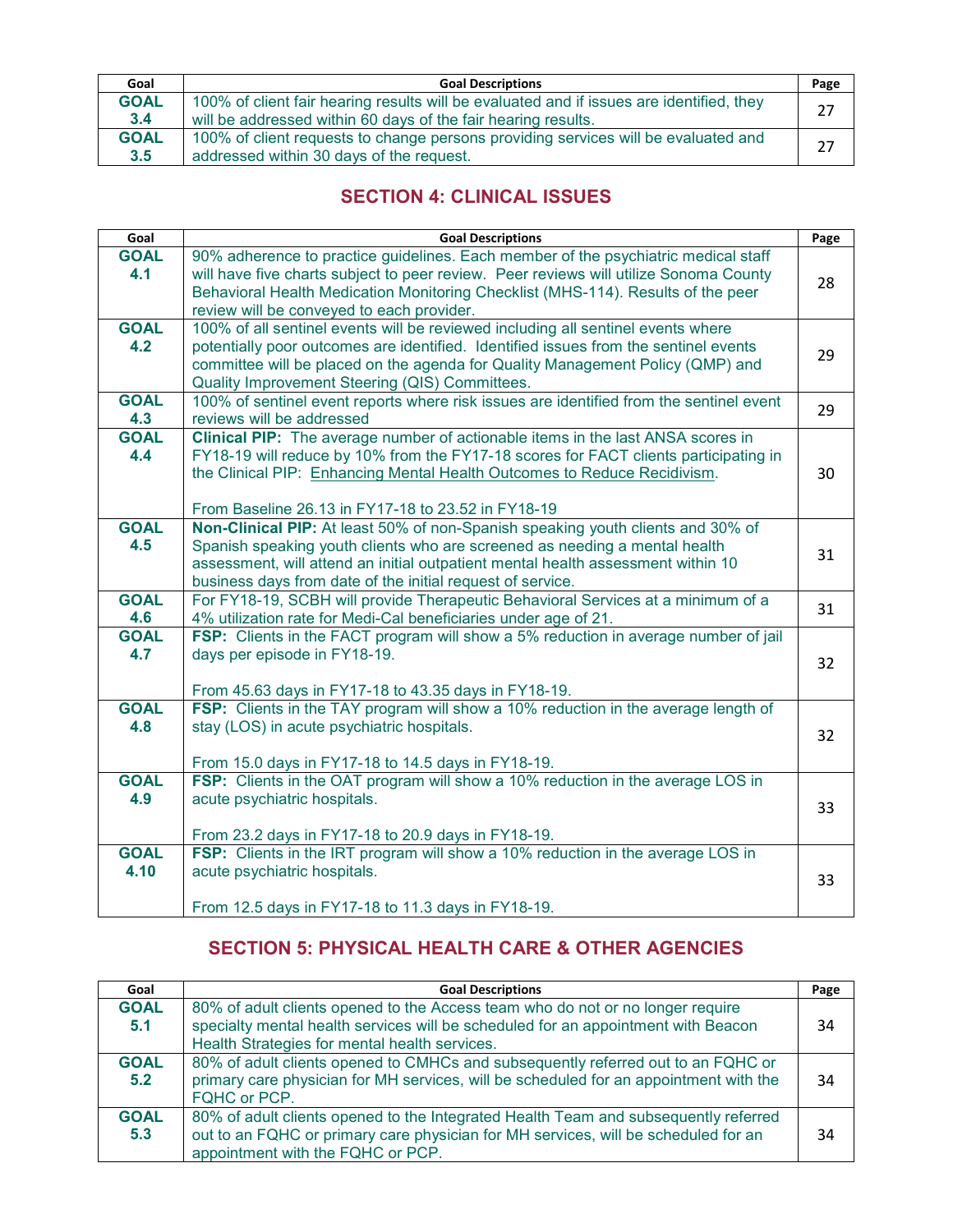# **SECTION 6: PROVIDER APPEALS AND SATISFACTION**

| Goal               | <b>Goal Descriptions</b>                                                                                                                                            |    |
|--------------------|---------------------------------------------------------------------------------------------------------------------------------------------------------------------|----|
| <b>GOAL</b><br>6.1 | 100% of psychiatric hospital appeals will be decided upon and communicated to the<br>hospital/MD within 60 calendar days from receipt of the appeal.                | 35 |
| <b>GOAL</b><br>6.2 | 100% of individual, group or organizational provider appeals will be decided upon and<br>communicated back to the provider within 45 days of receipt of the appeal. | 35 |

# **SUMMARY OF QUALITY IMPROVEMENT PLAN GOALS**

| <b>Goal Status</b>                                                                                    | <b>Goal Count</b>  | Percentage |  |
|-------------------------------------------------------------------------------------------------------|--------------------|------------|--|
| <b>Goals Met</b>                                                                                      | <b>13/32 Goals</b> | 40.63%     |  |
| <b>Goals Partially Met</b><br>(Goals scored "Partially Met"<br>if results were $> 75\%$ of<br>target) | 8/32 Goals         | 25.00%     |  |
| <b>Goals Not Met</b>                                                                                  | 6/32 Goals         | 18.75%     |  |
| <b>Goals Not Evaluated</b>                                                                            | 5/32 Goals         | 15.63%     |  |

# **SECTION 7: STAFF TRAINING**

| Section | <b>Section Description</b>         | Page |
|---------|------------------------------------|------|
|         | <b>Schedule of Staff Trainings</b> |      |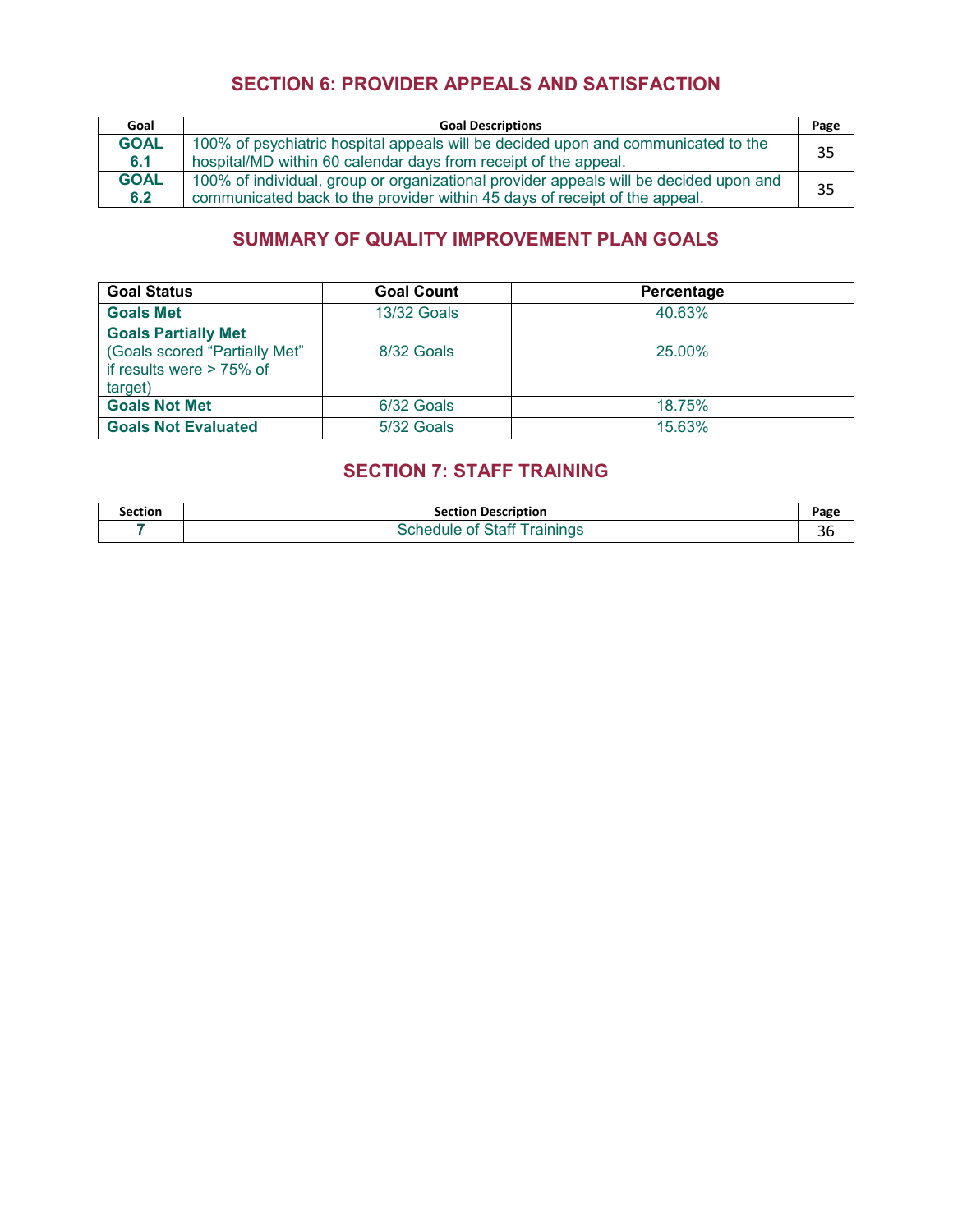

# **SECTION 1: SERVICE DELIVERY CAPACITY**

# **GOAL 1.1: The MHP will continue to track the number, service type, and geographic distribution of mental health services provided by Sonoma County Behavioral Health and contractors.**

# **PROCESS USED TO EVALUATE**

Sonoma MHP Network Adequacy Database – data system tracking all network providers, sites, and organizations. Sonoma County Provider Directory – [Provider Directory English;](http://sonomacounty.ca.gov/WorkArea/DownloadAsset.aspx?id=2147551482) [Provider Directory Spanish](http://sonomacounty.ca.gov/WorkArea/DownloadAsset.aspx?id=2147551483)  AVATAR Demographic Data Reports

# **RESPONSIBLE STAFF** – QI Manager

# **RESULTS**

Sonoma County continued to track the MH services and contract providers.

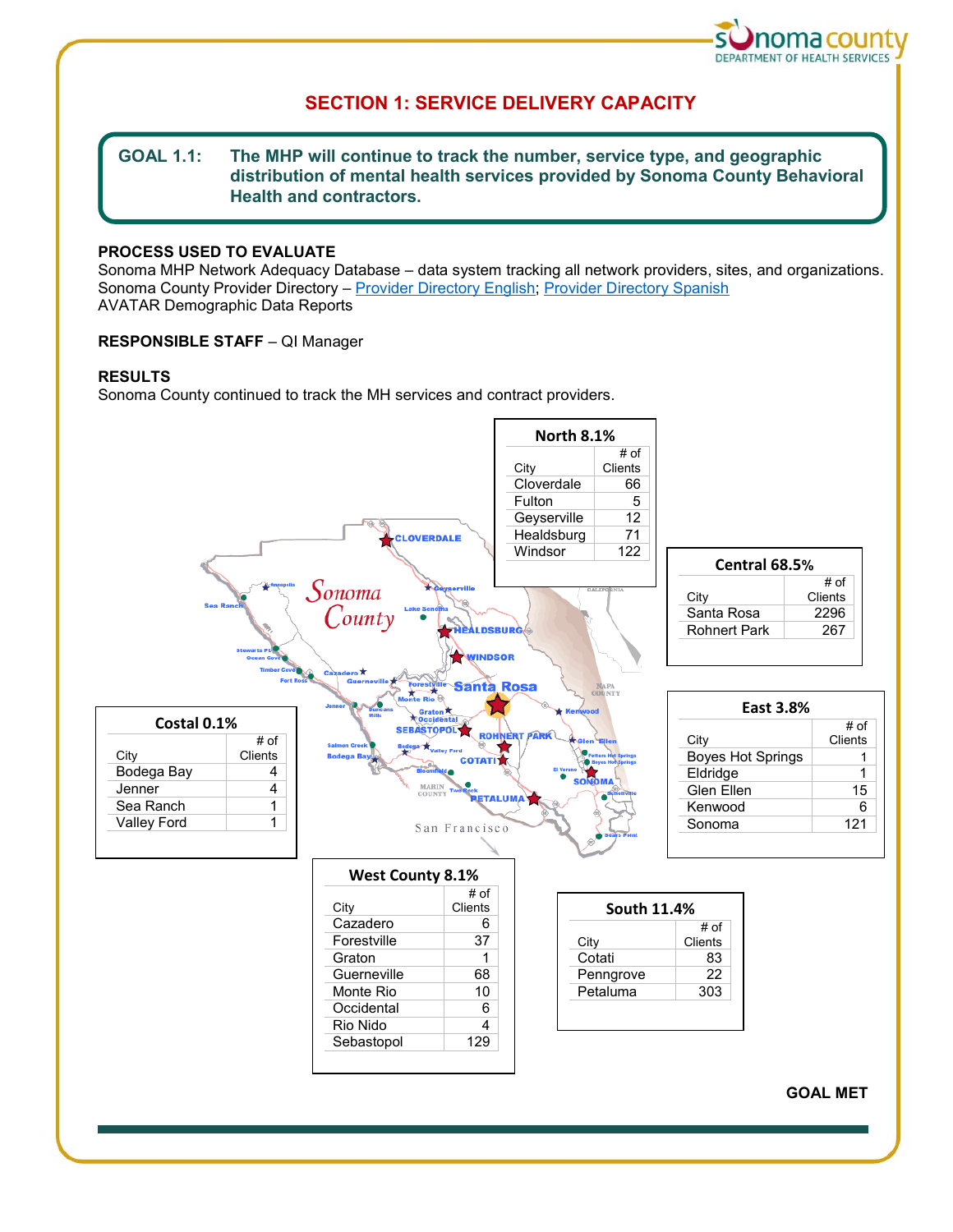

# **GOAL 1.2: Increase the number of Hispanic/Latino clients receiving mental health treatment by SCBH by 5% from 899 in FY17-18 to 944 in FY18-19.**

**PROCESS USED TO EVALUATE**  Avatar – Demographic Report

**RESPONSIBLE STAFF** – QI Manager

# **RESULTS**

Based on CSI data, during Fiscal Year 2017-18, Sonoma County Behavioral Health served a total of 899 unique Hispanic/Latino clients, 20.0% of 4489 unique clients served.



### **Fiscal Year 2017-2018**

| <b>Ethnicity</b>             | # of<br><b>Clients</b> | %age of<br><b>Total</b> |
|------------------------------|------------------------|-------------------------|
| Cuban                        | 5                      | 0.12%                   |
| Mexican/Mexican<br>American  | 680                    | 15.64%                  |
| <b>No Entry</b>              | 1197                   | 27.46%                  |
| <b>Not Hispanic</b>          | 2218                   | 47.91%                  |
| <b>Other Hispanic/Latino</b> | 207                    | 4.79%                   |
| <b>Puerto Rican</b>          | 7                      | 0.16%                   |
| Unknown                      | 175                    | 3.92%                   |
| <b>Grand Total</b>           | 4489                   | 100.00%                 |





| <b>Ethnicity</b>             | # of<br><b>Clients</b> | %age of<br>Total |
|------------------------------|------------------------|------------------|
| Cuban                        | 4                      | 0.10%            |
| Mexican/Mexican<br>American  | 688                    | 17.64%           |
| <b>No Entry</b>              | 934                    | 23.95%           |
| <b>Not Hispanic</b>          | 1947                   | 49.92%           |
| <b>Other Hispanic/Latino</b> | 190                    | 4.87%            |
| <b>Puerto Rican</b>          | 8                      | 0.21%            |
| Unknown                      | 129                    | 3.31%            |
| <b>Grand Total</b>           | 3900                   | 100.00%          |

Based on CSI data, during Fiscal Year 2018-19, Sonoma County Behavioral Health served a total of 1019 unique Hispanic/Latino clients, 26.1% of 3900 unique clients served. This is an increase in the percentage served compared to total clients, and an 11.8 % increase in the total number of Hispanic/Latino clients served overall.

### **GOAL MET**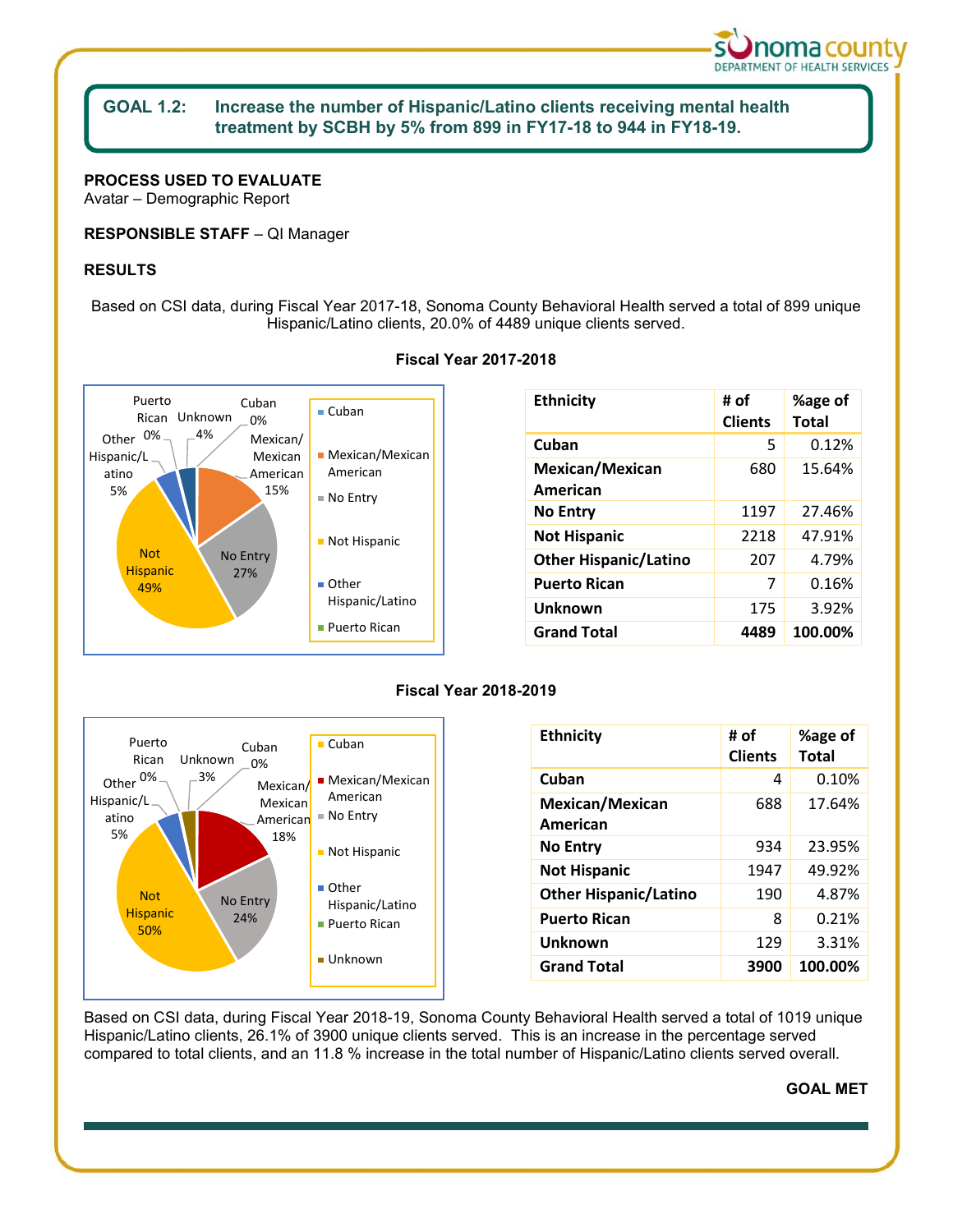

# **GOAL 1.3: SCBH will provide at least one mandatory staff training in FY18-19, and the topic of the training will be one of the three highest needs identified in the FY16-17 Cultural Responsiveness Staff Survey. At least 50% of staff will report an increase in knowledge in the topic.**

# **PROCESS USED TO EVALUATE**

Staff Development Training CEU Program Evaluation Forms

**RESPONSIBLE STAFF** – QI Manager and CIP Manager**.**

# **RESULTS**

SCBH held or sponsored five staff development training opportunities in FY18-19 to further cultivate cultural competency among staff.

|   | <b>Date</b> | <b>Training</b>                             | <b>Facilitated by</b>                      |  |
|---|-------------|---------------------------------------------|--------------------------------------------|--|
|   | 10/3/2018   | Patients' Rights Advocacy: History, Process | <b>Bill SmithWaters, Frank SmithWaters</b> |  |
|   |             | and Resources                               |                                            |  |
| 2 | 1/11/2019   | Mi Futuro Event                             | All Day Conference Event                   |  |
| 3 | 5/1/2019    | <b>LGBTQ Mental Health Training</b>         | Jessie Hankins, Jessica Carrol             |  |
| 4 | 5/17/2019   | Older Adult Depression: An Integrated       | Ladson Hinton, Patrick Arbore, Todd        |  |
|   |             | Approach to Improving Outcomes through      | Finnemore                                  |  |
|   |             | <b>Collaborative Care</b>                   |                                            |  |
| 5 | 6/5/2019    | Recovery in Action: A Peer Perspective      | Sean Bolan, Sean Kelson, Kate Roberge,     |  |
|   |             |                                             | Susan Standen                              |  |



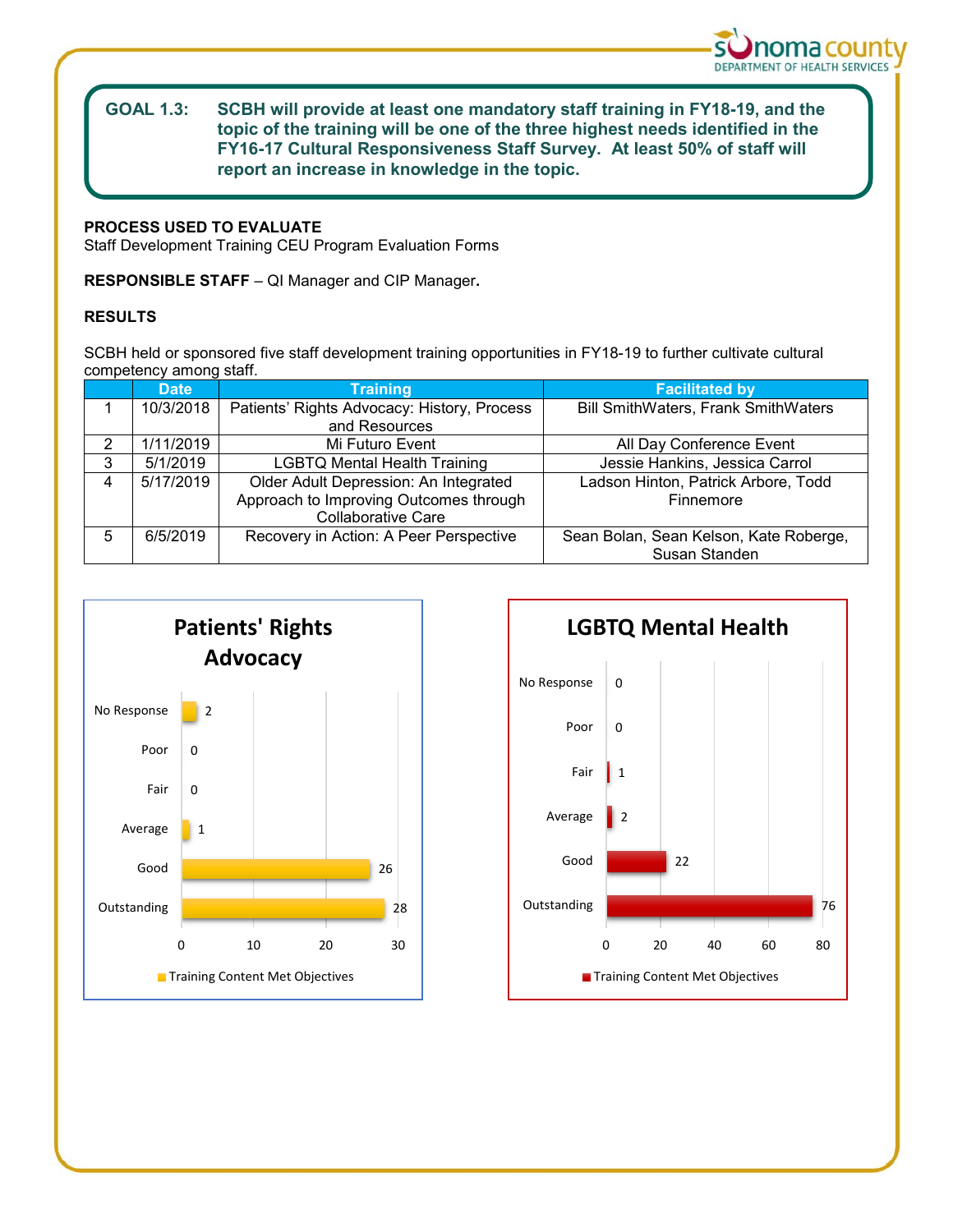

Staff/Attendees were asked to rate their knowledge of strategies to assist clients of culturally diverse communities. Staff reported overall high marks for all trainings listed above meeting their training objectives.

**GOAL MET**

# **GOAL 1.4: Support bilingual and bicultural staff working towards licensure to increase the number of bilingual and bicultural Behavioral Health Interns that become licensed clinicians by offering five licensure support trainings in FY 18-19.**

# **PROCESS USED TO EVALUATE**

Licensure Test Prep Support Program Calendar

# **RESPONSIBLE STAFF** – QI Manager

# **RESULTS**

The Workforce Education and Training Coordinator position was eliminated and folded into the MHSA coordinator's position. The Licensure Support Program was therefore shifted into a new, weekly Clinical Supervision group facilitated by the QI Manager and QI staff. The group began on 3/7/2019 and has continued weekly. This group includes bilingual and bicultural staff working towards licensure. Licensure support trainings are included monthly in this Supervision Group. Four trainings were held in FY 18-19.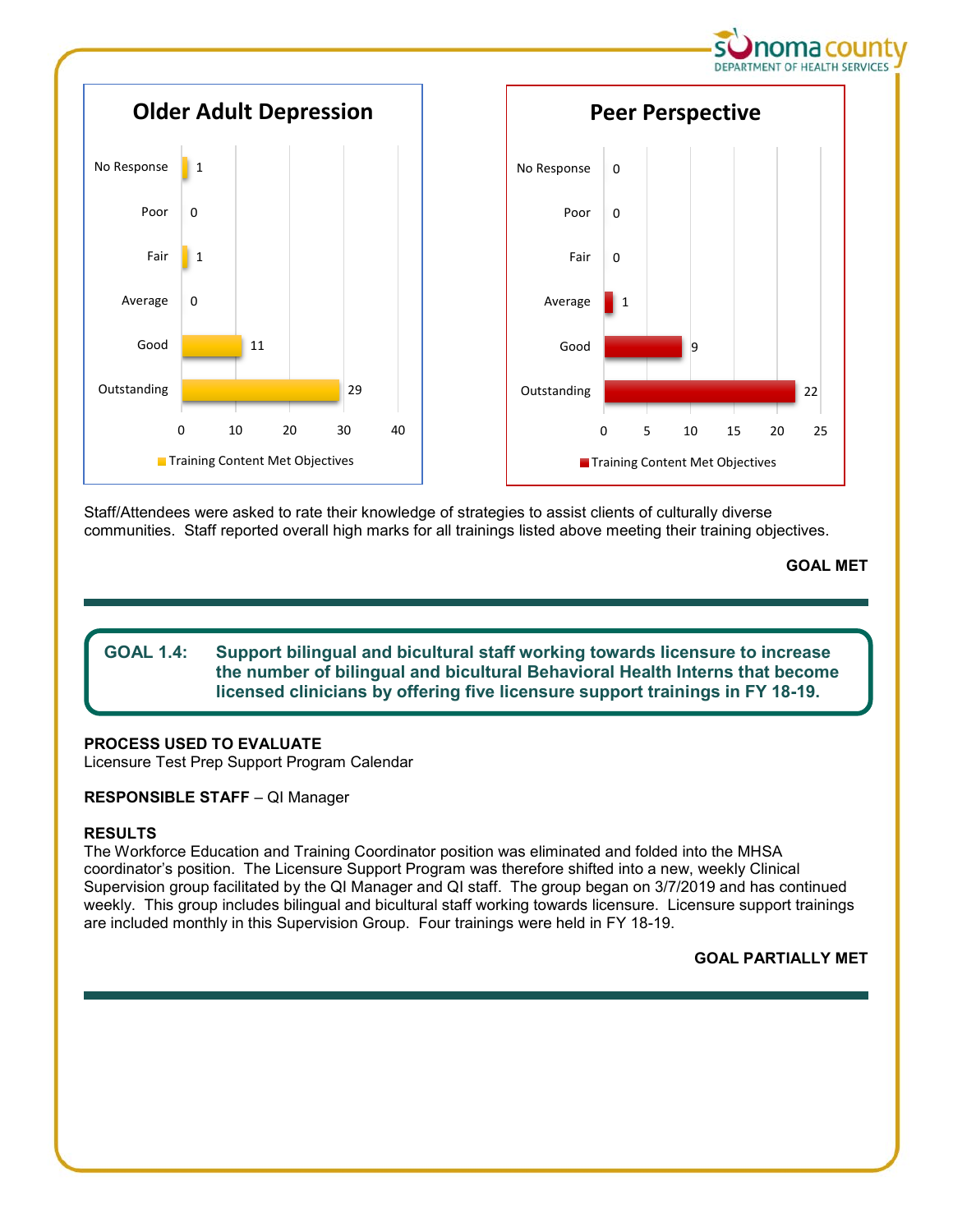

# **GOAL 1.5: Increase the FTE for county-funded peer positions by 5%: From 33.61 FTE on 6/30/18 to 35.29 FTE as of 6/30/19.**

# **PROCESS USED TO EVALUATE**

Consumer and Family Employment Fiscal Summary FY18-19

# **RESPONSIBLE STAFF** – QI Manager

### **RESULTS**

|                                                                 | FY17-18        | FY18-19        | FY17-18               | FY18-19        |
|-----------------------------------------------------------------|----------------|----------------|-----------------------|----------------|
| <b>County Contractors</b>                                       | # of Employees | # of Employees | <b>FTE</b>            | <b>FTE</b>     |
| <b>Goodwill Programs:</b>                                       |                |                |                       |                |
| <b>Wellness and Advocacy</b>                                    | 9              | 11             | 5.9                   | 11.73          |
| Center                                                          |                |                |                       |                |
| <b>Consumer Relations Program</b>                               | $\overline{7}$ | 3              | 3.95                  | 1.74           |
| Interlink Self-Help center                                      | 10             | 10             | 6.33                  | 6.18           |
| Petaluma Peer Recovery                                          | 5              | 5              | 1.46                  | 1.34           |
| Program                                                         |                |                |                       |                |
| Consumer-Operated                                               | 4              | N/A            | 0.95                  | N/A            |
| Warmline Program                                                |                |                |                       |                |
| Peer Support for Mobile                                         | 3              | 3              | 0.95                  | 0.11           |
| Support Team                                                    |                |                |                       |                |
| Whole Person Care Peer                                          | N/A            | 3              | N/A                   | 1.21           |
| Outreach                                                        |                |                |                       |                |
| <b>Buckelew Programs:</b>                                       |                |                |                       |                |
| <b>Family Service Coordinator</b>                               | 4              | 3              | 2.07                  | 0.90           |
| <b>West County Community</b>                                    |                |                |                       |                |
| <b>Services Programs:</b>                                       | 6              | 6              | 3.01                  | 2.93           |
| Russian River Empowerment                                       |                |                |                       |                |
| Center                                                          |                |                |                       |                |
| <b>NAMI:</b>                                                    |                |                |                       |                |
| CSS (Warmline, MST, Family-                                     | $\overline{7}$ | N/A            | 4.56                  | N/A            |
| to-Family, Family Support                                       |                |                |                       |                |
| Group)                                                          |                |                |                       |                |
| PEI (CAPE and TAY)                                              | 5              | N/A            | 0.78                  | N/A            |
| <b>Family Education Advocacy</b>                                | N/A            | 4              | N/A                   | 3.09           |
| and Support Program                                             |                |                |                       |                |
| <b>Total of County Contractors</b>                              | 60             | 48             | 29.96                 | 29.23          |
|                                                                 | # of Employees | # of Employees | <b>Working extra-</b> | Working extra- |
| <b>SCBHD Staff</b>                                              |                |                | help hours            | help hours     |
|                                                                 |                |                | equivalent to         | equivalent to  |
|                                                                 |                |                | <b>FTE</b>            | <b>FTE</b>     |
| <b>Peer Providers</b>                                           |                |                |                       |                |
| Peer positions combined EH hours to<br>calculate equivalent FTE | 8              | 6              | 3.65                  | 1.95           |
| <b>Total FTE for all County-</b>                                | 68             | 54             | 33.61                 | 31.18          |
| funded peer positions                                           |                |                |                       |                |

**Total number of consumer and family member staff at MHSA and other funded programs: 54 employees at 31.18 FTE**

In FY18-19 the FTE for county-funded peer positions was 31.18 FTE, a decrease of 7.23% from FY17-18.

**GOAL NOT MET**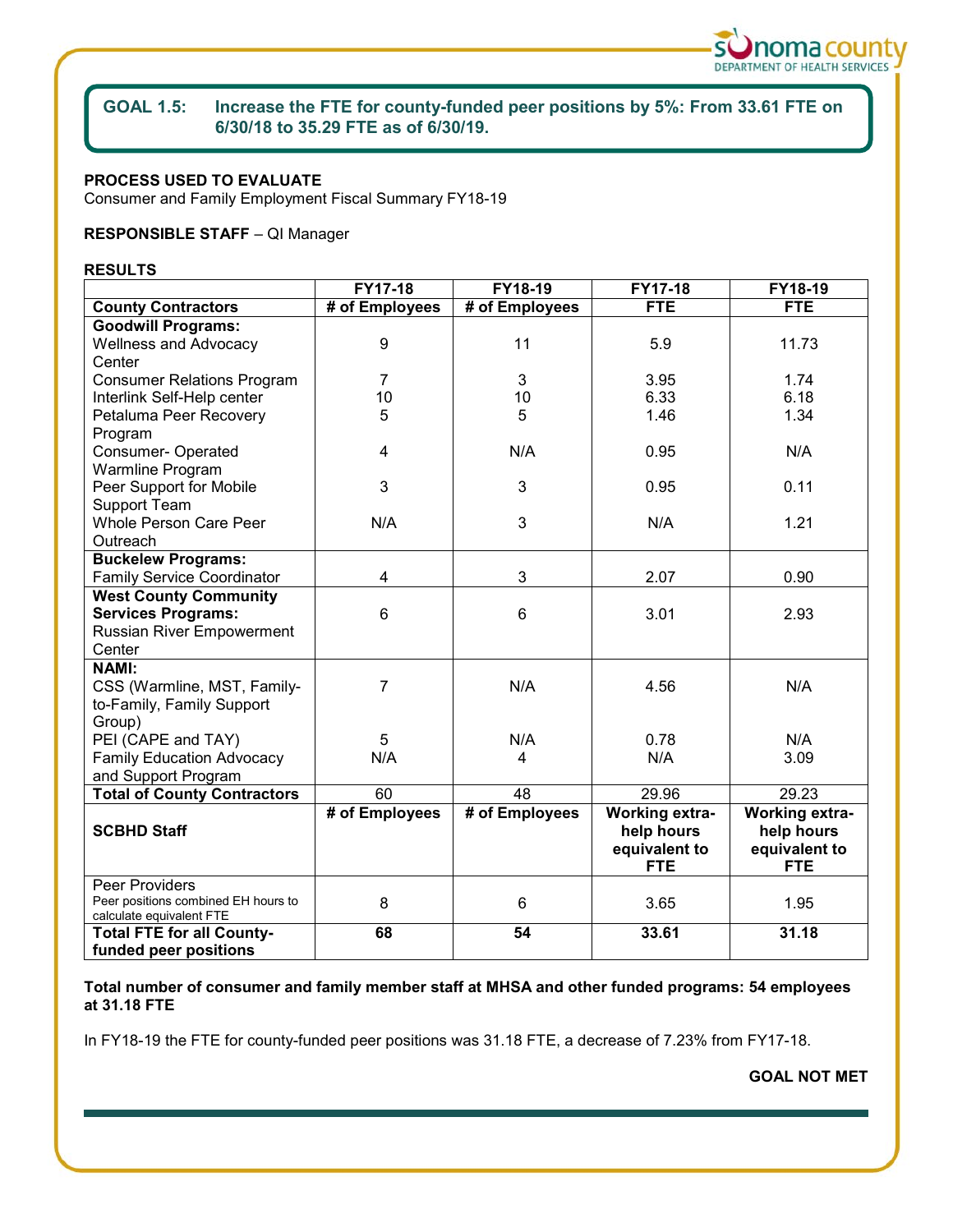

# **GOAL 1.6: Documentation in 95% of charts audited for county-run programs and for contractors' programs will show that all consents were completed in the client's primary (threshold) language.**

# **PROCESS USED TO EVALUATE**

Chart review checking five required forms Preferred Language Chart Audit Tool; Review of charts

# **RESPONSIBLE STAFF – QA Audit Manager**

# **RESULTS**

The Quality Management Audit Team review four programs in FY 18-19. Three SCBH programs were reviewed delivering Crisis Stabilization Services, Long Term Care Coordination, and Foster Youth Services. 1 CBO was reviewed delivering Youth Outpatient Services.

| <b>Program Audited</b> | <b>Consents in Primary</b><br><b>Language</b> | <b>No Consent on File in</b><br><b>Primary Language</b> | <b>Compliance Percentage</b> |
|------------------------|-----------------------------------------------|---------------------------------------------------------|------------------------------|
| <b>Program A</b>       |                                               |                                                         | 87.5%                        |
| <b>Program B</b>       | 10                                            | 0                                                       | 100.0%                       |
| <b>Program C</b>       |                                               |                                                         | 87.5%                        |
| Program D              |                                               | 3                                                       | 70.0%                        |
| <b>Totals</b>          | 31                                            | 5                                                       | 86.1%                        |

The Audit Team issued Plans of Correction for Programs not meeting the standard.

# **GOAL PARTIALLY MET**

# **GOAL 1.7: Documentation in 95% of charts audited of monolingual clients in county-run programs and in contractors' programs will show that all services were conducted in the client's primary language.**

# **PROCESS USED TO EVALUATE**

Preferred Language Chart Audit Tool; Review of charts

# **RESPONSIBLE STAFF – QA Audit Manager**

# **RESULTS**

The Quality Management Audit Team reviewed three programs in FY 18-19 applicable to this metric. These programs include Long Term Care Coordination, Foster Youth Services, and CBO Youth Outpatient Services.

| <b>Program Audited</b> | <b>Services in Primary</b><br><b>Language</b> | <b>No Documentation of</b><br><b>Service Language</b> | <b>Compliance Percentage</b> |
|------------------------|-----------------------------------------------|-------------------------------------------------------|------------------------------|
| <b>Program A</b>       | 6                                             |                                                       | $100.0\%$                    |
| <b>Program B</b>       |                                               |                                                       | 50.0%                        |
| <b>Program C</b>       |                                               |                                                       | 100.0%                       |
| Totals                 | 10                                            |                                                       | 90.9%                        |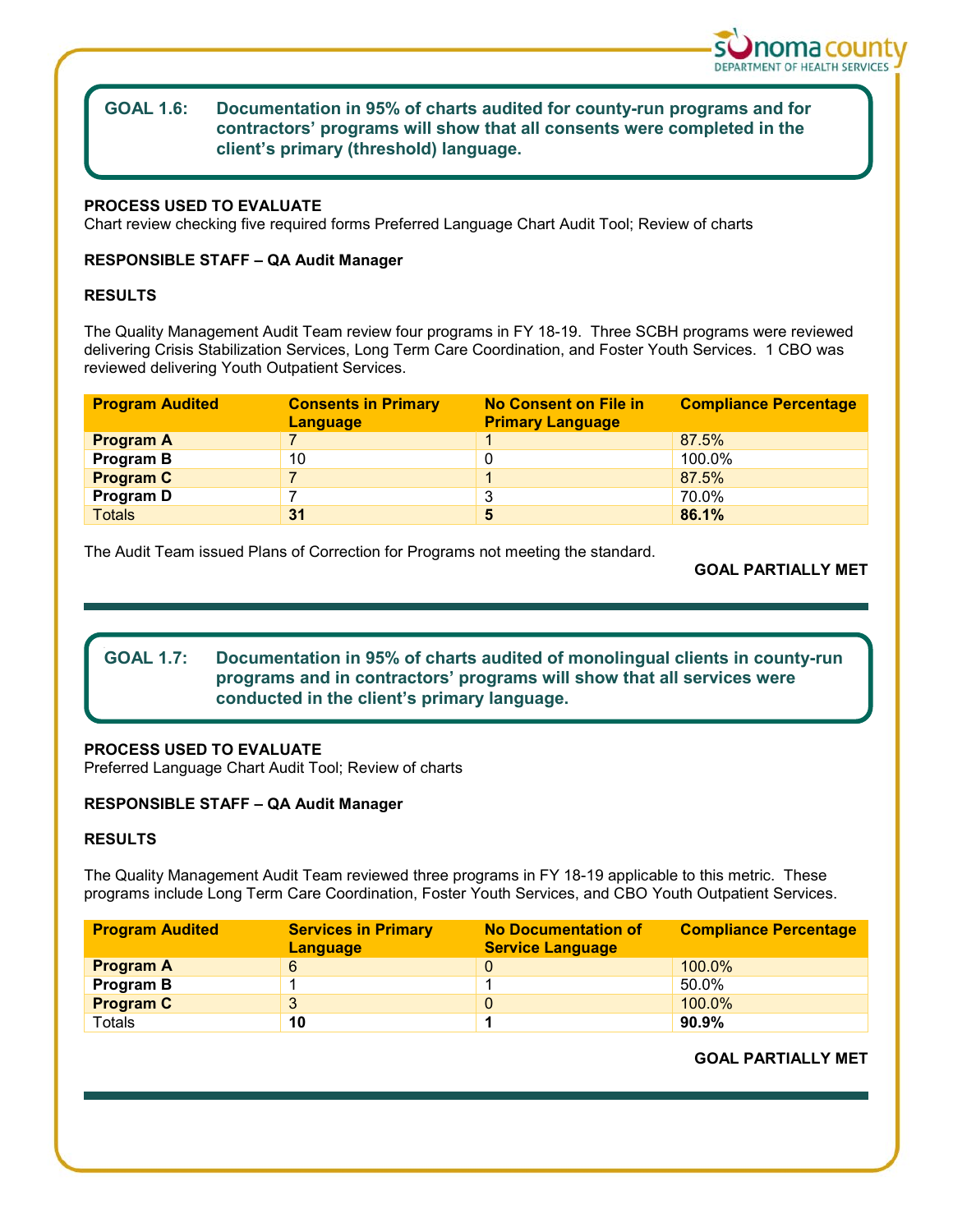

# **SECTION 2: SERVICE ACCESSIBILITY**

**GOAL 2.1:** 95% of calls to the 24-hour toll free telephone number will be answered by a **live person to provide information to beneficiaries about how to access specialty mental health services.**

> **Goal Calculation:** <u>Calls Answered and Logged by Optum</u> Total Calls Logged by Optum

### **PROCESS USED TO EVALUATE**

- Access to MH Services Database
- OPTUM Reports

**RESPONSIBLE STAFF** – QI Manager and Access Manager.

# **RESULTS**

| Year - Month                   | <b>Access Team calls</b><br><b>Answered</b> | <b>Access Team</b><br>calls Abandoned | <b>OPTUM Calls</b><br><b>Answered</b> | <b>OPTUM Calls</b><br><b>Abandoned</b> | <b>Total Calls</b><br><b>Answered</b> | <b>Total Calls</b><br><b>Abandoned</b> | <b>Response</b><br><b>Percentage</b> |
|--------------------------------|---------------------------------------------|---------------------------------------|---------------------------------------|----------------------------------------|---------------------------------------|----------------------------------------|--------------------------------------|
| 2018 - 07 July                 | 606                                         | 49                                    | 162                                   | 22                                     | 768                                   | 71                                     | 91.5%                                |
| 2018 - 08 August               | 585                                         | 77                                    | 154                                   | 8                                      | 739                                   | 85                                     | 89.7%                                |
| 2018 - 09 September            | 557                                         | 57                                    | 137                                   | 9                                      | 694                                   | 66                                     | 91.3%                                |
| 2018 - 10 October              | 672                                         | 59                                    | 129                                   | 14                                     | 801                                   | 73                                     | 91.6%                                |
| 2018 - 11 November             | 531                                         | 94                                    | 152                                   | $\overline{7}$                         | 683                                   | 101                                    | 87.1%                                |
| 2018 - 12 December             | 538                                         | 102                                   | 128                                   | 11                                     | 666                                   | 113                                    | 85.5%                                |
| 2019 - 01 January              | 586                                         | 114                                   | 187                                   | 9                                      | 773                                   | 123                                    | 86.3%                                |
| 2019 - 02 February             | 429                                         | 99                                    | 138                                   | 6                                      | 567                                   | 105                                    | 84.4%                                |
| 2019 - 03 March                | 485                                         | 123                                   | 160                                   | $\overline{4}$                         | 645                                   | 127                                    | 83.5%                                |
| 2019 - 04 April                | 486                                         | 150                                   | 165                                   | 15                                     | 651                                   | 165                                    | 79.8%                                |
| 2019 - 05 May                  | 580                                         | 29                                    | 144                                   | 9                                      | 724                                   | 38                                     | 95.0%                                |
| 2019 - 06 June                 | 424                                         | 94                                    | 143                                   | 8                                      | 567                                   | 102                                    | 84.8%                                |
| $FY$ Total =                   | 6479                                        | 1047                                  | 1799                                  | 122                                    | 8278                                  | 1169                                   | 87.6%                                |
| <b>FY Monthly Average</b><br>= | 540                                         | 87                                    | 150                                   | 10                                     | 690                                   | 97                                     | 87.7%                                |

87.6% of calls to the 24-hour toll free number at the Access team and/or OPTUM with requests for specialty mental health services were answered by a live person.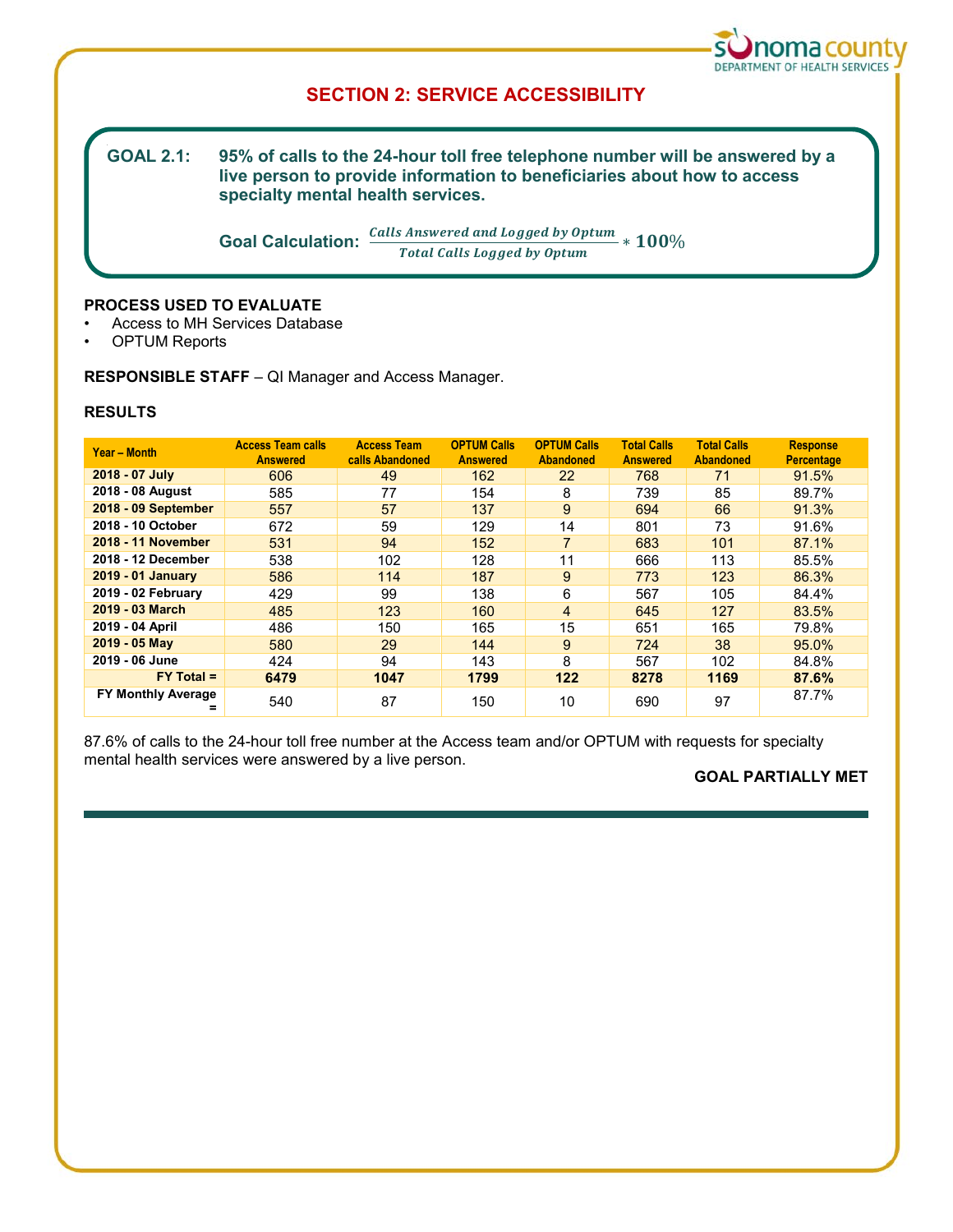

#### **GOAL 2.2: GOAL 2.2: 100% of non-urgent after-hours callers requesting Specialty Mental Health Services will receive a call back the next business day.**

**Goal Calculation:**  $\frac{Total \, Screenings \, Completed}{After-Hours \,Calls \, Referred \, to \, Access \, for \, Callback} * 100\%$ 

# **PROCESS USED TO EVALUATE**

- **OPTUM Logs**
- Access to Mental Health Services Database.

**RESPONSIBLE STAFF** – QI Manager and Access Manager.

# **RESULTS**

| <b>Call Year - Month</b> | <b>After-Hours Calls</b><br><b>Referred to Access</b><br>for Callback | <b>Adult Clinical</b><br><b>Screenings</b><br><b>Completed</b> | <b>Youth Clinical</b><br><b>Screenings</b><br><b>Completed</b> | <b>Total</b><br><b>Screenings</b><br><b>Completed</b> | % of Non-urgent<br>after hours requests<br>clinically screened |
|--------------------------|-----------------------------------------------------------------------|----------------------------------------------------------------|----------------------------------------------------------------|-------------------------------------------------------|----------------------------------------------------------------|
| 2018 - 07 July           | 40                                                                    | 37                                                             | 3                                                              | 40                                                    | 100.0%                                                         |
| 2018 - 08 August         | 41                                                                    | 38                                                             | 3                                                              | 41                                                    | 100.0%                                                         |
| 2018 - 09 September      | 33                                                                    | 31                                                             | $\overline{2}$                                                 | 33                                                    | 100.0%                                                         |
| 2018 - 10 October        | 37                                                                    | 30                                                             | $\overline{ }$                                                 | 37                                                    | 100.0%                                                         |
| 2018 - 11 November       | 43                                                                    | 37                                                             | 6                                                              | 43                                                    | 100.0%                                                         |
| 2018 - 12 December       | 28                                                                    | 26                                                             | $\overline{2}$                                                 | 28                                                    | 100.0%                                                         |
| 2019 - 01 January        | 46                                                                    | 38                                                             | 8                                                              | 46                                                    | 100.0%                                                         |
| 2019 - 02 February       | 29                                                                    | 24                                                             | 5                                                              | 29                                                    | 100.0%                                                         |
| 2019 - 03 March          | 22                                                                    | 21                                                             | 1                                                              | 22                                                    | 100.0%                                                         |
| 2019 - 04 April          | 35                                                                    | 31                                                             | 4                                                              | 35                                                    | 100.0%                                                         |
| $2019 - 05$ May          | 29                                                                    | 26                                                             | 3                                                              | 29                                                    | 100.0%                                                         |
| 2019 - 06 June           | 37                                                                    | 34                                                             | 3                                                              | 37                                                    | 100.0%                                                         |
| $Totals =$               | 420                                                                   | 373                                                            | 47                                                             | 420                                                   | 100.0%                                                         |

420/420 or 100% of calls logged by OPTUM as needing specialty mental health services and referred to Access called back the next business day.

**GOAL MET**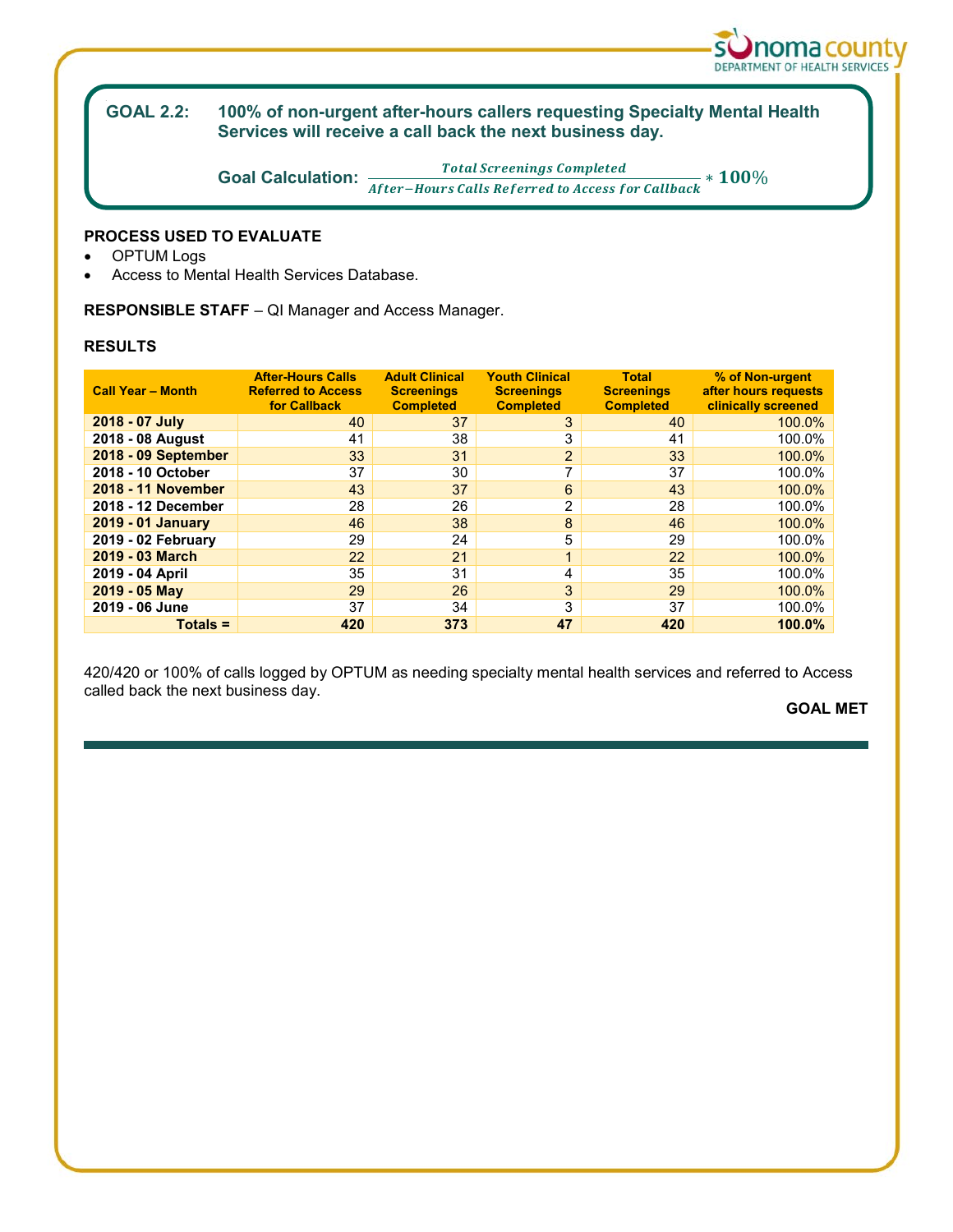

#### **GOAL 2.3:** 95% of the adult beneficiaries who are screened as needing an urgent mental **health assessment will receive services within 2 business days.**

**Goal calculation:**  $\frac{Assessments\,Under\,2\,B.Days}{Total\,Urgent\,Requests} * 100\%$ 

### **PROCESS USED TO EVALUATE**

Access to MH Services Database Avatar & SWITS

**RESPONSIBLE STAFF** – QI Manager and Access Manager

#### **RESULTS Adults**

| <b>Year - Month</b> | <b>Urgent</b><br><b>Requests</b><br><b>To Access</b> | <b>Attended</b><br>under 2 B<br>days | <b>MST/CAPE</b><br><b>Requests</b> | <b>MST</b><br><b>Contacts</b><br><b>Under 2 B</b><br><b>Days</b> | <b>CSU</b><br><b>Walk-Ins</b> | <b>CSU</b><br><b>Admits</b><br><b>Under 2 B</b><br>days | <b>Total</b><br><b>Urgent</b><br><b>Request</b> | <b>Assessment</b><br><b>Under 2 B</b><br>days | % Met<br><b>Standard</b> |
|---------------------|------------------------------------------------------|--------------------------------------|------------------------------------|------------------------------------------------------------------|-------------------------------|---------------------------------------------------------|-------------------------------------------------|-----------------------------------------------|--------------------------|
| 2018 - 07 July      | 20                                                   | $\overline{4}$                       | 27                                 | 26                                                               | 25                            | 25                                                      | 72                                              | 55                                            | 76.4%                    |
| 2018 - 08 August    | 13                                                   | 4                                    | 24                                 | 23                                                               | 34                            | 34                                                      | 71                                              | 61                                            | 85.9%                    |
| 2018 - 09 September | 10 <sup>1</sup>                                      | 7                                    | 26                                 | 25                                                               | 24                            | 24                                                      | 60                                              | 56                                            | 93.3%                    |
| 2018 - 10 October   | 4                                                    | 0                                    | 36                                 | 35                                                               | 15                            | 15                                                      | 55                                              | 50                                            | 90.9%                    |
| 2018 - 11 November  | 15                                                   | 8                                    | 26                                 | 25                                                               | 27                            | 27                                                      | 68                                              | 60                                            | 88.2%                    |
| 2018 - 12 December  | 6                                                    | 5                                    | 21                                 | 21                                                               | 15                            | 15                                                      | 42                                              | 41                                            | 97.6%                    |
| 2019 - 01 January   | 9                                                    | $\overline{2}$                       | 29                                 | 26                                                               | 25                            | 25                                                      | 63                                              | 53                                            | 84.1%                    |
| 2019 - 02 February  | 5                                                    | 0                                    | 24                                 | 22                                                               | 25                            | 25                                                      | 54                                              | 47                                            | 87.0%                    |
| 2019 - 03 March     | $\mathbf{1}$                                         |                                      | 23                                 | 23                                                               | 32                            | 32                                                      | 56                                              | 56                                            | 100.0%                   |
| 2019 - 04 April     | 3                                                    | $\Omega$                             | 33                                 | 29                                                               | 27                            | 27                                                      | 63                                              | 56                                            | 88.9%                    |
| $2019 - 05$ May     | $\overline{4}$                                       | $\overline{2}$                       | 25                                 | 24                                                               | 39                            | 39                                                      | 68                                              | 65                                            | 95.6%                    |
| 2019 - 06 June      | 3                                                    | $\Omega$                             | 23                                 | 22                                                               | 36                            | 36                                                      | 62                                              | 58                                            | 93.5%                    |
| <b>Grand Totals</b> | 93                                                   | 33                                   | 317                                | 301                                                              | 324                           | 324                                                     | 734                                             | 658                                           | 89.6%                    |

89.6% of adults who were screened as needing an urgent mental health assessment received services within 2 business days.

# **Youth**

| <b>Year - Month</b>       | <b>Urgent</b><br><b>Requests</b><br><b>To Access</b> | <b>Attended</b><br>under 2 B<br><b>days</b> | <b>MST/CAPE</b><br><b>Requests</b> | <b>MST</b><br><b>Contacts</b><br><b>Under 2 B</b><br><b>Days</b> | <b>CSU</b><br><b>Walk-Ins</b> | <b>CSU</b><br><b>Admits</b><br><b>Under 2 B</b><br>days | Total<br><b>Urgent</b><br><b>Request</b> | <b>Assessment</b><br><b>Under 2 B</b><br>days | $%$ Met<br><b>Standard</b> |
|---------------------------|------------------------------------------------------|---------------------------------------------|------------------------------------|------------------------------------------------------------------|-------------------------------|---------------------------------------------------------|------------------------------------------|-----------------------------------------------|----------------------------|
| 2018 - 07 July            | 3                                                    | 0                                           | 5                                  | 5                                                                | 0                             | $\mathbf{0}$                                            | 8                                        | 5                                             | 62.5%                      |
| 2018 - 08 August          | 0                                                    | U                                           |                                    |                                                                  | 0                             | O                                                       |                                          |                                               | 100.0%                     |
| 2018 - 09 September       | 3                                                    | $\Omega$                                    | 8                                  | 8                                                                | $\mathbf{0}$                  | $\Omega$                                                | 11                                       | 8                                             | 72.7%                      |
| 2018 - 10 October         | 0                                                    | 0                                           | 13                                 | 12                                                               | 0                             |                                                         | 13                                       | 12                                            | 92.3%                      |
| <b>2018 - 11 November</b> | $\Omega$                                             | $\Omega$                                    | 15                                 | 15                                                               | $\mathbf{0}$                  | $\Omega$                                                | 15                                       | 15                                            | 100.0%                     |
| 2018 - 12 December        |                                                      | U                                           |                                    |                                                                  | 0                             | O                                                       | 8                                        |                                               | 87.5%                      |
| <b>2019 - 01 January</b>  |                                                      | $\Omega$                                    | $\overline{4}$                     | 4                                                                | $\mathbf{0}$                  | $\Omega$                                                | 5                                        | 4                                             | 80.0%                      |
| 2019 - 02 February        |                                                      |                                             | 8                                  |                                                                  | 2                             | ົ                                                       | 11                                       | 9                                             | 81.8%                      |
| 2019 - 03 March           | $\Omega$                                             | $\Omega$                                    | 12                                 | 10                                                               | $\Omega$                      | $\Omega$                                                | 12                                       | 10                                            | 83.3%                      |
| 2019 - 04 April           | 2                                                    | O                                           | 12                                 | 12                                                               | $\Omega$                      | 0                                                       | 14                                       | 12                                            | 85.7%                      |
| 2019 - 05 May             |                                                      | $\Omega$                                    | 6                                  | 6                                                                |                               |                                                         | 8                                        |                                               | 87.5%                      |
| 2019 - 06 June            | O                                                    |                                             | 3                                  | 3                                                                | U                             |                                                         | 3                                        |                                               | 100.0%                     |
| <b>Grand Totals</b>       | 12                                                   | $\bf{0}$                                    | 100                                | 96                                                               | 3                             | 3                                                       | 115                                      | 99                                            | 86.1%                      |

86.1% of Youth who were screened as needing an urgent mental health assessment received services within 2 business days.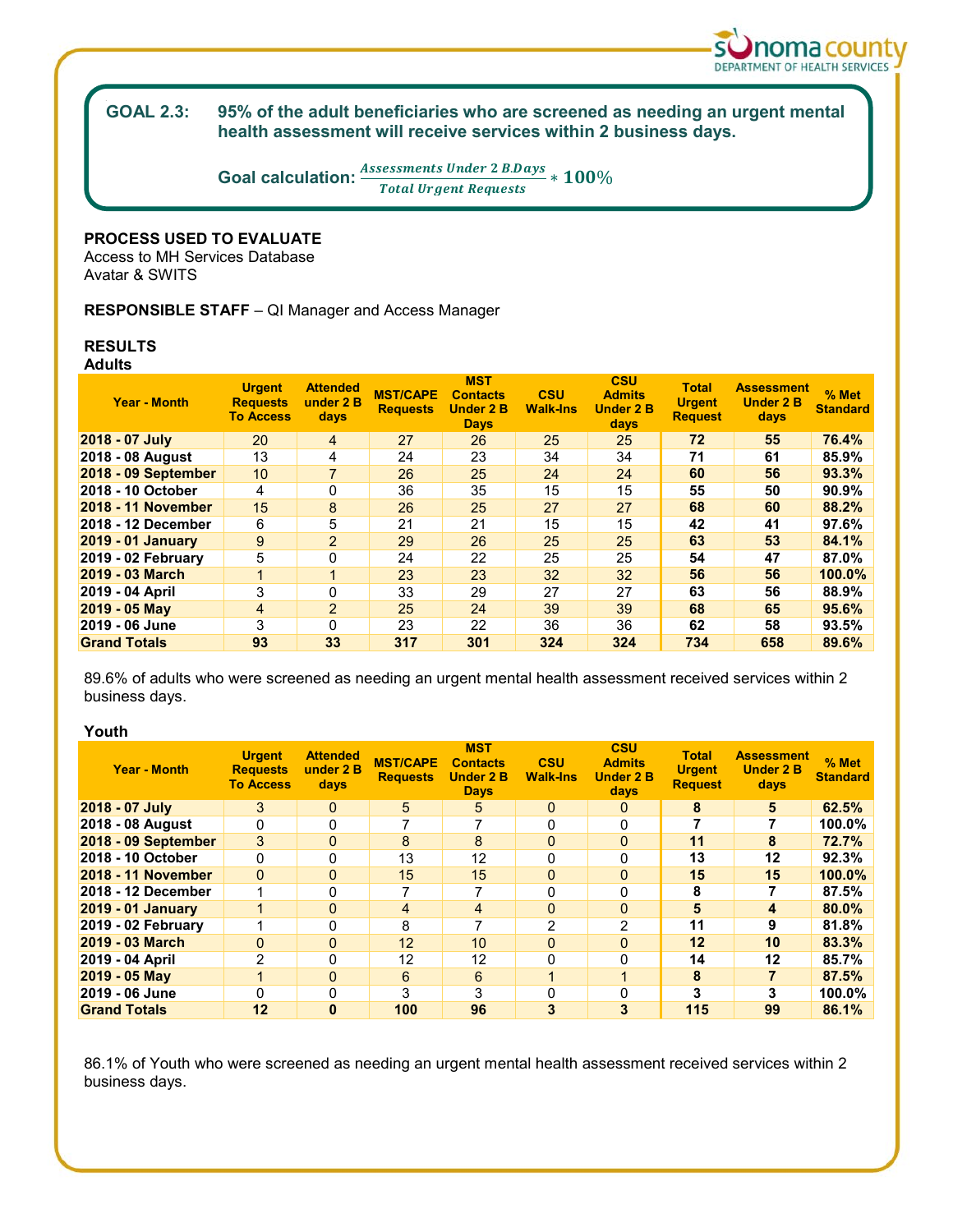

# **Foster Youth**

| <b>Year - Month</b>       | <b>Urgent</b><br><b>Requests</b><br><b>To Access</b> | <b>Attended</b><br>under 2 B<br>days | <b>MST/CAPE</b><br><b>Requests</b> | <b>MST</b><br><b>Contacts</b><br><b>Under 2 B</b><br><b>Days</b> | <b>CSU</b><br><b>Walk-Ins</b> | <b>CSU</b><br><b>Admits</b><br><b>Under 2 B</b><br>days | <b>Total</b><br><b>Urgent</b><br><b>Request</b> | <b>Assessment</b><br><b>Under 2 B</b><br>days | $%$ Met<br><b>Standard</b> |
|---------------------------|------------------------------------------------------|--------------------------------------|------------------------------------|------------------------------------------------------------------|-------------------------------|---------------------------------------------------------|-------------------------------------------------|-----------------------------------------------|----------------------------|
| 2018 - 07 July            | 0                                                    | $\mathbf{0}$                         | $\mathbf{0}$                       | 0                                                                | $\mathbf{0}$                  | 0                                                       | $\bf{0}$                                        | $\bf{0}$                                      | $100.0\%$                  |
| 2018 - 08 August          | n                                                    | 0                                    | 0                                  | O                                                                | 0                             |                                                         |                                                 | O                                             | 100.0%                     |
| 2018 - 09 September       | 0                                                    | $\Omega$                             | $\Omega$                           | $\Omega$                                                         | $\mathbf{0}$                  | $\Omega$                                                | $\mathbf{0}$                                    | $\bf{0}$                                      | $100.0\%$                  |
| 2018 - 10 October         | 0                                                    |                                      | $\Omega$                           |                                                                  | 0                             |                                                         |                                                 |                                               | 100.0%                     |
| 2018 - 11 November        | 0                                                    | $\Omega$                             |                                    | 1                                                                | $\mathbf{0}$                  | $\Omega$                                                |                                                 |                                               | $100.0\%$                  |
| 2018 - 12 December        | 0                                                    | O                                    | 0                                  | O                                                                | 0                             |                                                         |                                                 |                                               | $100.0\%$                  |
| <b>2019 - 01 January</b>  | 0                                                    | $\Omega$                             | $\Omega$                           | $\Omega$                                                         | $\mathbf{0}$                  | $\Omega$                                                | $\mathbf{0}$                                    | <sup>0</sup>                                  | 100.0%                     |
| <b>2019 - 02 February</b> | 0                                                    |                                      | $\overline{2}$                     | 2                                                                | 0                             |                                                         | $\mathbf{2}$                                    | 2                                             | 100.0%                     |
| 2019 - 03 March           | $\Omega$                                             | $\Omega$                             |                                    |                                                                  | $\mathbf{0}$                  | $\Omega$                                                |                                                 |                                               | $100.0\%$                  |
| 2019 - 04 April           | 0                                                    | O                                    | 2                                  | $\overline{2}$                                                   | $\Omega$                      | ŋ                                                       | $\mathbf{2}$                                    | $\mathbf{2}$                                  | $100.0\%$                  |
| 2019 - 05 May             | 0                                                    | $\mathbf{0}$                         |                                    | 1                                                                | 0                             | $\Omega$                                                |                                                 |                                               | 100.0%                     |
| 2019 - 06 June            | 0                                                    | $\Omega$                             | 0                                  | 0                                                                | 0                             | O                                                       | O                                               | 0                                             | 100.0%                     |
| <b>Grand Totals</b>       | U                                                    | $\bf{0}$                             |                                    |                                                                  | $\bf{0}$                      | $\Omega$                                                |                                                 |                                               | $100.0\%$                  |

100.0% of Foster Youth who were screened as needing an urgent mental health assessment received services within 2 business days.

# **Total Beneficiaries**

| <b>Year - Month</b>       | <b>Urgent</b><br><b>Requests</b><br><b>To Access</b> | <b>Attended</b><br>under 2 B<br>days | <b>MST/CAPE</b><br><b>Requests</b> | <b>MST</b><br><b>Contacts</b><br><b>Under 2 B</b><br><b>Days</b> | <b>CSU</b><br><b>Walk-Ins</b> | <b>CSU</b><br><b>Admits</b><br><b>Under 2 B</b><br>days | <b>Total</b><br><b>Urgent</b><br><b>Request</b> | <b>Assessment</b><br><b>Under 2 B</b><br>days | $%$ Met<br><b>Standard</b> |
|---------------------------|------------------------------------------------------|--------------------------------------|------------------------------------|------------------------------------------------------------------|-------------------------------|---------------------------------------------------------|-------------------------------------------------|-----------------------------------------------|----------------------------|
| 2018 - 07 July            | 23                                                   | 4                                    | 32                                 | 31                                                               | 25                            | 25                                                      | 80                                              | 60                                            | 75.0%                      |
| 2018 - 08 August          | 13                                                   | 4                                    | 31                                 | 30                                                               | 34                            | 34                                                      | 78                                              | 68                                            | 87.2%                      |
| 2018 - 09 September       | 13                                                   | $\overline{7}$                       | 34                                 | 33                                                               | 24                            | 24                                                      | 71                                              | 64                                            | 90.1%                      |
| 2018 - 10 October         | 4                                                    | 0                                    | 49                                 | 47                                                               | 15                            | 15                                                      | 68                                              | 62                                            | 91.2%                      |
| 2018 - 11 November        | 15                                                   | 8                                    | 41                                 | 40                                                               | 27                            | 27                                                      | 83                                              | 75                                            | 90.4%                      |
| 2018 - 12 December        |                                                      | 5                                    | 28                                 | 28                                                               | 15                            | 15                                                      | 50                                              | 48                                            | 96.0%                      |
| <b>2019 - 01 January</b>  | 10 <sup>1</sup>                                      | $2^{\circ}$                          | 33                                 | 30                                                               | 25                            | 25                                                      | 68                                              | 57                                            | 83.8%                      |
| <b>2019 - 02 February</b> | 6                                                    | 0                                    | 32                                 | 29                                                               | 27                            | 27                                                      | 65                                              | 56                                            | 86.2%                      |
| 2019 - 03 March           |                                                      |                                      | 35                                 | 33                                                               | 32                            | 32 <sub>2</sub>                                         | 68                                              | 66                                            | 97.1%                      |
| 2019 - 04 April           | 5                                                    | 0                                    | 45                                 | 41                                                               | 27                            | 27                                                      | 77                                              | 68                                            | 88.3%                      |
| $2019 - 05$ May           | 5                                                    | $\overline{2}$                       | 31                                 | 30                                                               | 40                            | 40                                                      | 76                                              | 72                                            | 94.7%                      |
| 2019 - 06 June            | 3                                                    | $\Omega$                             | 26                                 | 25                                                               | 36                            | 36                                                      | 65                                              | 61                                            | 93.8%                      |
| <b>Grand Totals</b>       | 105                                                  | 33                                   | 417                                | 397                                                              | 327                           | 327                                                     | 849                                             | 757                                           | 89.2%                      |

89.2% of **all clients** who were screened as needing an urgent mental health assessment received services within 2 business days.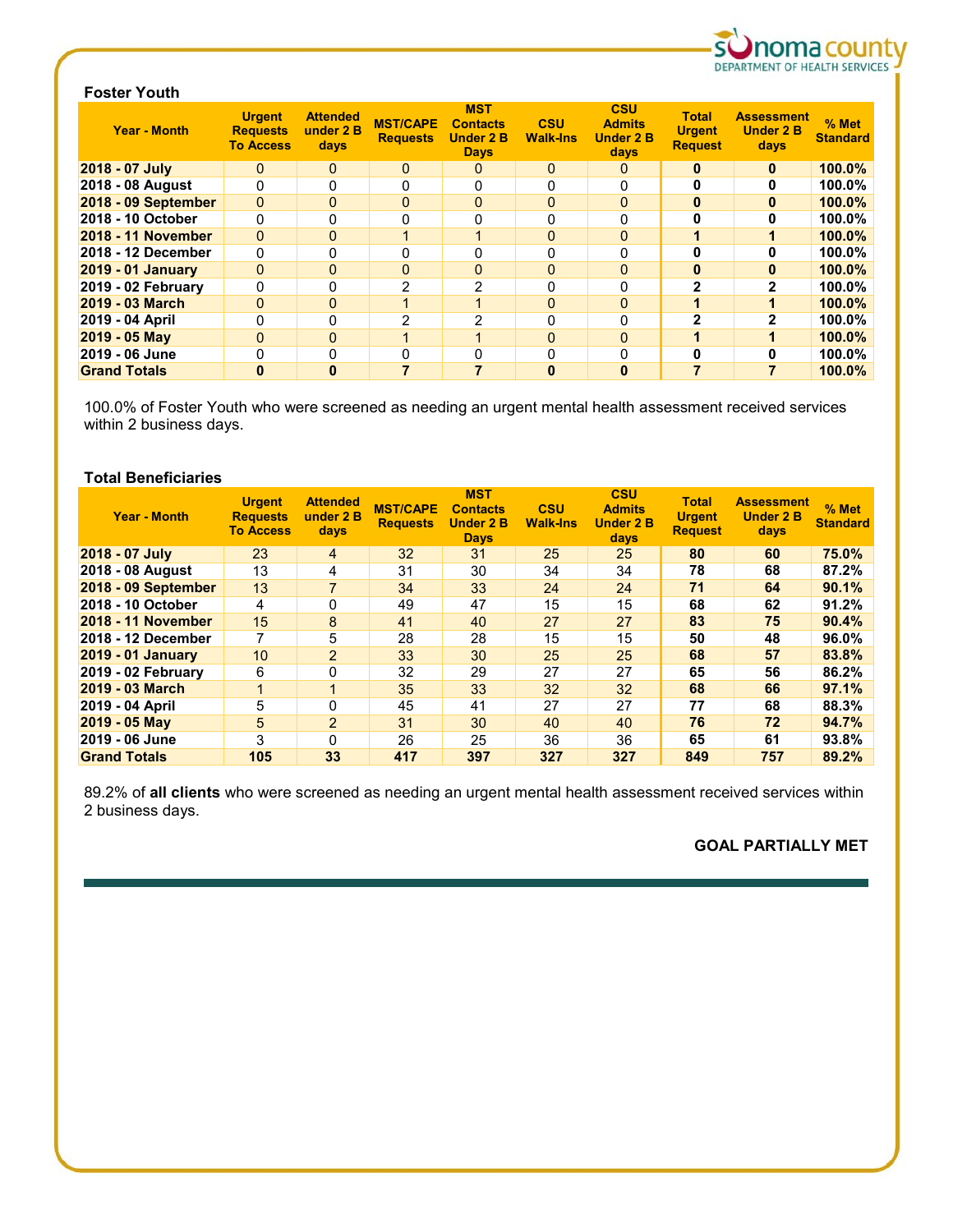

#### **GOAL 2.4: GOAL 2.4: Achieve a 10% increase in the number of assessments attended within 10 business days from date of the initial request for service. From 37.5% in FY17-18 to 41.25% in FY18-19.**

**Goal calculation:**  $\frac{Initial\ Assessments\ Attended\ Under\ 10\ B\ Days}}{4\ of\ Initial\ Assessments\ Attended} * 100\%$ 

# **PROCESS USED TO EVALUATE**

Access to MH Services Database and Avatar **RESPONSIBLE STAFF** – QI Manager and Access Manager

# **RESULTS**

|                                                           | All<br><b>Services</b> | <b>Adult</b><br><b>Services</b> | Children's<br><b>Services</b> | <b>Foster Care</b> |  |
|-----------------------------------------------------------|------------------------|---------------------------------|-------------------------------|--------------------|--|
| <b>Average length of time</b><br>from first request for   | 18.1 days (mean)       | 18.9 days (mean)                | 17.0 days (mean)              | 12.6 days (mean)   |  |
| service to first clinical                                 | 12 days (median)       | 22 days (median)                | 13 days (median)              | 9 days (median)    |  |
| assessment                                                | 19.2 Std. Dev.         | 21.4 Std. Dev.                  | 15.5 Std. Dev.                | 11.3 Std. Dev.     |  |
| MHP standard or goal                                      | 10 days                | 10 days                         | 10 days                       | 10 days            |  |
| <b>Percent of appointments</b><br>that meet this standard | 41.7%                  | 44.7%                           | 37.4%                         | 55.86%             |  |
| Range                                                     | $0-140$ days           | $0-140$ days                    | $0-136$ days                  | $0-66$ days        |  |

FY17-18 = 37.5% met 10 day standard. FY18-19 = 41.7% met 10 day standard.

**GOAL MET**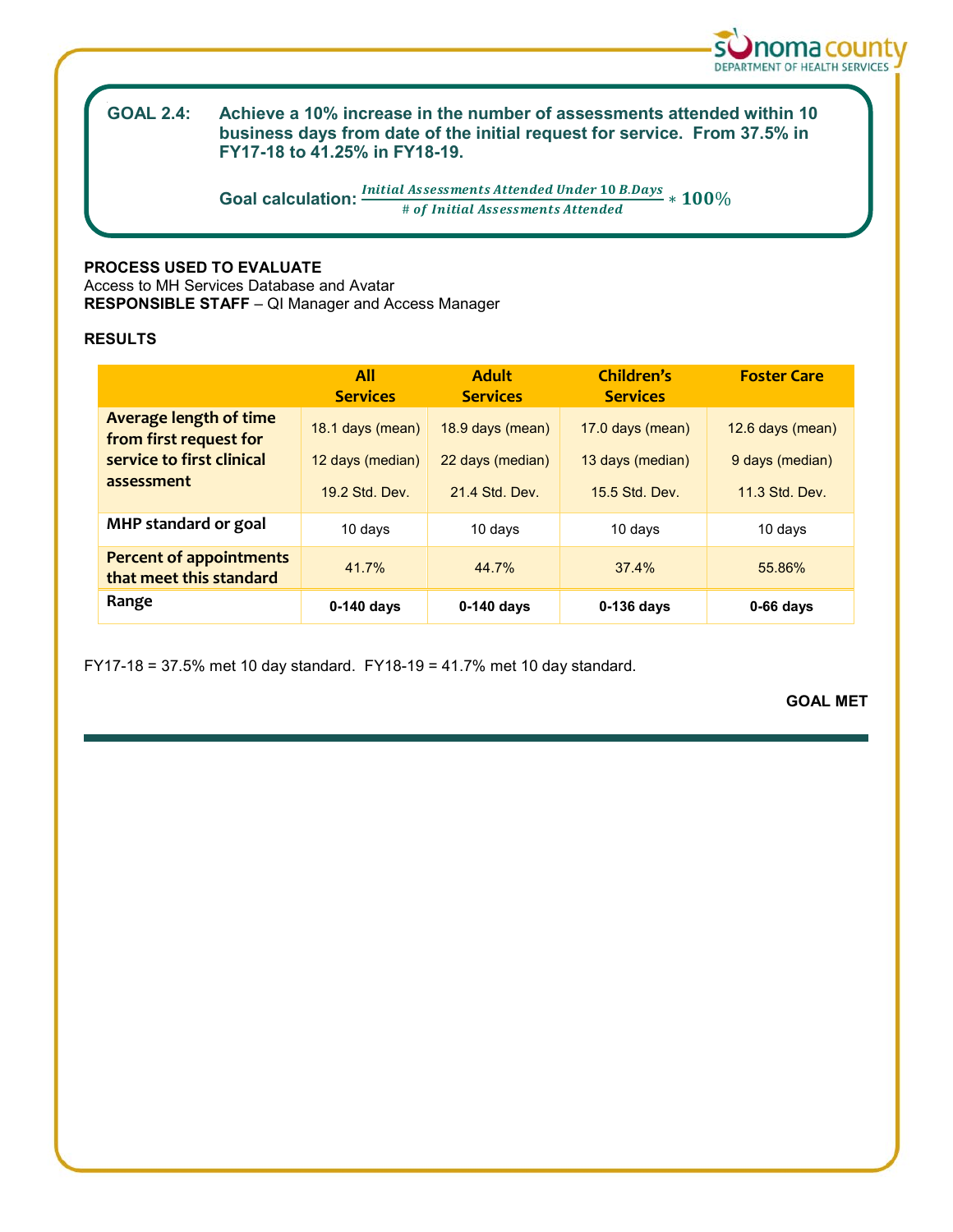

#### **GOAL 2.5: GOAL 2.5: A 10% increase from the previous FY17-18 in the number of clients that attended an initial psychiatric assessment appointment (if indicated) within 15 business days from date of the initial outpatient mental health assessment. From 65.0% in FY17-18 to 71.5 % in FY18-19.**

**Goal calculation:**  $\frac{Initial \, Psychiatric \, Appts \, Attended \, within \, 10 \, Business \, Days \, + \, 100\% \, and \, 200\% \, and \, 300\% \, and \, 400\% \, and \, 500\% \, and \, 600\% \, and \, 600\% \, and \, 600\% \, and \, 600\% \, and \, 600\% \, and \, 600\% \, and \, 600\% \, and \, 600\% \, and \, 600\% \, and \, 600\% \, and$ 

# **PROCESS USED TO EVALUATE**

Avatar

**RESPONSIBLE STAFF** – QI Manager and Access Manager

# **RESULTS**

|                                                    | <b>All</b><br><b>Services</b>      | <b>Adult</b><br><b>Services</b>  | Children's<br><b>Services</b>      | <b>Foster Care</b>                |
|----------------------------------------------------|------------------------------------|----------------------------------|------------------------------------|-----------------------------------|
| Average length of time from<br>first request for   | 12.8 days (mean)                   | 11.0 days (mean)                 | 17.3 days (mean)                   | 12.2 days (mean)                  |
| service to first psychiatry<br>appointment         | 10 days (median)<br>11.3 Std. Dev. | 9 days (median)<br>8.9 Std. Dev. | 14 days (median)<br>15.3 Std. Dev. | 8 days (median)<br>14.0 Std. Dev. |
| MHP standard or goal                               | 15 days                            | 15 days                          | 15 days                            | 15 days                           |
| Percent of appointments that<br>meet this standard | 68.8%                              | 75.1%                            | 52.7%                              | 70.9%                             |
| Range                                              | $1-87$ days                        | $1-51$ days                      | $1-87$ days                        | $1-87$ days                       |

68.8% of clients attended an initial psychiatric assessment appointment within 15 business days from the date of the initial outpatient mental health assessment or initial request for psychiatry.

75.1% of adult initial psychiatric appointment attendance met standard. 52.7% of youth initial psychiatric appointment attendance met standard.

70.9% of foster youth initial psychiatric appointment attendance met standard.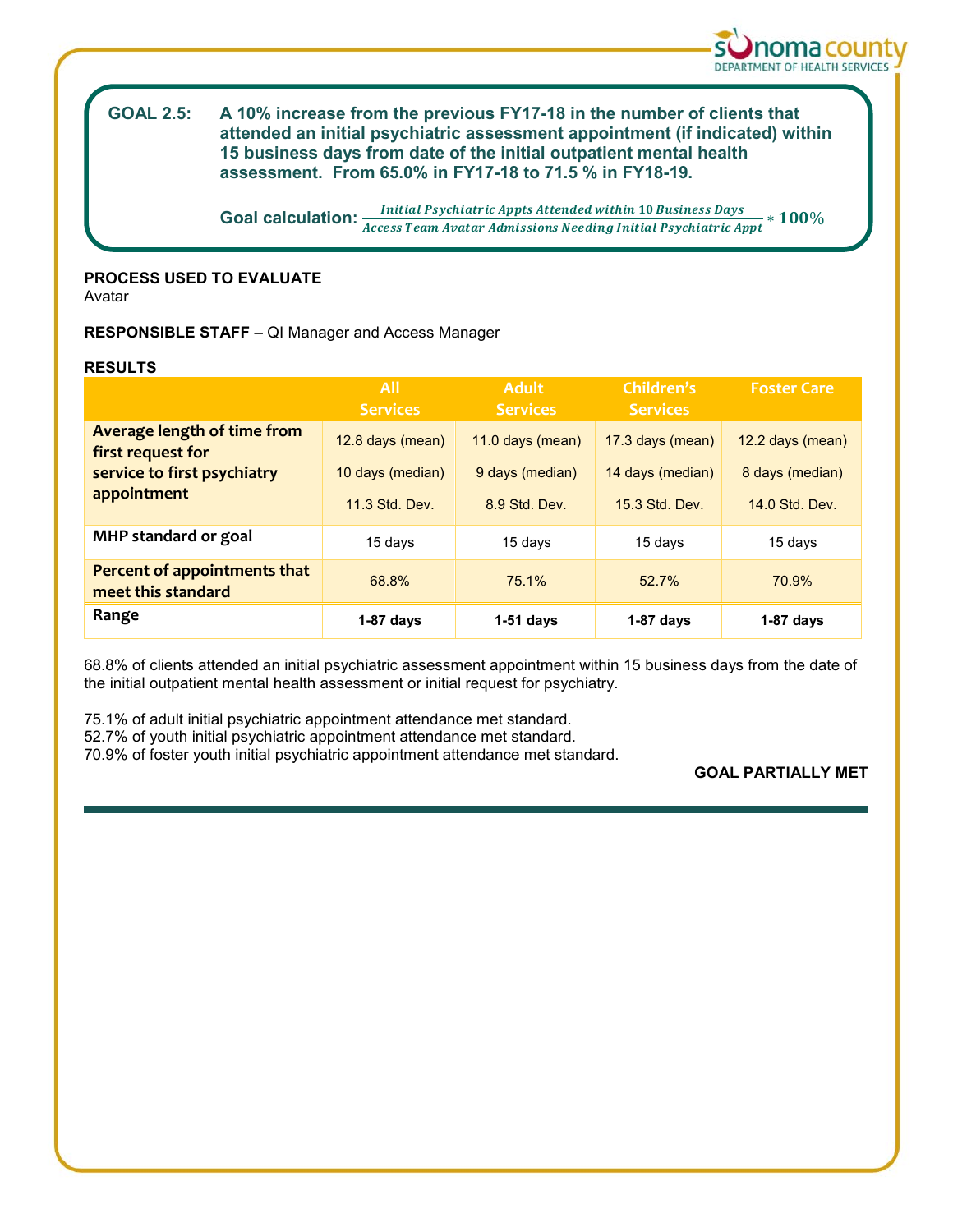

# **SECTION 3: BENEFICIARY SATISFACTION**

#### **GOAL 3.1:** Submit completed DHCS Adult, Older Adult, TAY, Youth and Family/Parents **of Youth Consumer Perception Satisfaction Survey data during the review period to CIBHS, analyze the results and disseminate the results and analysis to SCBH staff and providers.**

# **PROCESS USED TO EVALUATE**

DHCS Information Notice 13-14 Consumer Perception Satisfaction Surveys

### **RESPONSIBLE STAFF** – QI Manager

### **RESULTS**

County-wide surveys have been distributed and submitted to CIBHS on time per MHSUDS Information Notice No.: 14-007 Surveys completed in Nov 2018 and May 2019

Overall the 861 Consumer Perception Surveys were collected in calendar year 2018 for Sonoma County Behavioral Health. There are a total of 133 scores that are under Satisfaction Threshold. The consumer populations that ranked satisfaction lower than the Satisfaction Threshold and the categories with the under Satisfaction Threshold scores are detailed below.

| <b>Consumer</b><br><b>Population</b> | <b>Consumer</b><br><b>Population</b><br><b>Subset</b> | <b>Number</b><br>of<br><b>Surveys</b> | <b>Number of Scores</b><br><b>Under Satisfaction</b><br><b>Threshold</b> | <b>Category of Survey Question</b>                       |
|--------------------------------------|-------------------------------------------------------|---------------------------------------|--------------------------------------------------------------------------|----------------------------------------------------------|
| <b>Older</b>                         | Overall                                               | 24                                    | 14                                                                       | <b>Perception of Access:</b>                             |
| <b>Adult</b>                         |                                                       |                                       |                                                                          | Staff returned my calls within 24 hours                  |
|                                      |                                                       |                                       |                                                                          | The location of services was convenient                  |
|                                      |                                                       |                                       |                                                                          | <b>Perception of Participation in Treatment</b>          |
|                                      |                                                       |                                       |                                                                          | Planning:                                                |
|                                      |                                                       |                                       |                                                                          | I, not staff, decided my treatment goals                 |
|                                      |                                                       |                                       |                                                                          | <b>Perception of Quality and Appropriateness</b>         |
|                                      |                                                       |                                       |                                                                          | I was encouraged to use consumer-run programs            |
|                                      |                                                       |                                       |                                                                          | Staff helped me obtain the information I needed to       |
|                                      |                                                       |                                       |                                                                          | take charge of managing my illness                       |
|                                      |                                                       |                                       |                                                                          | <b>Perception of Outcomes of Services</b>                |
|                                      |                                                       |                                       |                                                                          | I am getting along better with my family                 |
|                                      |                                                       |                                       |                                                                          | I do better in school and/or work                        |
|                                      |                                                       |                                       |                                                                          | I do better in social situations                         |
|                                      |                                                       |                                       |                                                                          | My housing situation has improved                        |
|                                      |                                                       |                                       |                                                                          | <b>Perception of Social Connectedness</b>                |
|                                      |                                                       |                                       |                                                                          | I am happy with the friendships I have                   |
|                                      |                                                       |                                       |                                                                          | I feel I belong in my community                          |
|                                      |                                                       |                                       |                                                                          | I have people with whom I can do enjoyable things        |
|                                      |                                                       |                                       |                                                                          | <b>Perception of Functioning</b>                         |
|                                      |                                                       |                                       |                                                                          | I am better able to do things that I want to do          |
|                                      |                                                       |                                       |                                                                          | I do things that are more meaningful to me               |
|                                      | Gender:                                               | 12                                    | 17                                                                       | <b>Perception of Participation in Treatment Planning</b> |
|                                      | Male                                                  |                                       |                                                                          | I, not staff, decided my treatment goals                 |
|                                      |                                                       |                                       |                                                                          | <b>Perception of Quality and Appropriateness</b>         |
|                                      |                                                       |                                       |                                                                          | I was encouraged to use consumer-run programs            |
|                                      |                                                       |                                       |                                                                          | Staff helped me obtain the information I needed to       |
|                                      |                                                       |                                       |                                                                          | take charge of managing my illness                       |
|                                      |                                                       |                                       |                                                                          | Staff told me what side effects to watch out for         |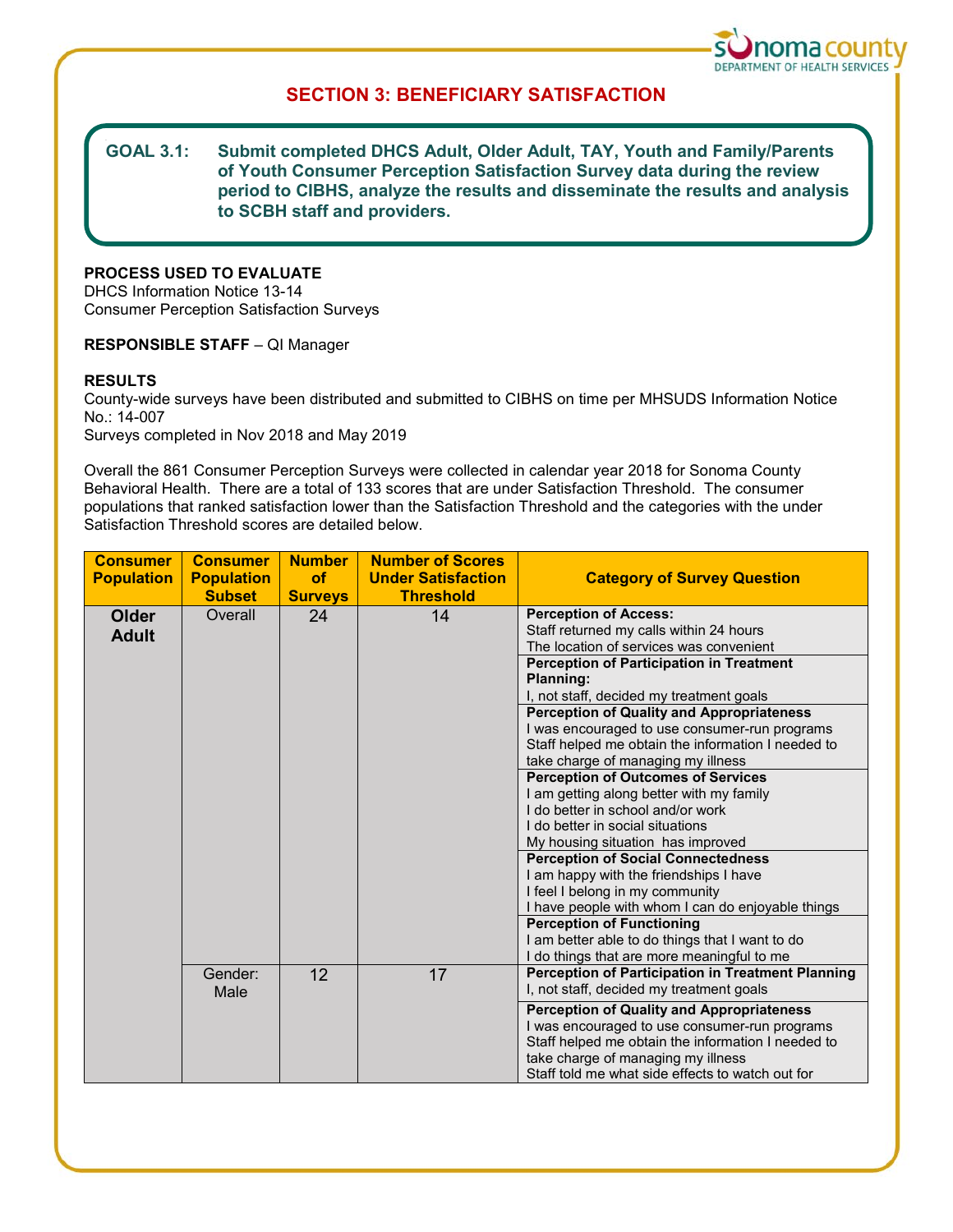

| <b>Consumer</b><br><b>Population</b> | <b>Consumer</b><br><b>Population</b> | <b>Number</b><br><b>of</b> | <b>Number of Scores</b><br><b>Under Satisfaction</b> | <b>Category of Survey Question</b>                                                                                                                                                                                                                                                                                                                                                                                                                                                                                                                                                                                                                                            |  |
|--------------------------------------|--------------------------------------|----------------------------|------------------------------------------------------|-------------------------------------------------------------------------------------------------------------------------------------------------------------------------------------------------------------------------------------------------------------------------------------------------------------------------------------------------------------------------------------------------------------------------------------------------------------------------------------------------------------------------------------------------------------------------------------------------------------------------------------------------------------------------------|--|
|                                      | <b>Subset</b>                        | <b>Surveys</b>             | <b>Threshold</b>                                     |                                                                                                                                                                                                                                                                                                                                                                                                                                                                                                                                                                                                                                                                               |  |
|                                      |                                      |                            |                                                      | <b>Perception of Outcomes of Services</b><br>I am better able to control my life<br>I am getting along better with my family<br>I do better in school and/or work<br>I do better in social situations<br>My housing situation has improved<br>My symptoms are not bothering me as much<br><b>Perception of Social Connectedness</b><br>I am happy with the friendships I have<br>I feel I belong in my community<br>I have people with whom I can do enjoyable things<br>In a crisis, I would have support I need from family or<br>friends<br><b>Perception of Functioning</b>                                                                                               |  |
|                                      |                                      |                            |                                                      | I am better able to do things that I want to do<br>I am better able to take care of my needs<br>I do things that are more meaningful to me<br>My symptoms are not bothering me as much                                                                                                                                                                                                                                                                                                                                                                                                                                                                                        |  |
|                                      | Gender:<br>Female                    | 9                          | $6\phantom{1}6$                                      | <b>Perception of Access</b><br>Staff returned my calls within 24 hours<br><b>Perception of Participation in Treatment Planning</b><br>I, not staff, decided my treatment goals<br><b>Perception of Outcomes of Services</b><br>I do better in school and/or work<br>My housing situation has improved<br><b>Perception of Social Connectedness</b>                                                                                                                                                                                                                                                                                                                            |  |
|                                      | Gender:<br>Other                     | 1                          | 12                                                   | I am happy with the friendships I have<br>I feel I belong in my community<br><b>General Satisfaction</b><br>If I had other choices, I would still get services from<br>this agency<br><b>Perception of Access</b><br>I was able to get all the services I thought I needed<br>Staff returned my calls within 24 hours<br>Perception of Participation in Treatment Planning                                                                                                                                                                                                                                                                                                    |  |
|                                      |                                      |                            |                                                      | I, not staff, decided my treatment goals<br><b>Perception of Quality and Appropriateness</b><br>Staff encouraged me to take responsibility for how I<br>live my life<br>Staff told me what side effects to watch out for<br><b>Perception of Outcome of Services</b><br>I am better able to control my life<br>My symptoms are not bothering me as much<br><b>Perception of Social Connectedness</b><br>I feel I belong in my community<br>I have people with whom I can do enjoyable things<br><b>Perception of Functioning</b><br>I am better able to do things that I want to do<br>I do things that are more meaningful to me<br>My symptoms are not bothering me as much |  |
|                                      | Ethnicity:<br>White                  | 18                         | 9                                                    | <b>Perception of Access</b><br>Staff returned my calls within 24 hours<br>Perception of Participation in Treatment Planning<br>I, not staff, decided my treatment goals<br><b>Perception of Outcomes of Services</b><br>I am getting along better with my family<br>I do better in school and/or work<br>My housing situation has improved                                                                                                                                                                                                                                                                                                                                    |  |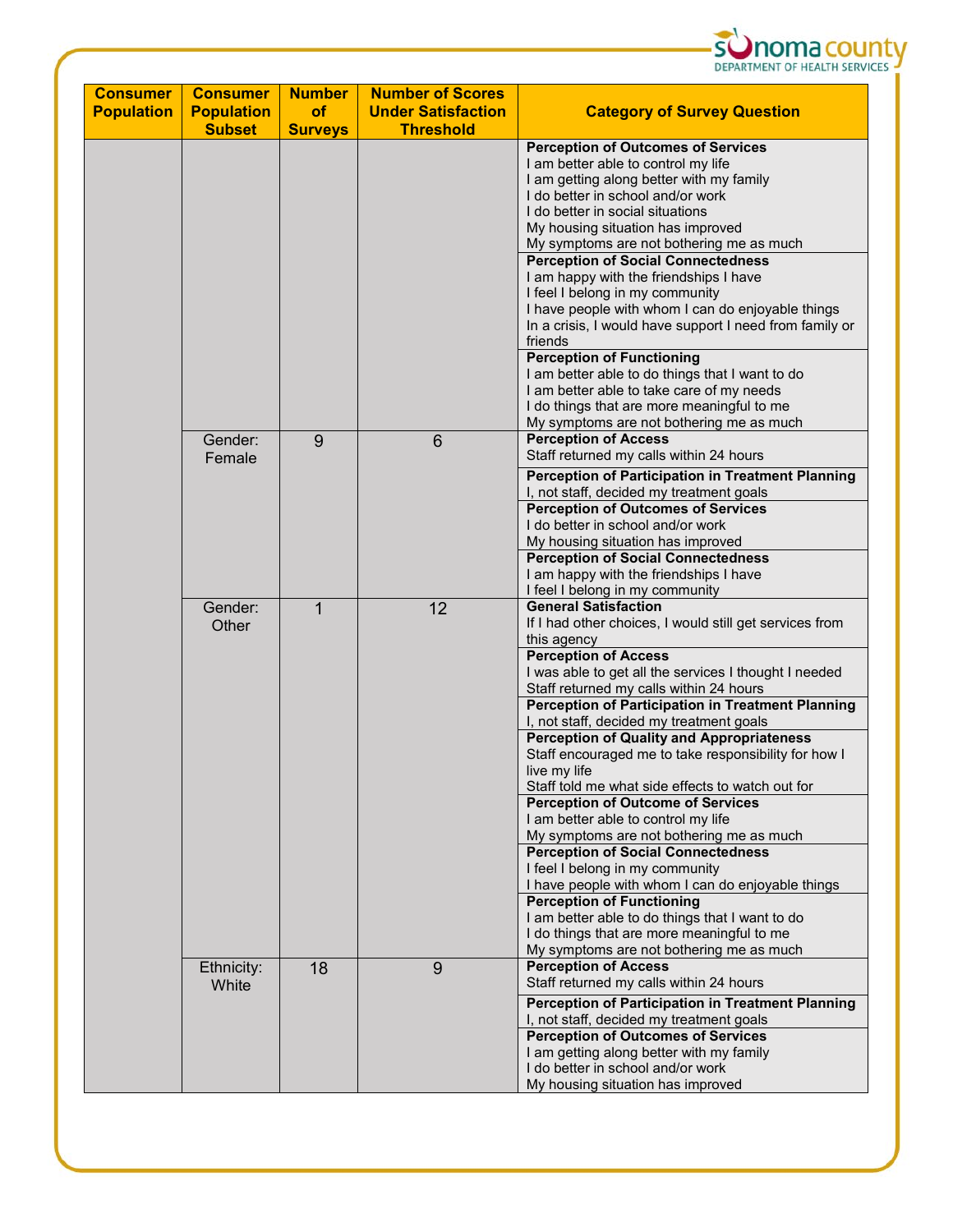

| <b>Consumer</b><br><b>Population</b> | <b>Consumer</b><br><b>Population</b><br><b>Subset</b> | <b>Number</b><br><b>of</b><br><b>Surveys</b> | <b>Number of Scores</b><br><b>Under Satisfaction</b><br><b>Threshold</b> | <b>Category of Survey Question</b>                                                                                                                                                                                                                                                                                                                                                                                                                                                                                                                                                                                                                                                                                                                                                                                                                                        |
|--------------------------------------|-------------------------------------------------------|----------------------------------------------|--------------------------------------------------------------------------|---------------------------------------------------------------------------------------------------------------------------------------------------------------------------------------------------------------------------------------------------------------------------------------------------------------------------------------------------------------------------------------------------------------------------------------------------------------------------------------------------------------------------------------------------------------------------------------------------------------------------------------------------------------------------------------------------------------------------------------------------------------------------------------------------------------------------------------------------------------------------|
|                                      |                                                       |                                              |                                                                          | <b>Perception of Social Connectedness</b><br>I am happy with the friendships I have<br>I feel I belong in my community<br>I have people with whom I can do enjoyable things<br><b>Perception of Functioning</b><br>I do things that are more meaningful to me                                                                                                                                                                                                                                                                                                                                                                                                                                                                                                                                                                                                             |
|                                      | Ethnicity:<br><b>AIAN</b>                             | $\mathbf{1}$                                 | 3                                                                        | <b>Perception of Access</b><br>Staff returned my calls within 24 hours<br>Staff were willing to see me as often as I felt was<br>necessary<br><b>Perception of Participation in Treatment Planning</b><br>I, not staff, decided my treatment goals                                                                                                                                                                                                                                                                                                                                                                                                                                                                                                                                                                                                                        |
|                                      | Ethnicity:<br>Asian                                   | $\mathbf{1}$                                 | $\overline{2}$                                                           | <b>General Satisfaction</b><br>I like the services I received here<br><b>Perception of Access</b><br>I was able to see the psychiatrist when I wanted to                                                                                                                                                                                                                                                                                                                                                                                                                                                                                                                                                                                                                                                                                                                  |
|                                      | Ethnicity:<br><b>Black</b>                            | $\overline{2}$                               | 1                                                                        | <b>Perception of Access</b><br>I was able to see the psychiatrist when I wanted to                                                                                                                                                                                                                                                                                                                                                                                                                                                                                                                                                                                                                                                                                                                                                                                        |
|                                      | Ethnicity:<br>Other                                   | $\overline{4}$                               | 16                                                                       | <b>Perception of Participation in Treatment Planning</b><br>I felt comfortable asking questions about my<br>treatment and medication<br>I, not staff, decided my treatment goals                                                                                                                                                                                                                                                                                                                                                                                                                                                                                                                                                                                                                                                                                          |
|                                      |                                                       |                                              |                                                                          | <b>Perception of Quality and Appropriateness</b><br>I felt free to complain<br>I was encouraged to use consumer-run programs<br>I was given information about my rights<br>Staff encouraged me to take responsibility for how I<br>live my life<br>Staff helped me obtain the information I needed to<br>take charge of managing my illness<br>Staff told me what side effects to watch out for<br>Staff were sensitive to my cultural background<br><b>Perception of Outcomes of Services</b><br>I am better able to control my life<br>I am better able to deal with crisis<br>I am getting along better with my family<br>I do better in school and/or work<br><b>Perception of Social Connectedness</b><br>I feel I belong in my community<br>I have people with whom I can do enjoyable things<br>In a crisis, I would have support I need from family or<br>friends |
| <b>Adult</b>                         | Sex: Other                                            | 3                                            | 18                                                                       | <b>Perception of Quality and Appropriateness</b><br>I was encouraged to use consumer-run programs<br>Staff were sensitive to my cultural background<br><b>Perception of Outcomes of Services</b><br>I am better able to control my life<br>I am better able to deal with crisis<br>I am getting along better with my family<br>I deal more effectively with daily problems<br>I do better in school and/or work<br>I do better in social situations<br>My housing situation has improved<br>My symptoms are not bothering me as much<br><b>Perception of Social Connectedness</b><br>I am happy with the friendships I have<br>I feel I belong in my community<br>I have people with whom I can do enjoyable things<br>In a crisis, I would have support I need from family or<br>friends                                                                                 |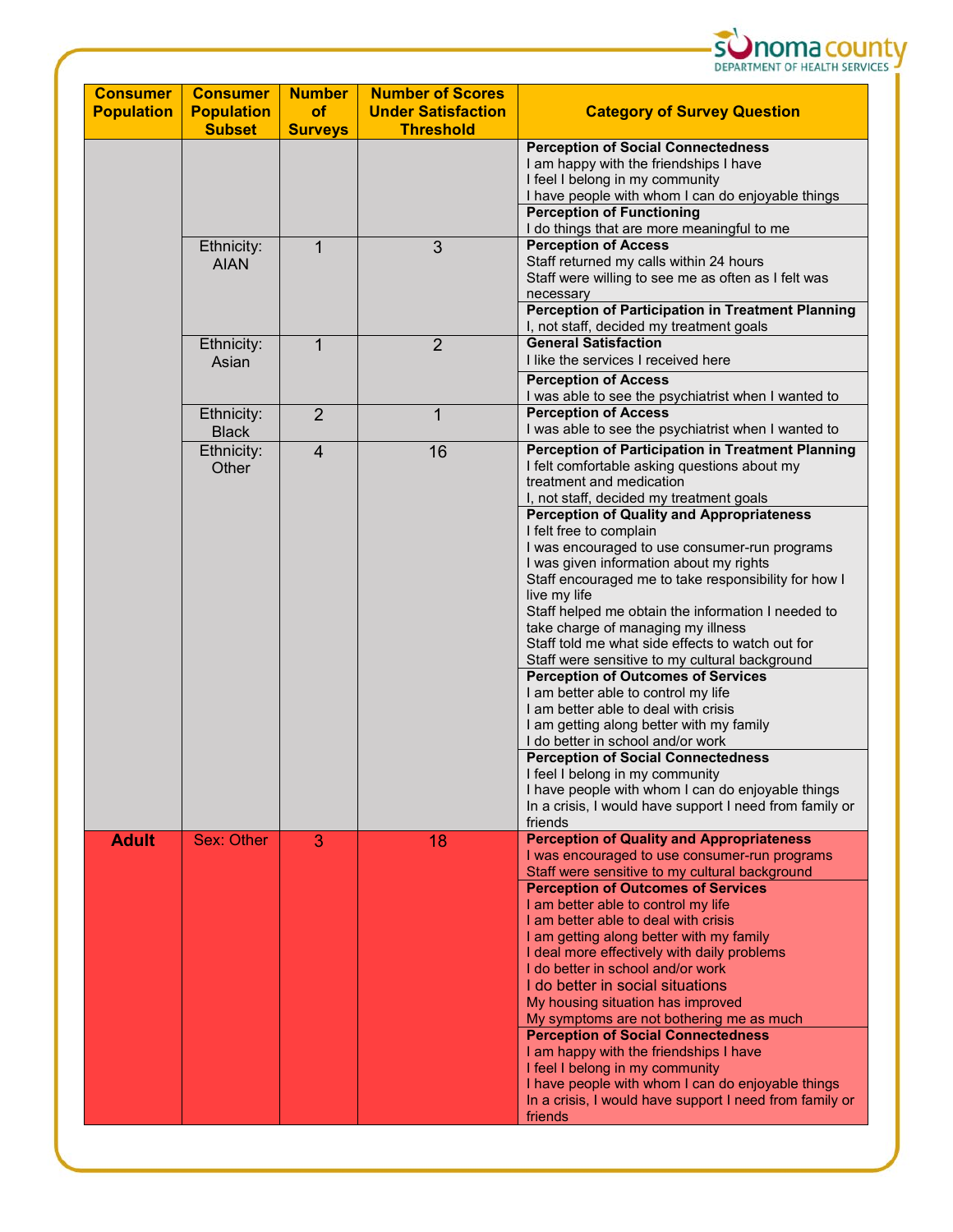

| <b>Consumer</b><br><b>Population</b> | <b>Consumer</b><br><b>Population</b> | <b>Number</b><br><b>of</b> | <b>Number of Scores</b><br><b>Under Satisfaction</b>                                                       | <b>Category of Survey Question</b>                                                                                                                                                                                                                                                                                                                                                                                                                                                              |  |
|--------------------------------------|--------------------------------------|----------------------------|------------------------------------------------------------------------------------------------------------|-------------------------------------------------------------------------------------------------------------------------------------------------------------------------------------------------------------------------------------------------------------------------------------------------------------------------------------------------------------------------------------------------------------------------------------------------------------------------------------------------|--|
|                                      | <b>Subset</b>                        | <b>Surveys</b>             | <b>Threshold</b>                                                                                           |                                                                                                                                                                                                                                                                                                                                                                                                                                                                                                 |  |
|                                      |                                      |                            |                                                                                                            | <b>Perception of Functioning</b><br>I am better able to do things that I want to<br>I am better able to handle things when they go wrong<br>I am better able to take care of my needs                                                                                                                                                                                                                                                                                                           |  |
|                                      |                                      |                            |                                                                                                            | I do things that are more meaningful to me<br>My symptoms are not bothering me as much                                                                                                                                                                                                                                                                                                                                                                                                          |  |
|                                      | Ethnicity:<br><b>Black</b>           | 33                         | $\overline{2}$                                                                                             | <b>Perception of Outcomes of Services</b><br>I do better in school and/or work<br>My housing situation has improved                                                                                                                                                                                                                                                                                                                                                                             |  |
|                                      | Ethnicity:<br><b>Unknown</b>         | 13                         | 4                                                                                                          | <b>Perception of Quality and Appropriateness</b><br>Staff helped me obtain the information I needed to<br>take charge of managing my illness<br>Staff told me what side effects to watch out for<br><b>Perception of Social Connectedness</b>                                                                                                                                                                                                                                                   |  |
|                                      |                                      |                            |                                                                                                            | I do better in social situations<br>My housing situation has improved                                                                                                                                                                                                                                                                                                                                                                                                                           |  |
| Youth                                | Sex: Other                           | $\overline{4}$             | $\mathbf{1}$                                                                                               | <b>Perception of Outcomes of Services</b><br>I get along better with family members<br><b>Perception of Functioning</b><br>I get along better with family members                                                                                                                                                                                                                                                                                                                               |  |
|                                      | Ethnicity:<br>White                  | 68                         | $\mathbf 1$                                                                                                | <b>Perception of Participation in Treatment Planning</b><br>I helped to choose my treatment goals                                                                                                                                                                                                                                                                                                                                                                                               |  |
|                                      | Ethnicity:<br>Asian                  | 17                         | <b>Perception of Outcomes of Services</b><br>$\mathbf{1}$<br>I am better able to cope when things go wrong |                                                                                                                                                                                                                                                                                                                                                                                                                                                                                                 |  |
|                                      | Ethnicity:<br><b>NHI/OPI</b>         | 3                          | 3                                                                                                          | <b>Perception of Participation in Treatment Planning</b><br>I helped to choose my services<br><b>Perception of Outcomes of Services</b><br>I am satisfied with my family life right now<br>I get along better with friends and other people<br><b>Perception of Functioning</b><br>I get along better with friends and other people                                                                                                                                                             |  |
|                                      | Ethnicity:<br>Other                  | 36                         | $\mathbf 1$                                                                                                | <b>Perception of Outcomes of Services</b><br>I am doing better in school and/or work<br><b>Perception of Functioning</b><br>I am doing better in school and/or work                                                                                                                                                                                                                                                                                                                             |  |
| <b>Family of</b><br>Youth            | Ethnicity:<br>White                  | 111                        | $\overline{2}$                                                                                             | <b>Perception of Outcomes of Services</b><br>I am satisfied with my family life right now<br>My child is better able to cope when things go wrong<br><b>Perception of Functioning</b><br>My child is better able to cope when things go wrong                                                                                                                                                                                                                                                   |  |
|                                      | Ethnicity:<br><b>Black</b>           | 28                         | $\mathbf{1}$                                                                                               | <b>Perception of Outcomes of Services</b><br>I am satisfied with my family life right now                                                                                                                                                                                                                                                                                                                                                                                                       |  |
|                                      | Ethnicity:<br><b>NHI/OPI</b>         | $\overline{4}$             | $6\phantom{1}$                                                                                             | <b>Perception of Participation in Treatment Planning</b><br>I helped to choose my child's services<br>I helped to choose my child's treatment goals<br><b>Perception of Outcomes of Services</b><br>My child gets along better with family members<br>My child is better able to cope when things go wrong<br>My child is better at handling daily life<br>My child is doing better in school and/or work<br><b>Perception of Functioning</b><br>My child gets along better with family members |  |
|                                      |                                      |                            |                                                                                                            | My child is better able to cope when things go wrong                                                                                                                                                                                                                                                                                                                                                                                                                                            |  |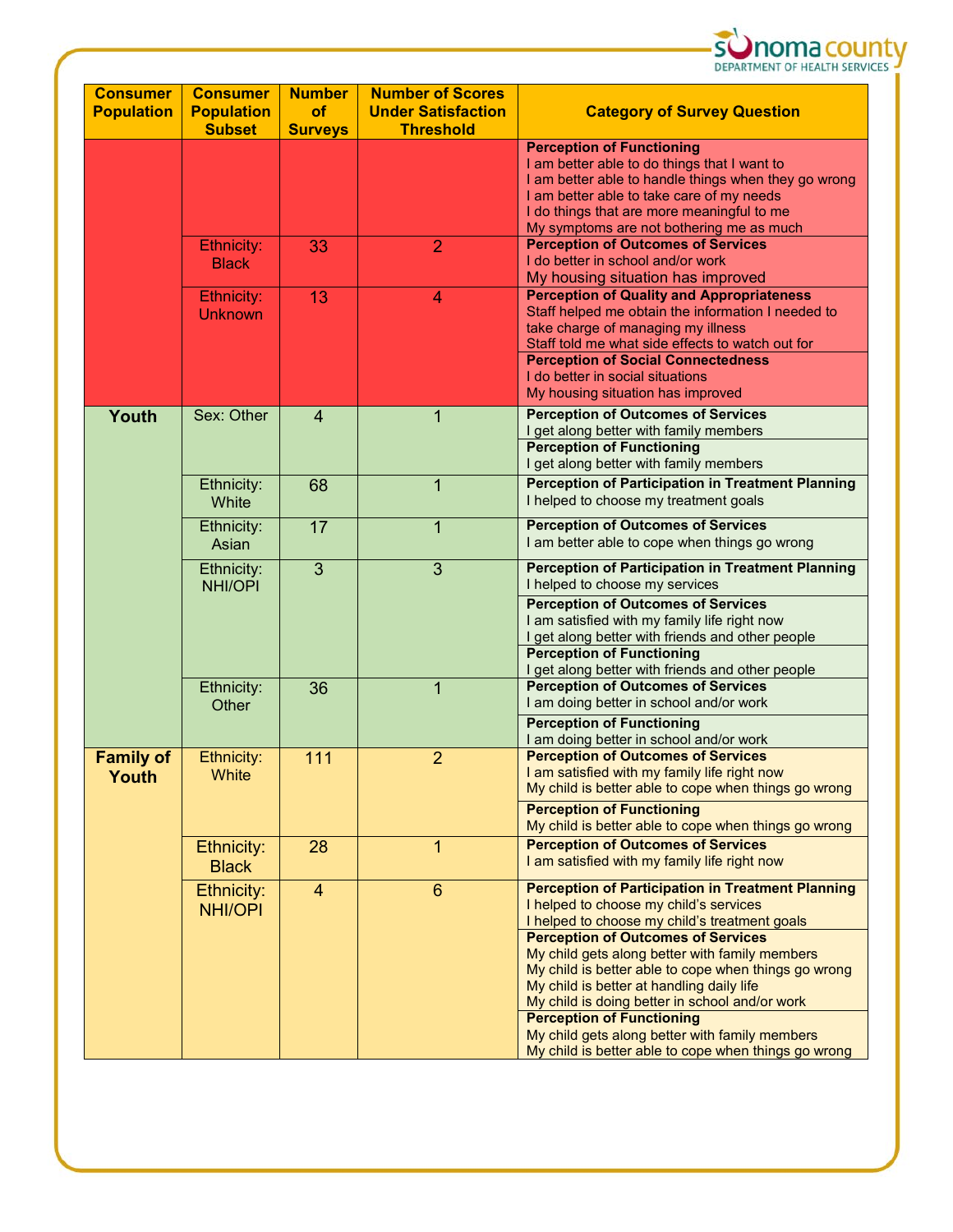

| <b>Consumer</b><br><b>Population</b> | <b>Consumer</b><br><b>Population</b><br><b>Subset</b> | <b>Number</b><br>of<br><b>Surveys</b> | <b>Number of Scores</b><br><b>Under Satisfaction</b><br><b>Threshold</b> | <b>Category of Survey Question</b>                                                                                                                                                                                                                                                                                                                                                                                                                                                                                                                                                                                                                                                                                                                                                                                                                                                                                                                                                                                                                                                                                                                                        |
|--------------------------------------|-------------------------------------------------------|---------------------------------------|--------------------------------------------------------------------------|---------------------------------------------------------------------------------------------------------------------------------------------------------------------------------------------------------------------------------------------------------------------------------------------------------------------------------------------------------------------------------------------------------------------------------------------------------------------------------------------------------------------------------------------------------------------------------------------------------------------------------------------------------------------------------------------------------------------------------------------------------------------------------------------------------------------------------------------------------------------------------------------------------------------------------------------------------------------------------------------------------------------------------------------------------------------------------------------------------------------------------------------------------------------------|
|                                      | Ethnicity:<br><b>Unknown</b>                          | 9                                     | 13                                                                       | <b>General Satisfaction</b><br>My family got as much help as we needed for my<br>child<br>The services my child and/or family received were<br>right for us<br><b>Perception of Access</b><br>The location of services was convenient for us<br><b>Perception of Participation in Treatment Planning</b><br>I helped to choose my child's services<br>I helped to choose my child's treatment goals<br><b>Perception of Outcomes of Services</b><br>I am satisfied with my family life right now<br>My child gets along better with family members<br>My child gets along better with friends and other<br>people<br>My child is better able to cope when things go wrong<br>My child is better at handling daily life<br>My child is doing better in school and/or work<br><b>Perception of Social Connectedness</b><br>In a crisis, I would have support I need from family or<br>friends<br><b>Perception of Functioning</b><br>My child gets along better with family members<br>My child gets along better with friends and other<br>people<br>My child is better able to cope when things go wrong<br>My child is better able to do things he or she wants to<br>do |

Overall, the number of Surveys collected in 2018 decreased from 2017; however, this decrease is comparable to the decrease in overall clients served, thus the response rate remains equivalent. The response rate from clients/family of Hispanic/Latino ethnicity improved significantly. However, the Older Adult response rate was very low over all at n=24.



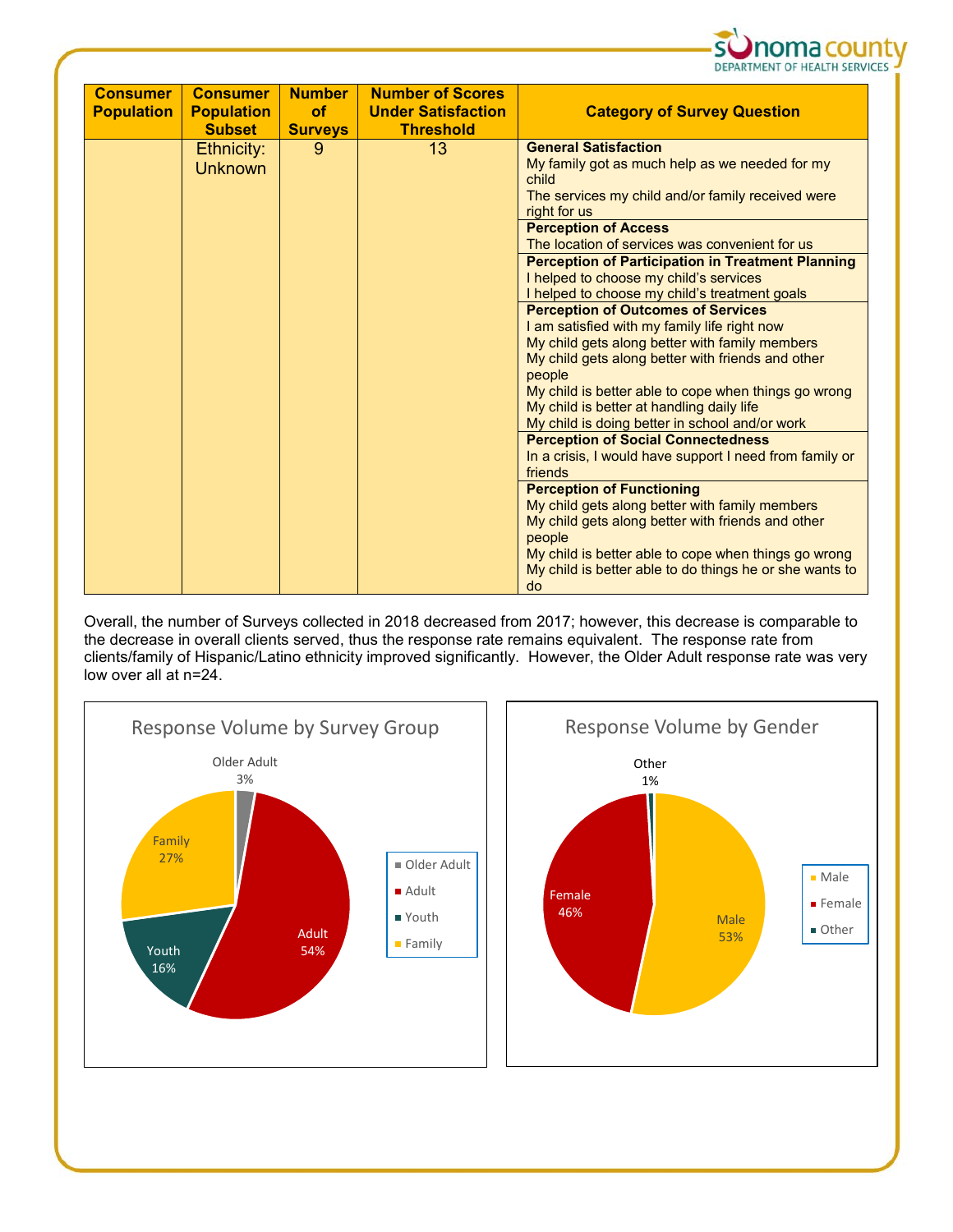

Among adult clients completing the survey, the overall 2018 mean scores were above the satisfaction threshold standard of 3.5. Means scores improved from 2017 for Adult Male clients. Adult clients identifying as Other Gender scored below the satisfaction threshold on the total domains of Perception of outcomes of Services, Perception of Social Connectedness, and Perception of Functioning. Black and Unknown Ethnicity clients also showed scores below the satisfaction threshold on Outcome and Social Connectedness domains.

Overall, mean scores among Older Adults showed significant decline in 2018, with scores falling below the satisfaction threshold in all domains except General Satisfaction. Across gender and ethnicity, the following specific items consistently fell below the satisfaction threshold:

- Staff returned my calls within 24 hours
- I, not staff, decided my treatment goals
- I am getting along better with my family
- I do better in school and/or work
- My housing situation has improved
- I feel I belong in my community
- I have people with whom I can do enjoyable things

Older Adult males and persons of Other Ethnicity showed the lowest satisfaction rates overall. Of particular concern are the number of items for Older Adult males indicating social isolation and lack of responsive support.

For Youth, all domains showed mean scores higher than the satisfaction threshold of 3.5. This represents a significant improvement in Youth Satisfaction scores overall in 2018 compared to 2017, particularly Youth identified as Other Gender. For Youth of Native Hawaiian and Other Pacific Islander ethnicity, mean scores fell below the satisfaction threshold on the domain Perception of Outcomes of Services, specifically on items relating to family and friends, however, this might be due to the low sample size (n=3).

Overall Family Satisfaction also scored above the threshold standard of 3.5, with an excellent response rate compared to total clients served. No differences noted by gender. Across Ethnicity, White, Black, Native Hawaiian/Pacific Islander, and Unknown Ethnicity had item scores falling below the satisfaction threshold. The total domains of Perception of Participation in Treatment Planning, Perception of Outcomes of Services, and Perception of Functioning showed scores below satisfaction threshold for Native Hawaiians/Pacific Islanders and Unknown Ethnicity, which may be due to low sample size (n=4 and n=9 respectively). The following specific items were low across multiple ethnicities:

- I am satisfied with my family life right now
- My child is better able to cope when things go wrong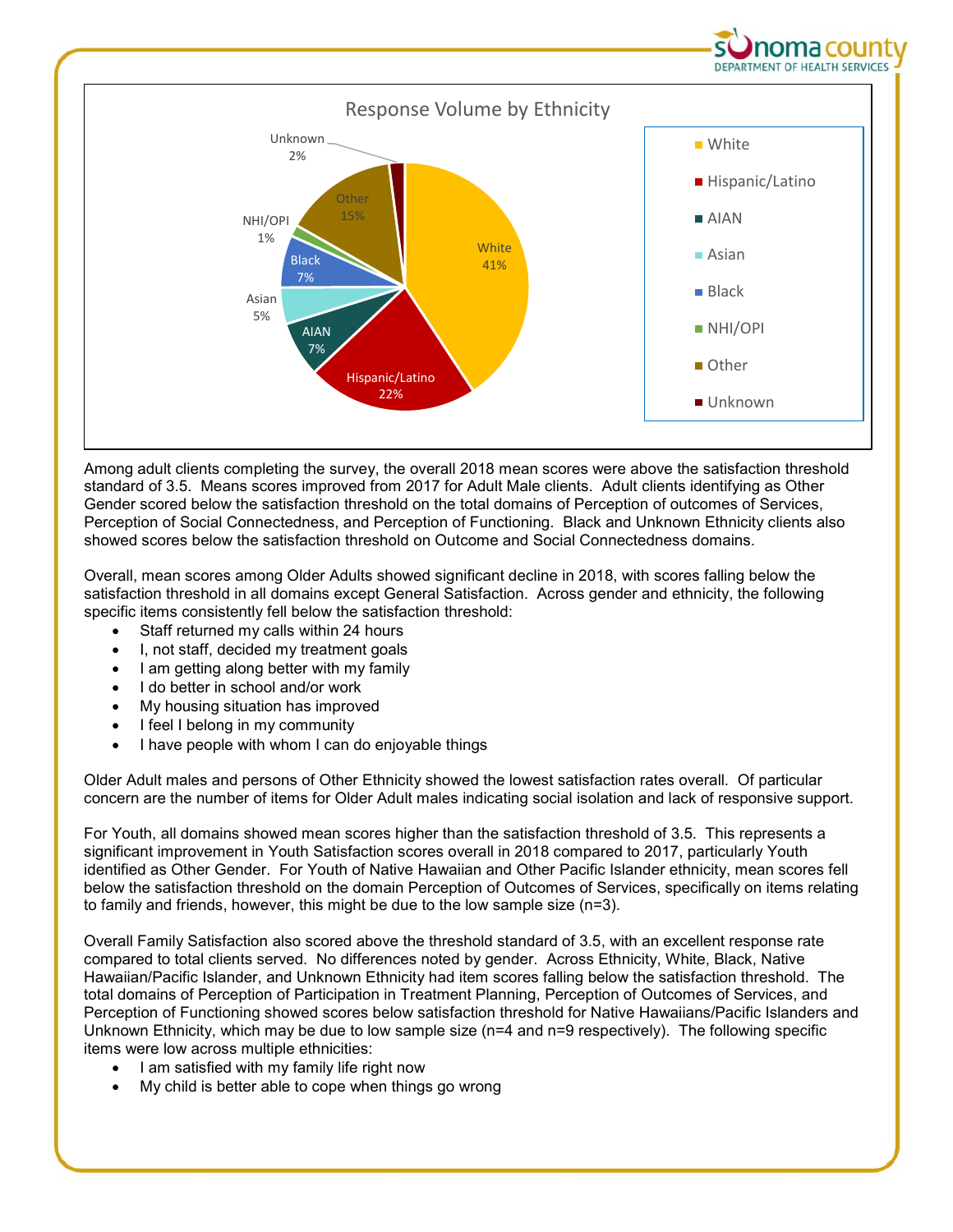

The Consumer Perception Survey results and analysis were reviewed by QIC in 2019 for QI goal recommendations and strategies to better serve consumers and address the main areas for improvement:

**GOAL MET**

# **GOAL 3.2: GOAL 3.2: 100% of client grievances will be decided upon and communicated back to the client within 90 days of receiving the grievance. Goal Calculation:**  $\frac{Grievances\ Resolved\ under\ 90\ days}{Number\ of\ Grievances} * 100\%$

# **PROCESS USED TO EVALUATE**

- Grievance Coordinator will track grievances and appeals and timelines.
- Results will be discussed at QIP and systems issues identified. This information is also shared at QIC and QIS committees.

# **RESPONSIBLE STAFF** – QA Manager.

# **RESULTS**

Number of grievances = 52, Resolved over 90 days = 0, Resolved under 90 days = 52.

52/52 or 100% of grievances were decided and communicated back to the client within 90 days of receiving the grievance.

**GOAL MET**

#### **GOAL 3.3:** 100% of client/family outpatient appeals will be decided upon and **communicated back to the client within 60 days of receiving the appeal.**

**Goal Calculation:**  $\frac{Appends\ Resolved\ under\ 60\ days}{Number\ of\ Appeals} * 100\%$ 

# **PROCESS USED TO EVALUATE**

Appeals Coordinator will track outpatient appeal results and timelines.

**RESPONSIBLE STAFF** – QA Manager.

# **RESULTS**

There were no appeals of grievances in FY18-19. Goal cannot be assessed.

**GOAL NOT EVALUATED**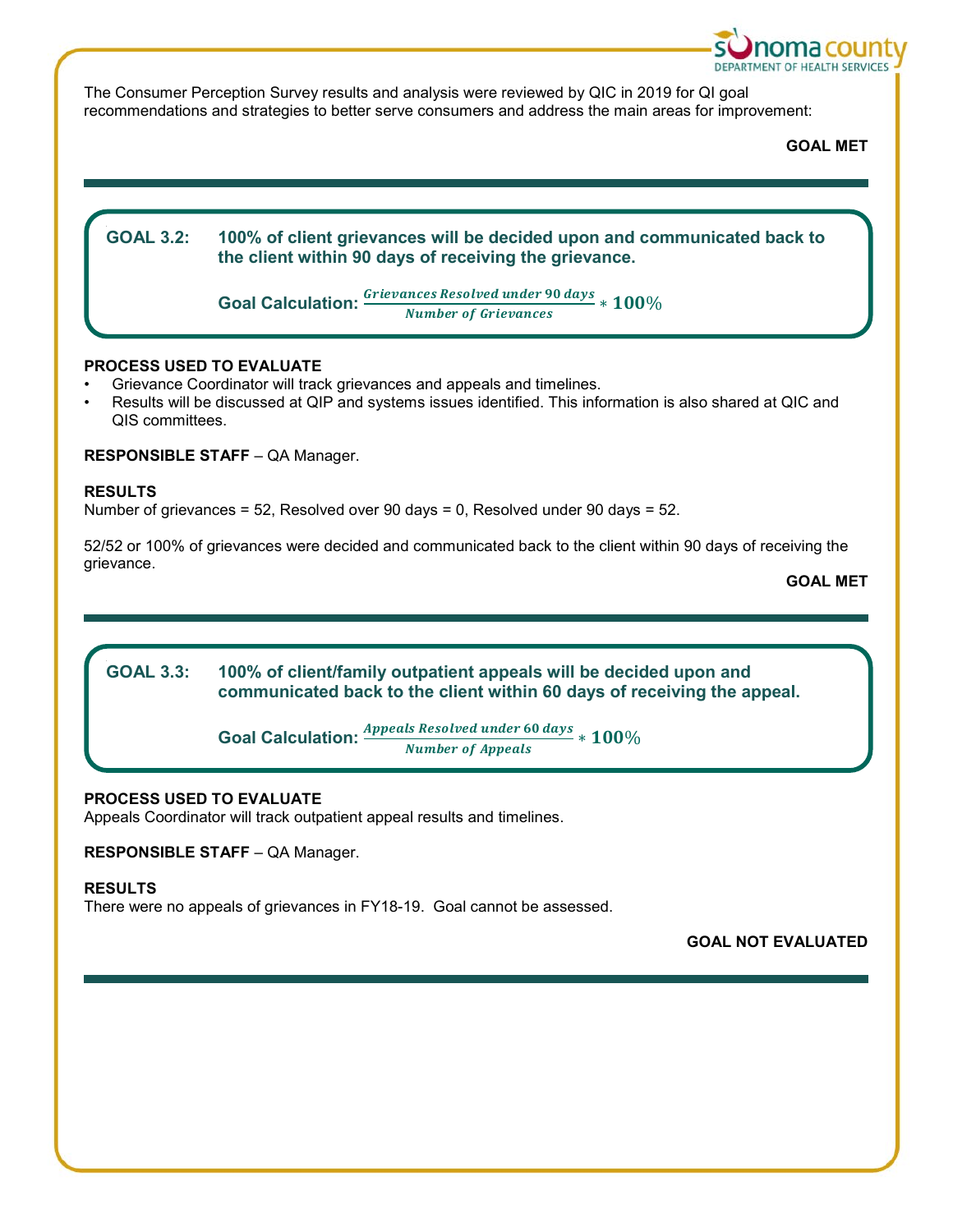

#### **GOAL 3.4: GOAL 3.4: 100% of client fair hearing results will be evaluated and if issues are identified, they will be addressed within 60 days of the fair hearing results.**

# **PROCESS USED TO EVALUATE**

- Grievance Coordinator will track fair hearing results and timelines.
- Reported and discussed in QIP and QIS.

### **RESPONSIBLE STAFF** – QA Manager.

### **RESULTS**

3 Fair Hearings were conducted in FY18-19. All issues identified were addressed within 60 days of the fair hearing results.

**GOAL MET**



# **PROCESS USED TO EVALUATE**

- Request for Change of Provider Spreadsheet
- Reported and discussed in QIP and QIS.

# **RESPONSIBLE STAFF** – QA Manager.

### **RESULTS**

There were 50 Requests for Change of Provider received in FY18-19.

48/50 or 96.00% of requests to change persons providing services were evaluated and addressed within 30 days of the request. This is comparable to the previous fiscal year.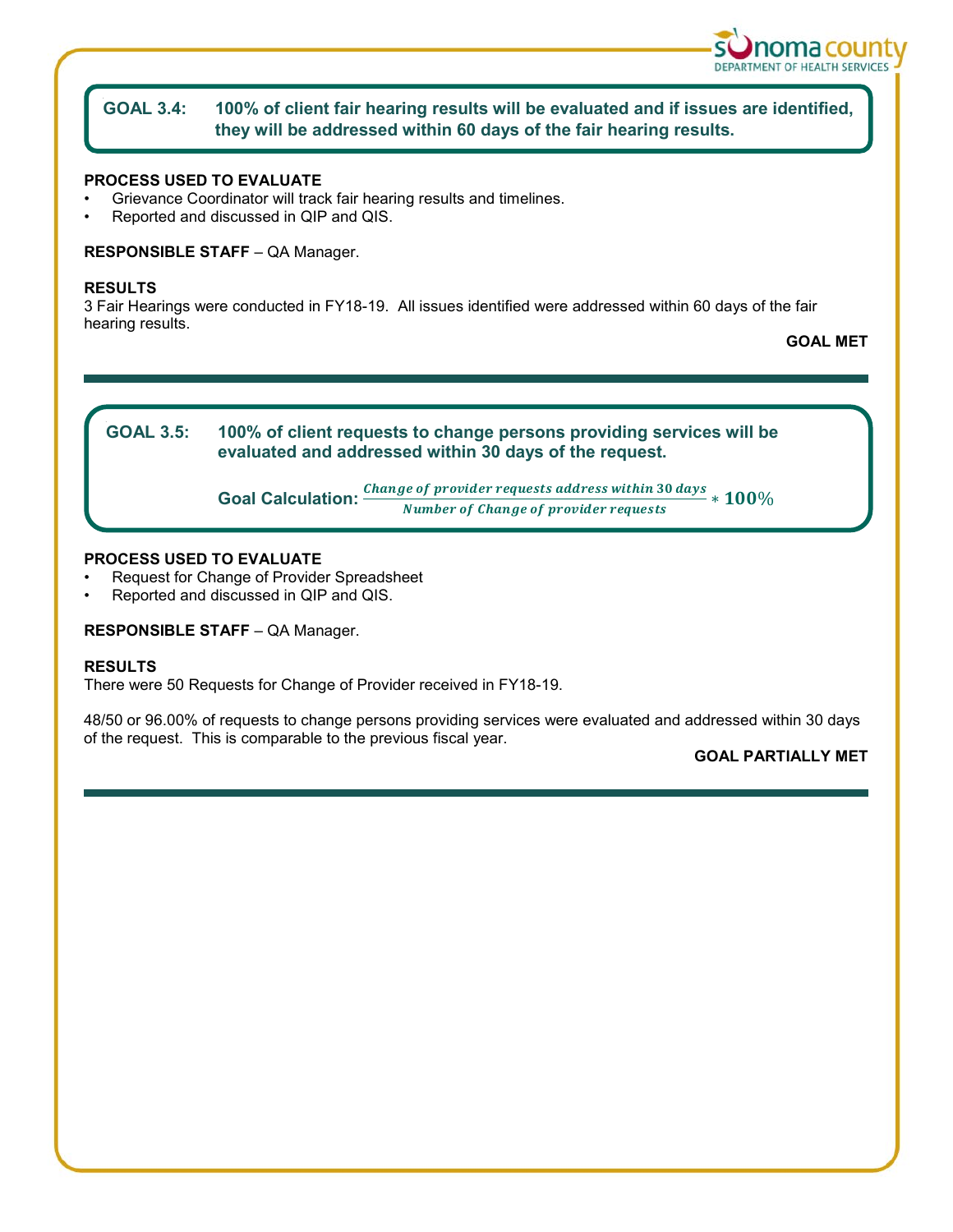

# **SECTION 4: CLINICAL ISSUES**

**GOAL 4.1:** 90% adherence to practice guidelines. Each member of the psychiatric**medical staff will have five charts subject to peer review. Peer reviews will utilize Sonoma County Behavioral Health Medication Monitoring Checklist (MHS-114). Results of the peer review will be conveyed to each provider.**

**Goal Calculation:**  $\frac{\text{\# of Practice Guidelines Adhered to}}{\text{Number of Guidelines being reviewed (15)}} * 100\%$ 

# **PROCESS USED TO EVALUATE**

Medication Monitoring results are reported bi-annually to the Quality Improvement Policy (QIP) and Quality Improvement Steering (QIS) committees to show progress made on tasks of the Annual QI Plan.

**RESPONSIBLE STAFF** – Medical Director and QI Manager.

# **RESULTS**

| <b>Prescribing</b><br><b>Physician</b> | # of Charts<br><b>Reviewed</b> | # of Practices Guidelines<br><b>Adhered to on Average</b> | % of Practice Guidelines<br><b>Adhered to on Average</b> |
|----------------------------------------|--------------------------------|-----------------------------------------------------------|----------------------------------------------------------|
|                                        | 5                              | 13.8                                                      | 92.00%                                                   |
| $\overline{2}$                         | 5                              | 12.8                                                      | 85.33%                                                   |
| 3                                      | $\overline{5}$                 | 13.2                                                      | 88.00%                                                   |
| 4                                      | 5                              | 15.0                                                      | 100.00%                                                  |
| 5                                      | 5                              | 13.0                                                      | 86.67%                                                   |
| 6                                      | 5                              | 13.2                                                      | 88.00%                                                   |
| 7                                      | $\overline{5}$                 | 14.6                                                      | 97.33%                                                   |
| 8                                      | $\overline{5}$                 | 12.2                                                      | 81.33%                                                   |
| 9                                      | $6\phantom{1}$                 | 12.8                                                      | 85.56%                                                   |
| 10                                     | 5                              | 15.0                                                      | 100.00%                                                  |
| 11                                     | $\overline{5}$                 | 13.4                                                      | 89.33%                                                   |
| 12                                     | 5                              | 13.8                                                      | 92.00%                                                   |
| 13                                     | $\overline{5}$                 | 13.0                                                      | 86.67%                                                   |
| 14                                     | 5                              | 13.8                                                      | 92.00%                                                   |
| 15                                     | $\overline{5}$                 | 13.4                                                      | 89.33%                                                   |
| 16                                     | 5                              | 14.6                                                      | 97.33%                                                   |
| 17                                     | $\overline{5}$                 | 14.4                                                      | 96.00%                                                   |
| 18                                     | 5                              | 15.0                                                      | 100.00%                                                  |
|                                        | Average =                      | 13.71                                                     | 91.43%                                                   |

100% of psychiatric staff received peer reviews on five charts in FY18-19. Results of the peer reviews indicated 91.43% adherence to practice guidelines. This is an improvement from FY17-18.

**GOAL MET**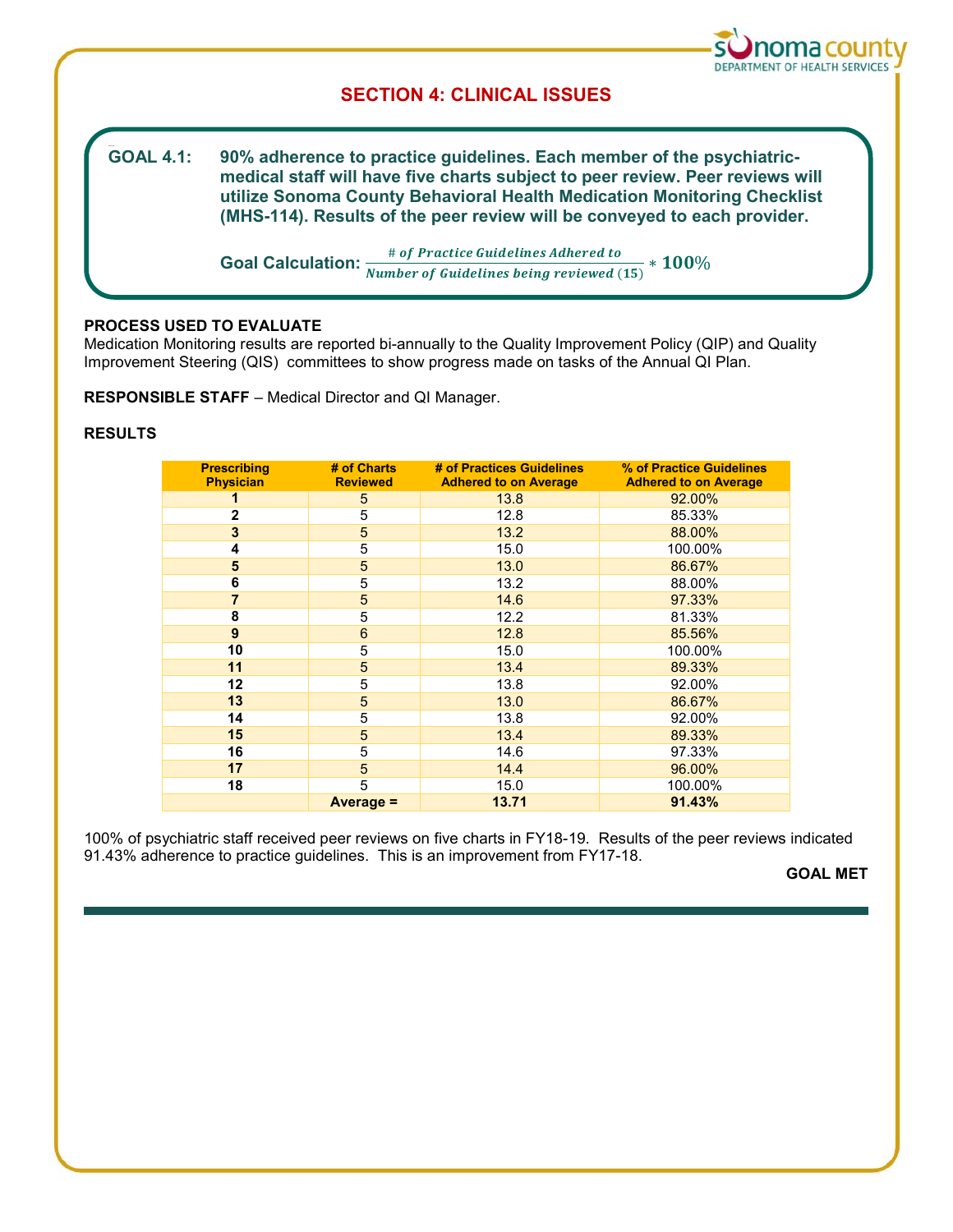

**GOAL 4.2:** 100% of all sentinel events will be reviewed including all sentinel events **where potentially poor outcomes are identified. Identified issues from the sentinel events committee will be placed on the agenda for Quality Management Policy and Quality Improvement Steering Committees.**

**Goal Calculation:**  $\frac{Sentinel\ Events\ Reviewed\ by\ Medical\ Director}{Total\ number\ of\ Sentin\ Events} * 100\%$ 

# **PROCESS USED TO EVALUATE**

QIP Sentinel Event Report Sub-Committee to review monthly.

**RESPONSIBLE STAFF** – Medical Director and QI Manager.

# **RESULTS**

168/168 or 100% of sentinel events were reviewed and signed by the Medical Director and/or QI Manager including all sentinel events where potentially poor outcomes were identified. 166/168 events were reviewed by the Sentinel Events Committee (99%) and identified issues and trends were discussed at the Quality Management Policy Committee and the Quality Improvement Steering Committee.

**GOAL MET**

# **GOAL 4.3: 100% of sentinel event reports where risk issues are identified from the sentinel event reviews will be addressed.**

**Goal Calculation:**  $\frac{Sentinel\ Events\ where\ issues\ where\ identity}{Total\ Number\ of\ Sentile\ levels} * 100\%$ 

# **PROCESS USED TO EVALUATE**

Sentinel Event tracking form. Identifies issues will be brought forward to QIP for discussion.

**RESPONSIBLE STAFF** – Medical Director and QI Manager.

# **RESULTS**

168 Incidents reported in FY18-19. Of that total, 128 Incidents were identified as requiring corrective action. 97 incidents with corrective actions were completed and 31 incidents with corrective actions had tasks remaining. 97/128 or 75.78% of identified issues had actions taken to address issues. This is a decrease from last fiscal year. The Sentinel Event Policy is in revision to clarify the review process and address delays.

**GOAL NOT MET**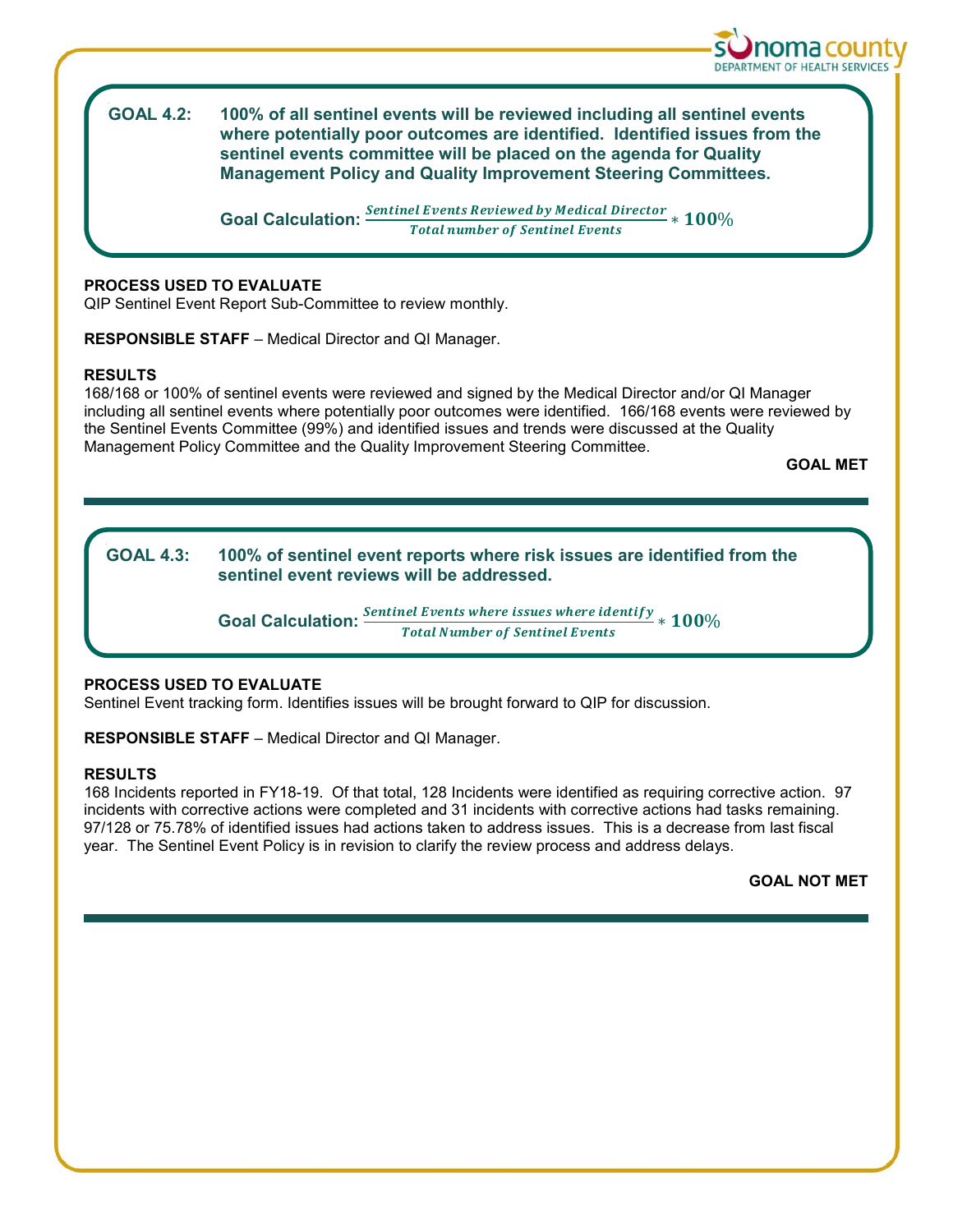

#### **GOAL 4.4: Clinical PIP: The average number of actionable items in the last ANSA scores in FY17-18 will reduce by 10% from the FY16-17 scores for FACT clients participating in the Clinical PIP: Enhancing Mental Health Outcomes to Reduce Recidivism.**

**From 20.0 in FY16-17 to 18.0 in FY17-18**

# **PROCESS USED TO EVALUATE**

Avatar

# **RESPONSIBLE STAFF** – QI Manager

### **RESULTS**

Clients admitted to the Forensic Assertive Community Treatment Team (FACT) between Dec 1, 2017 and Dec 31, 2018 participated in the DBT program. A pre-treatment ANSA was conducted to set baseline measure. DBT groups met weekly for a total of 24 sessions. Concurrently, clients received 12 bi-weekly individual DBT therapy sessions. A post-treatment ANSA was conducted following completion of program.

ANSA scores improved by 27.87% compared to baseline of 8.75%. Improvement is statistically significant at p < .01. Average jail days annually reduced from 166.5 days to 19.4 days. Sonoma County Jail inmate costs are \$172.21 / day (source Lt. David House). This cost equates to \$25,326.35 savings per participant in jail costs and a total of \$379,895.25 savings for the 15 participant study group.



# **GOAL MET**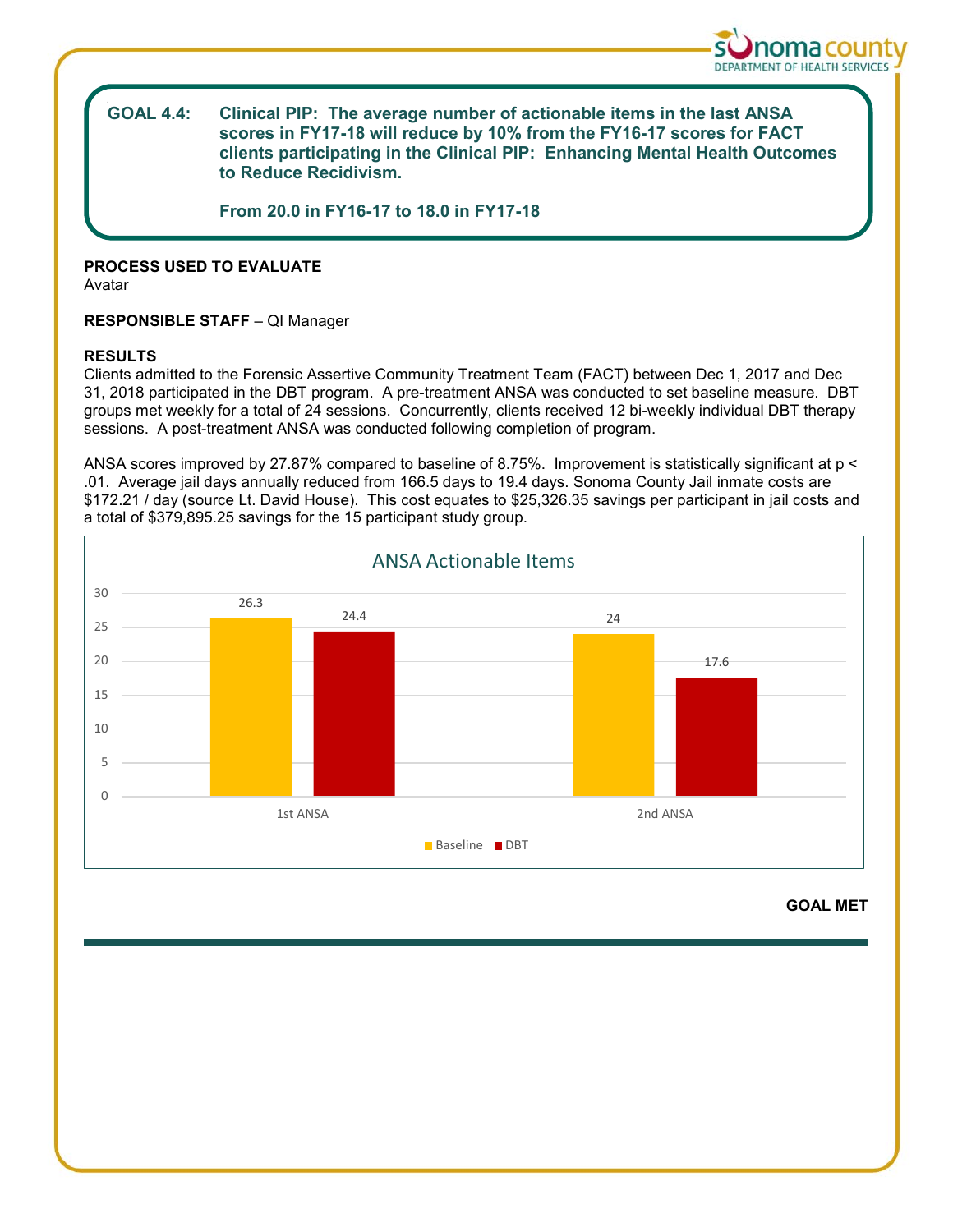

#### **GOAL 4.5: GOAL 4.5: At least 50% of youth clients who are screened as needing a mental health assessment, will attend an initial outpatient mental health assessment within 10 business days from date of the initial request of service.**

**Goal Calculation:**  $\frac{Number\ of\ Assessments\ Attended\ within\ 10\ Business\ Days}}{Total\ number\ of\ assessments\ Attended} * 100\%$ 

# **PROCESS USED TO EVALUATE**

Youth TTA Database from YFS and youth contractors.

This Administrative PIP has been re-activated by the addition of interventions that are detailed in the Performance Improvement Project Implementation and Submission Tool.

**RESPONSIBLE STAFF** – QI Manager and YFS Section Manager

# **RESULTS**

The Non-Clinical PIP was abandoned due to structural redesign of the Youth and Family Services system of care. The proposed interventions of the PIP were removed as a consequence of the re-design.

**GOAL NOT EVALUATED**

#### **GOAL 4.6: GOAL 4.6: For FY18-19, SCBH will provide Therapeutic Behavioral Services (TBS) at a minimum of a 4% utilization rate of all unique Medi-Cal beneficiaries under the age of 21.**

**Goal Calculation:**  $\frac{TBS~ Services~(Code~345~\&M345)}{Total~ Services~for clients under~21~year~of~age~on~service~date} * 100\%$ 

# **PROCESS USED TO EVALUATE**

Avatar

**RESPONSIBLE STAFF** – QI Manager Youth and Family Section Manager

# **RESULTS**

In FY18-19, SCBH provided 2,945 TBS services at a 6.05% utilization rate.

**GOAL MET**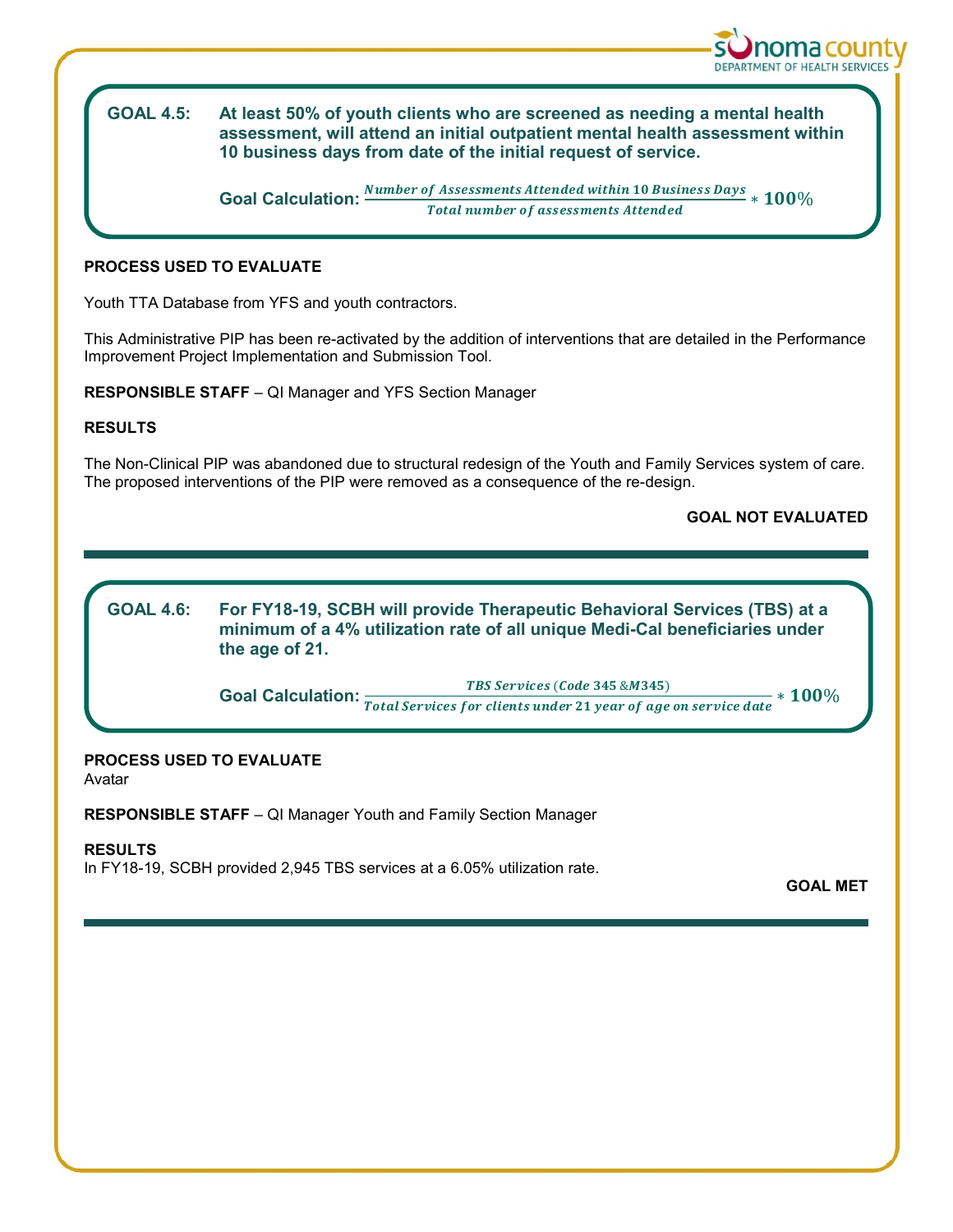

# **GOAL 4.7: Clients in the FACT program will show a 10% reduction in average number of jail days per episode in FY18-19 from 45.63 days in FY17-18 to 43.35 days in FY18-19.**

# **PROCESS USED TO EVALUATE**

Avatar

**RESPONSIBLE STAFF** – QI Manager and FACT Manager

# **RESULTS**

| <b>Fiscal Year</b> | # of Jail Episodes | <b>Total # of Jail Days</b> | <b>Min</b> | <b>Max</b> | <b>Average LOS</b> |
|--------------------|--------------------|-----------------------------|------------|------------|--------------------|
| $17 - 18$          | 67                 | 3.057                       |            | 202        | 45.63              |
| $18 - 19$          | 32                 | 998                         |            | 163        | 31.19              |
| <b>Difference</b>  | $-35$              | $-2059$                     | $+1$       | $-39$      | $-14.44$           |
| % Change           | $-52.24%$          | $-67.35%$                   | +100.00%   | $-19.31%$  | -31.65%            |

Clients in the FACT program showed a 31.65% reduction in average number of jail days per episode in FY18-19 from 45.63 days in FY17-18 to 31.19 days in FY18-19.

**GOAL MET**

**GOAL 4.8: Clients in the TAY program will show a 10% reduction in the average length of stay (LOS) in acute psychiatric hospitals, from 15.0 days in FY17-18 to 14.5 days in FY18-19.**

# **PROCESS USED TO EVALUATE**

• Avatar

• Psychiatric Hospitalization Database

**RESPONSIBLE STAFF** – QI Manager and Youth and Family Section Manager

# **RESULTS**

| <b>Fiscal Year</b> | # of Hospitalization<br><b>Episodes</b> | Total # of<br><b>Hospitalization Days</b> | Min        | <b>Max</b> | <b>Average LOS</b> |
|--------------------|-----------------------------------------|-------------------------------------------|------------|------------|--------------------|
| $17 - 18$          | 33                                      | 494                                       | 3          | 88         | 14.97              |
| $18 - 19$          | 18                                      | 388                                       |            | 88         | 21.56              |
| <b>Difference</b>  | $-15$                                   | $-106$                                    | $-1$       | $\Omega$   | 6.59               |
| % Difference       | $-45.45%$                               | $-21.46%$                                 | $-33.33\%$ | $0.00\%$   | 44.02%             |

Overall, the number of hospitalization episodes for TAY clients decreased by 45.45% and the total hospitalization days decreased by 21.46%. However, TAY clients showed a 44.02% increase in LOS, from 14.97 in FY17-18 to 21.56 days hospitalized in a psychiatric facility in FY18-19.

# **GOAL NOT MET**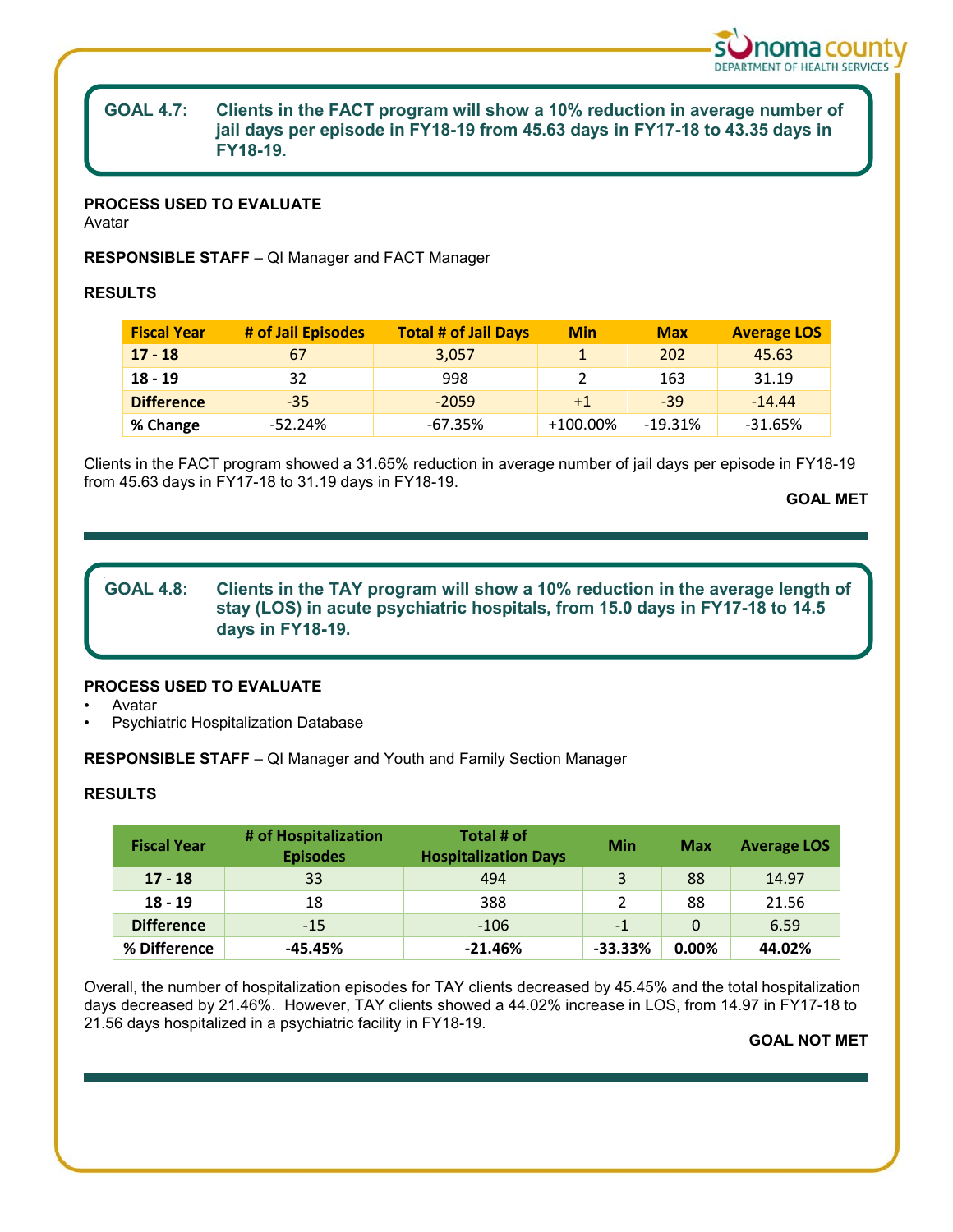

#### **GOAL 4.9: Clients in the OAT program will show a 10% reduction in the average LOS in acute psychiatric hospitals, from 23.2 days in FY17-18 to 20.9 days in FY18-19.**

# **PROCESS USED TO EVALUATE**

Avatar

**RESPONSIBLE STAFF** – QI Manager and Adult Section Manager

# **RESULTS**

| <b>Fiscal Year</b> | # Hospitalization<br><b>Episodes</b> | # of Hospitalization<br><b>Days</b> | <b>Min</b> | <b>Max</b> | <b>Average LOS</b> |
|--------------------|--------------------------------------|-------------------------------------|------------|------------|--------------------|
| $17 - 18$          | 15                                   | 348                                 |            | 49         | 23.20              |
| $18 - 19$          | 14                                   | 387                                 | 6          | 85         | 27.64              |
| <b>Difference</b>  | $-1$                                 | 39                                  | 5          | 36         | 4.44               |
| % Change           | $-6.67%$                             | 11.21%                              | 500.00%    | 73.47%     | 19.14%             |

Clients in the OAT program showed a 19.14% increase in LOS, from 23.30 days in FY17-18 to 27.64 days hospitalized in a psychiatric facility in FY18-19.

**GOAL NOT MET**

# GOAL 4.10: Clients in the IRT program will show a 10% reduction in the average LOS in **acute psychiatric hospitals, from 12.5 days in FY17-18 to 11.3 days in FY18-19.**

# **PROCESS USED TO EVALUATE**

Avatar

**RESPONSIBLE STAFF** – QI Manager and Adult Section Manager

# **RESULTS**

| <b>Fiscal Year</b> | # Hospitalization<br><b>Episodes</b> | # of Hospitalization<br><b>Days</b> | <b>Min</b> | <b>Max</b> | <b>Average LOS</b> |
|--------------------|--------------------------------------|-------------------------------------|------------|------------|--------------------|
| $17 - 18$          | 52                                   | 650                                 |            | 36         | 12.50              |
| $18 - 19$          | 46                                   | 706                                 |            | 83         | 15.34              |
| <b>Difference</b>  | -6                                   | 56                                  | $\Omega$   | 47         | 2.84               |
| % Change           | $-11.54%$                            | 8.62%                               | $0.0\%$    | 130.56%    | 22.72%             |

Clients in the IRT program showed a 22.72% increase in LOS, from 12.50 days in FY17-18 to 15.34 days hospitalized in a psychiatric facility in FY18-19; however, total number of hospitalization episodes decreased by 11.54%.

# **GOAL NOT MET**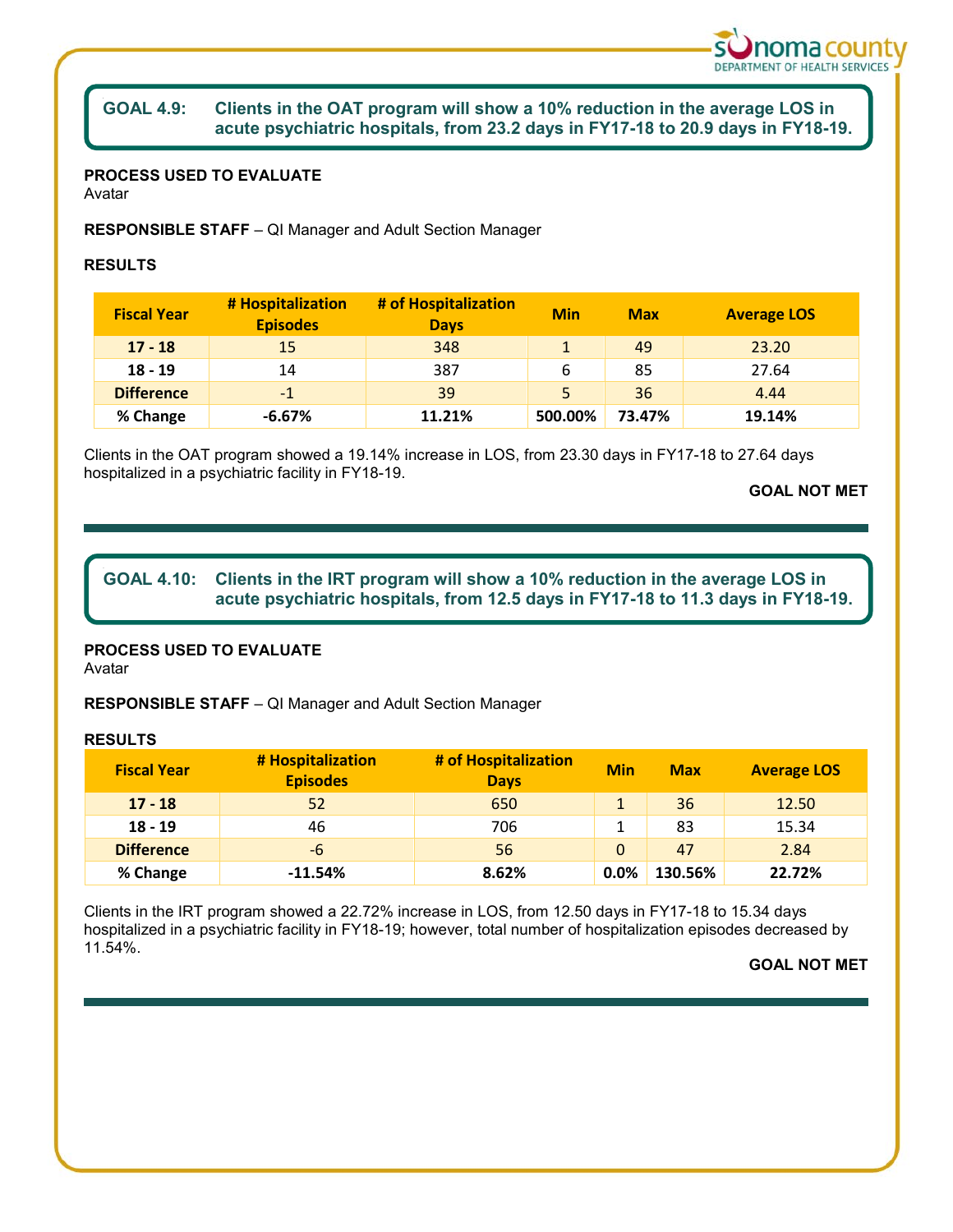

# **SECTION 5: PHYSICAL HEALTH CARE & OTHER AGENCIES**

# **GOAL 5.1: 80% of adult clients opened to the Access team who do not or no longer require specialty mental health services will be scheduled for an appointment with Beacon Health Strategies for mental health services.**

# **PROCESS USED TO EVALUATE**

Access LLOC Tracking Spreadsheet

**RESPONSIBLE STAFF** – QI Manager and Access Manager

### **RESULTS**

Referral Management tracking system is migrating into the Electronic Health Record. During the data transition process, we are unable to accurately evaluate this goal.

**GOAL NOT EVALUATED**

#### **GOAL 5.2:** 80% of adult clients opened to CMHCs and subsequently referred out to an **FQHC or primary care physician for MH services, will be scheduled for an appointment with the FQHC or PCP.**

# **PROCESS USED TO EVALUATE**

CMHC LLOC Tracking Spreadsheet

**RESPONSIBLE STAFF** – QI Manager and CMHC Manager

### **RESULTS**

Referral Management tracking system is migrating into the Electronic Health Record. During the data transition process, we are unable to accurately evaluate this goal.

**GOAL NOT EVALUATED**

**GOAL 5.3: GOAL 5.3: 80% of adult clients opened to the Integrated Health Team and subsequently referred out to an FQHC or primary care physician for MH services, will be scheduled for an appointment with the FQHC or PCP.**

# **PROCESS USED TO EVALUATE**

IHT LLOC Tracking Spreadsheet

**RESPONSIBLE STAFF** – QI Manager and IHT Manager

### **RESULTS**

Referral Management tracking system is migrating into the Electronic Health Record. During the data transition process, we are unable to accurately evaluate this goal.

**GOAL NOT EVALUATED**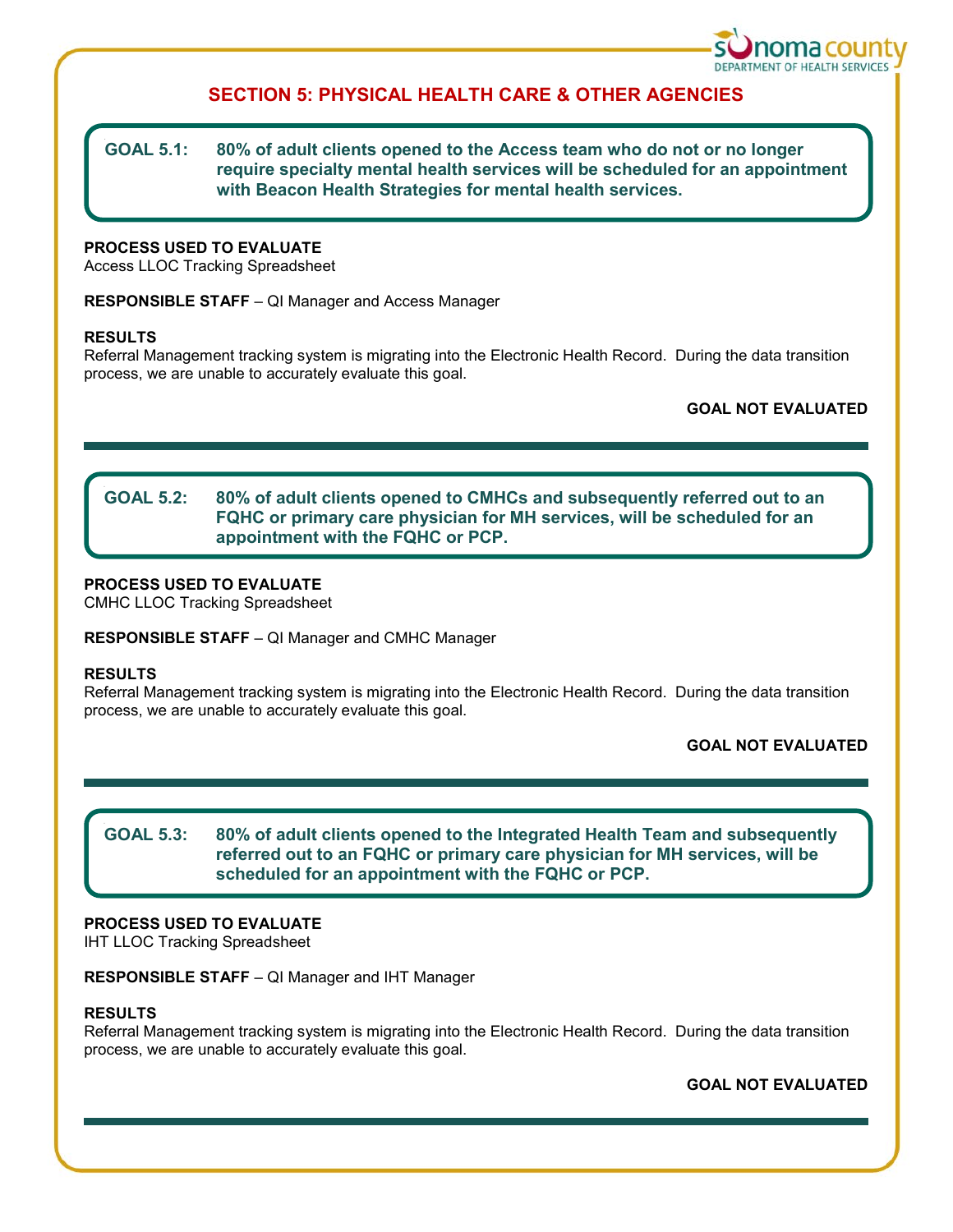

# **SECTION 6: PROVIDER APPEALS AND SATISFACTION**

#### **GOAL 6.1: GOAL 6.1: 100% of psychiatric hospital appeals will be decided upon and communicated to the hospital/MD within 60 calendar days from receipt of the appeal.**

# **PROCESS USED TO EVALUATE**

Psychiatric Hospital Appeals Spreadsheet

# **RESPONSIBLE STAFF** – QA Manager

#### **RESULTS**

3/7 or 42.86% of psychiatric hospital appeals were decided upon and communicated to the hospital/MD within 60 calendar days. Delays due to transition in Medical Director role and staffing shortages on the Hospital Utilization Review Team. Hospital authorization process is transitioning to concurrent review, which will negate such delays.

# **GOAL NOT MET**

# **GOAL 6.2: 100% of individual, group or organizational provider appeals will be decided upon and communicated back to the provider within 60 days of receipt of the appeal.**

# **PROCESS USED TO EVALUATE**

Provider Appeal Spreadsheet

### **RESPONSIBLE STAFF** – QA Manager

### **RESULTS**

| <b>Provider</b>                            | <b>Date of Service</b>      | <b>Date Appeal</b><br><b>Received</b> | Date of<br><b>Appeal</b><br><b>Decision</b> | <b>Date Decision</b><br>sent to Provider | # of days between Receiving<br><b>Appeal and Sending</b><br><b>Decision to Provider</b> |
|--------------------------------------------|-----------------------------|---------------------------------------|---------------------------------------------|------------------------------------------|-----------------------------------------------------------------------------------------|
| <b>Organizational</b><br><b>Provider 1</b> | $7/1/17 - 10/31/17$         | 10/30/18                              | 11/9/18                                     | 11/16/18                                 | 17                                                                                      |
| Organizational<br><b>Provider 2</b>        | 12/2017 - 6/2018            | 9/5/18                                | 10/26/18                                    | 10/26/18                                 | 51                                                                                      |
| <b>Individual</b><br><b>Provider</b>       | $11/16/17 - 11/18/17$       | 5/16/18                               | 7/13/18                                     | 7/20/18                                  | 65                                                                                      |
| Organizational<br><b>Provider 3</b>        | 11/2018, 12/2018,<br>1/2019 | 3/15/19                               | 3/15/19                                     | 3/18/19                                  | 3                                                                                       |

| <b>Summary Results</b>                              | <b>Number of Days</b> |
|-----------------------------------------------------|-----------------------|
| $Average =$                                         | 34                    |
| <b>Communicated Under 60 Days</b><br>(Out of 4) $=$ | 3                     |
| $Min =$                                             | 3                     |
| $Max =$                                             | 65                    |

4 Appeals were received in FY18-19. 3/4 or 75% of appeals were decided upon and communicated back to the provider within 60 days of receipt of the appeal. The average number of days between date appeal received and date decision sent to provider is 34 days.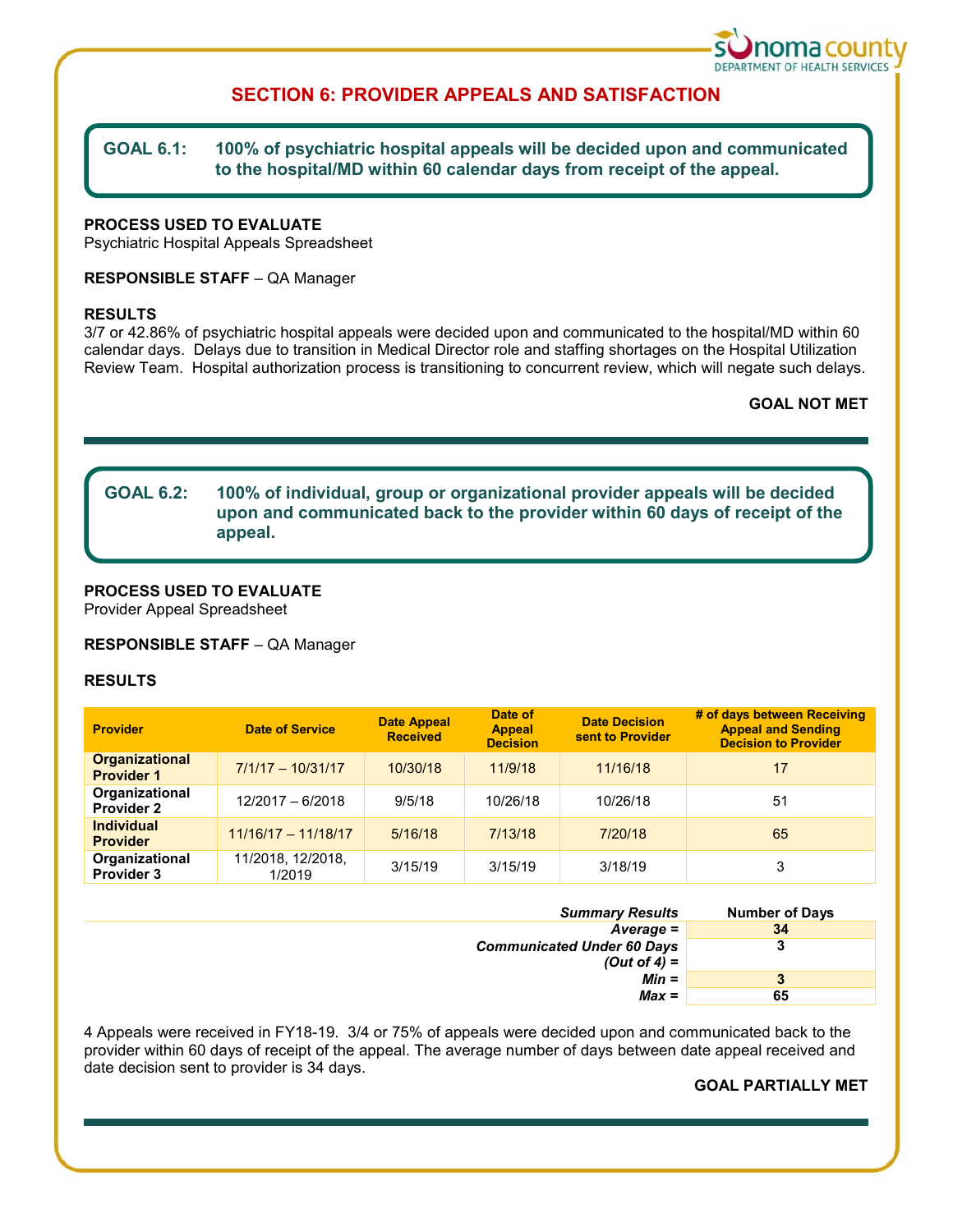

# **SECTION 7: STAFF TRAINING OVERVIEW**

# **FY18-19**

| <b>Date</b>      | <b>Training Topic</b>                                                                                                    | <b>Type of Training</b>                                        | <b>CEUs</b> | <b>Target Audience</b>                                   |
|------------------|--------------------------------------------------------------------------------------------------------------------------|----------------------------------------------------------------|-------------|----------------------------------------------------------|
| <b>Jul 28</b>    | <b>Wildfire Survivor Mental</b><br><b>Health Training: Skills for</b><br><b>Psychological Recovery</b><br>(SPR) Training | Specialty:<br><b>Disaster Recovery</b>                         | 6.0         | <b>Behavioral Health Practitioners</b>                   |
| <b>Jul 29</b>    | <b>Wildfire Survivor Mental</b><br>Health Training: Skills for<br><b>Psychological Recovery</b><br>(SPR) Training        | Specialty:<br><b>Disaster Recovery</b>                         | 6.0         | <b>Behavioral Health Practitioners</b>                   |
| Aug 1            | <b>Staff Development:</b><br><b>Navigating System</b><br><b>Change-Team Building</b><br>and Connection                   | <b>Staff Development:</b><br>Change<br>Management              | 1.5         | <b>SCBH Staff</b>                                        |
| Sep 9            | <b>Crisis Counseling</b><br>Assistance (CCP) Mid-<br><b>Program Training</b>                                             | Specialty:<br><b>Disaster Recovery</b>                         | 8.0         | <b>CCP Collaborative Team</b>                            |
| <b>Sep 10</b>    | <b>Crisis Counseling</b><br>Assistance (CCP) Mid-<br><b>Program Training</b>                                             | Specialty:<br><b>Disaster Recovery</b>                         | 8.0         | <b>CCP Collaborative Team</b>                            |
| Oct <sub>3</sub> | <b>Staff Development:</b><br><b>Patients' Rights</b><br>Advocacy-History,<br>Process, and Resources                      | <b>Staff Development:</b><br>Cultural<br><b>Responsiveness</b> | 1.5         | <b>SCBH Staff: Mandatory</b>                             |
| <b>Oct 10</b>    | 5150 - Review of 5150's<br>and Other Legal Holds in<br><b>Mental Health</b>                                              | Specialty:<br><b>5150 Certification</b>                        | 3.0         | Licensed/License-Eligible<br><b>Clinicians</b>           |
| <b>Oct 25</b>    | <b>EM Coding for MediCare</b><br><b>Billing</b>                                                                          | Specialty:<br><b>Documentation</b>                             | 1.0         | <b>SCBH Prescribers</b>                                  |
| <b>Oct 30</b>    | <b>EM Coding for MediCare</b><br><b>Billing</b>                                                                          | Specialty:<br><b>Documentation</b>                             | 1.0         | <b>SCBH Prescribers</b>                                  |
| <b>Oct 31</b>    | <b>EM Coding for MediCare</b><br><b>Billing</b>                                                                          | Specialty:<br>Documentation                                    | 1.0         | <b>SCBH Prescribers</b>                                  |
| Dec <sub>3</sub> | <b>Crisis Counseling</b><br>Assistance (CCP) -<br><b>Skills for Psychological</b><br><b>Recovery (SPR)</b>               | Specialty:<br><b>Disaster Recovery</b>                         | 6.0         | <b>CCP Collaborative Team</b>                            |
| Dec <sub>4</sub> | <b>Crisis Counseling</b><br>Assistance (CCP) -<br><b>Skills for Psychological</b><br><b>Recovery (SPR)</b>               | Specialty:<br><b>Disaster Recovery</b>                         | 6.0         | <b>CCP Collaborative Team</b>                            |
| Dec <sub>5</sub> | <b>Staff Development: The</b><br><b>Human Side of Change</b>                                                             | <b>Staff Development:</b><br>Change<br>Management              | 2.5         | <b>SCBH Staff</b>                                        |
| <b>Jan 11</b>    | Mi Futuro Event                                                                                                          | <b>Community Event:</b><br>Cultural<br><b>Responsiveness</b>   | 8.0         | Students Ages 16-30                                      |
| <b>Jan 11</b>    | <b>Crisis Counseling</b><br>Assistance (CCP):                                                                            | Specialty: Trauma-<br><b>Informed Care</b>                     | 3.0         | <b>CCP Collaborative Team; SCBH</b><br><b>Clinicians</b> |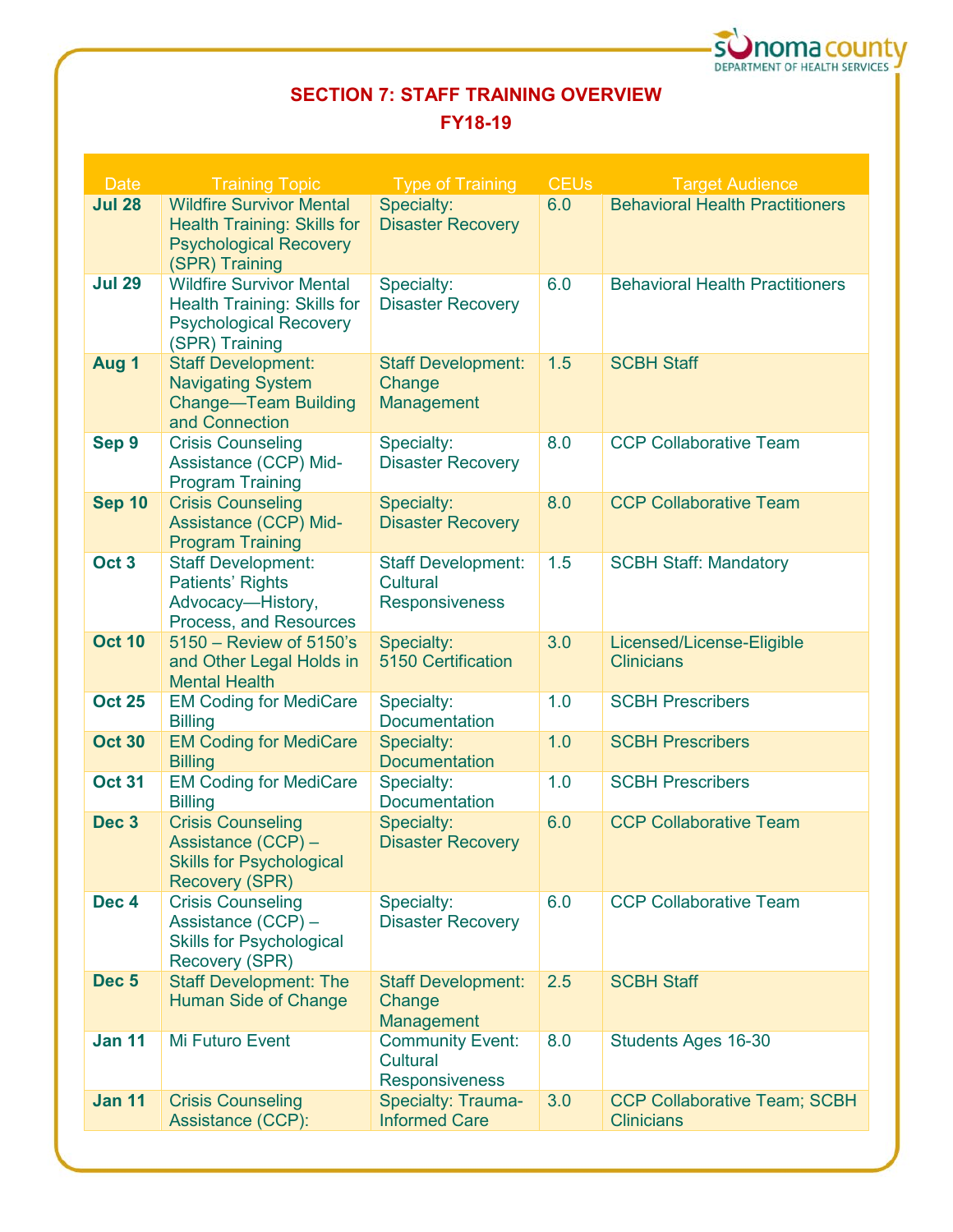

| <b>Date</b>      | <b>Training Topic</b>                                   | <b>Type of Training</b>                       | <b>CEUs</b> | <b>Target Audience</b>                            |
|------------------|---------------------------------------------------------|-----------------------------------------------|-------------|---------------------------------------------------|
|                  | <b>Advanced Treatment</b><br>Considerations             |                                               |             |                                                   |
| <b>Jan 15</b>    | 5150 - Review of 5150's                                 | Specialty:                                    | 2.5         | Aurora Hospital:                                  |
|                  | and Other Legal Holds in                                | 5150 Certification                            |             | Licensed/License-Eligible                         |
|                  | <b>Mental Health</b>                                    |                                               |             | <b>Clinicians</b>                                 |
| <b>Jan 25</b>    | 5150 - Review of 5150's                                 | Specialty:                                    | 2.5         | Licensed/License-Eligible                         |
|                  | and Other Legal Holds in                                | 5150 Certification                            |             | <b>Clinicians</b>                                 |
| Feb <sub>6</sub> | <b>Mental Health</b><br><b>Staff Development: Law</b>   | <b>Staff Development:</b>                     | 3.5         | <b>SCBH Staff: Mandatory</b>                      |
|                  | & Ethics                                                | Law & Ethics                                  |             |                                                   |
| Feb <sub>6</sub> | <b>Supportive Interventions:</b>                        | <b>Specialty: Best</b>                        | 8.0         | <b>CSU Staff</b>                                  |
|                  | <b>Crisis Communication</b>                             | <b>Practices</b>                              |             |                                                   |
|                  | and Containment                                         |                                               |             |                                                   |
| <b>Feb 19</b>    | <b>YFS Team Training:</b><br>Documentation              | <b>Team Training:</b><br><b>Documentation</b> | 1.0         | <b>YFS Staff</b>                                  |
| <b>Feb 25</b>    | <b>Crisis Counseling</b>                                | Specialty:                                    | 3.0         | <b>CCP Collaborative Team</b>                     |
|                  | Assistance (CCP) CA                                     | <b>Disaster Recovery</b>                      |             |                                                   |
|                  | Hope - Imagine You                                      |                                               |             |                                                   |
| <b>Feb 25</b>    | <b>RN Team Training:</b>                                | <b>Team Training:</b>                         | 1.0         | <b>Nursing Staff</b>                              |
| <b>Feb 26</b>    | Documentation                                           | <b>Documentation</b>                          | 1.0         |                                                   |
|                  | <b>FYT Team Training:</b><br><b>Documentation</b>       | <b>Team Training:</b><br><b>Documentation</b> |             | <b>FYT Staff</b>                                  |
| <b>Feb 27</b>    | <b>OAT/IRT Team Training:</b>                           | Team Training:                                | 0.5         | <b>OAT/IRT Staff</b>                              |
|                  | <b>Documentation</b>                                    | <b>Documentation</b>                          |             |                                                   |
| <b>Feb 27</b>    | <b>MST Team Training:</b>                               | <b>Team Training:</b>                         | 1.0         | <b>MST Staff</b>                                  |
|                  | <b>Documentation</b>                                    | <b>Documentation</b>                          |             |                                                   |
| <b>Feb 28</b>    | <b>Access/TR Team</b><br><b>Training: Documentation</b> | <b>Team Training:</b><br>Documentation        | 1.0         | <b>Access/TR Staff</b>                            |
| Mar 4            | <b>RN Team Training:</b>                                | <b>Team Training:</b>                         | 0.5         | <b>Nursing Staff</b>                              |
|                  | <b>Documentation</b>                                    | <b>Documentation</b>                          |             |                                                   |
| Mar <sub>5</sub> | 5150 - Review of 5150's                                 | Specialty:                                    | 2.5         | Aurora Hospital:                                  |
|                  | and Other Legal Holds in                                | 5150 Certification                            |             | Licensed/License-Eligible                         |
| Mar <sub>6</sub> | <b>Mental Health</b><br><b>Staff Development:</b>       | Staff Development: 2.5                        |             | <b>Clinicians</b><br><b>SCBH Staff: Mandatory</b> |
|                  | Safety in the Office and                                | <b>Field Safety</b>                           |             |                                                   |
|                  | De-escalation                                           |                                               |             |                                                   |
|                  | <b>Techniques</b>                                       |                                               |             |                                                   |
| Mar 7            | <b>TAY/FACT Team</b>                                    | <b>Team Training:</b>                         | 1.0         | <b>TAY/FACT Staff</b>                             |
| <b>Mar 13</b>    | <b>Training: Documentation</b><br><b>New Employee</b>   | <b>Documentation</b><br>NEO:                  | 2.0         |                                                   |
|                  | Orientation:                                            | <b>Documentation</b>                          |             | <b>SCBH New Employees</b>                         |
|                  | <b>Documentation Training</b>                           |                                               |             |                                                   |
| <b>Mar 18</b>    | <b>CSU Team Training:</b>                               | <b>Team Training:</b>                         | 1.0         | <b>CSU Staff</b>                                  |
|                  | <b>Documentation</b>                                    | <b>Documentation</b>                          |             |                                                   |
| <b>Mar 18</b>    | <b>CSU Team Training:</b><br><b>Documentation</b>       | <b>Team Training:</b><br><b>Documentation</b> | 1.0         | <b>CSU Staff</b>                                  |
| <b>Mar 21</b>    | <b>CSU Team Training:</b>                               | <b>Team Training:</b>                         | 1.0         | <b>CSU Staff</b>                                  |
|                  | <b>Documentation</b>                                    | <b>Documentation</b>                          |             |                                                   |
| <b>Mar 21</b>    | <b>CSU Team Training:</b>                               | <b>Team Training:</b>                         | 1.5         | <b>CSU Staff</b>                                  |
|                  | <b>Documentation</b>                                    | <b>Documentation</b>                          |             |                                                   |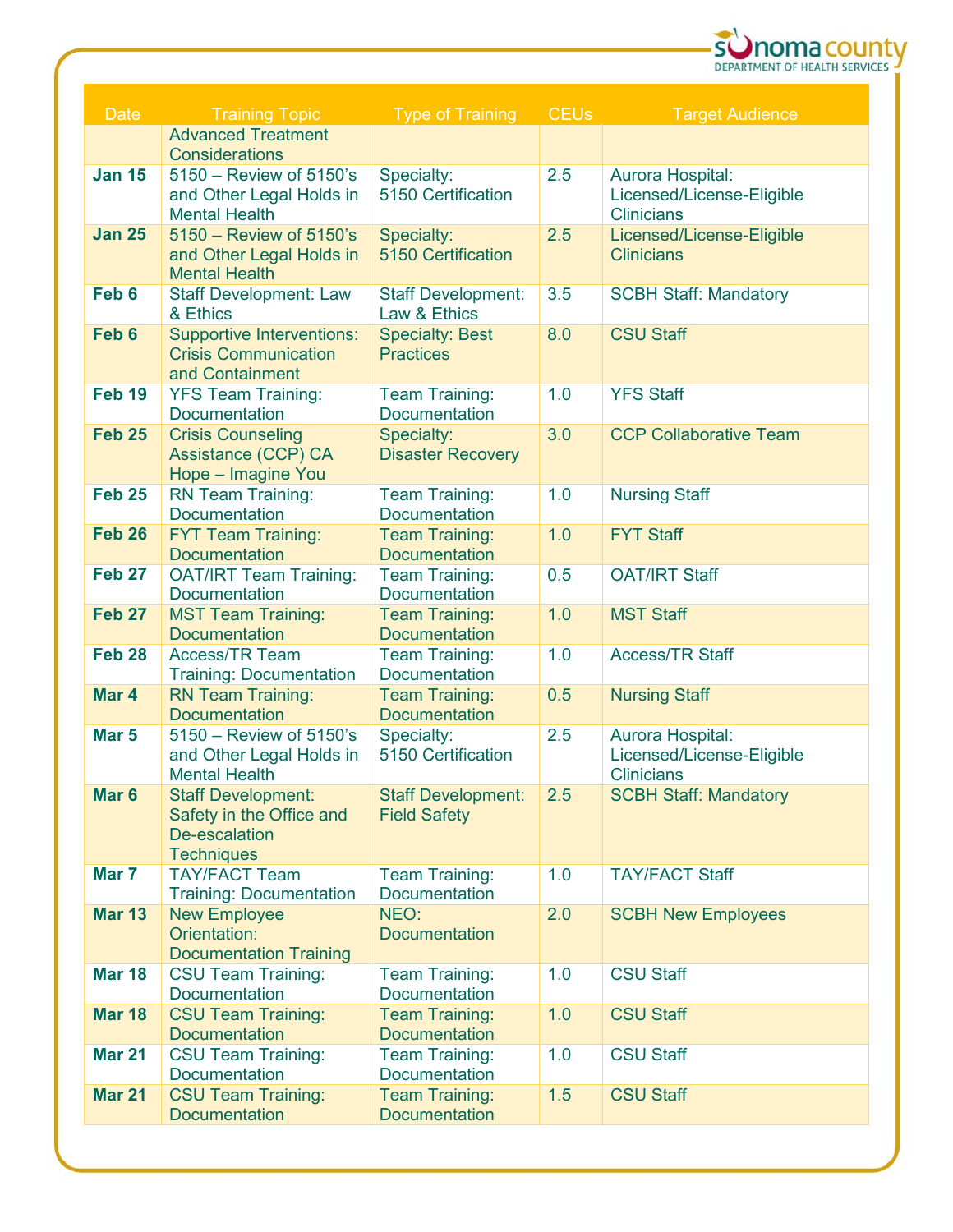

| <b>Mar 21</b><br><b>HUB Team Training:</b><br><b>Team Training:</b><br><b>HUB Staff</b><br>1.5<br>Documentation<br><b>Documentation</b><br>5150 - Review of 5150's<br>2.5<br>Apr <sub>2</sub><br>Specialty:<br>Licensed/License-Eligible<br>5150 Certification<br><b>Clinicians</b><br>and Other Legal Holds in<br><b>Mental Health</b><br>Apr <sub>2</sub><br>1.0<br><b>YFS Staff</b><br><b>YFS Team Training:</b><br><b>Team Training:</b><br><b>Documentation</b><br><b>Documentation</b><br>2.0<br>Apr 3<br><b>Staff Development:</b><br><b>Staff Development:</b><br><b>SCBH Clinical Staff: Mandatory</b><br><b>Suicide Risk Assessment</b><br><b>Best-Practices</b><br>and Safety Planning |
|---------------------------------------------------------------------------------------------------------------------------------------------------------------------------------------------------------------------------------------------------------------------------------------------------------------------------------------------------------------------------------------------------------------------------------------------------------------------------------------------------------------------------------------------------------------------------------------------------------------------------------------------------------------------------------------------------|
|                                                                                                                                                                                                                                                                                                                                                                                                                                                                                                                                                                                                                                                                                                   |
|                                                                                                                                                                                                                                                                                                                                                                                                                                                                                                                                                                                                                                                                                                   |
|                                                                                                                                                                                                                                                                                                                                                                                                                                                                                                                                                                                                                                                                                                   |
|                                                                                                                                                                                                                                                                                                                                                                                                                                                                                                                                                                                                                                                                                                   |
|                                                                                                                                                                                                                                                                                                                                                                                                                                                                                                                                                                                                                                                                                                   |
|                                                                                                                                                                                                                                                                                                                                                                                                                                                                                                                                                                                                                                                                                                   |
|                                                                                                                                                                                                                                                                                                                                                                                                                                                                                                                                                                                                                                                                                                   |
|                                                                                                                                                                                                                                                                                                                                                                                                                                                                                                                                                                                                                                                                                                   |
|                                                                                                                                                                                                                                                                                                                                                                                                                                                                                                                                                                                                                                                                                                   |
| 1.0<br><b>FACT Staff</b><br>Apr <sub>5</sub><br><b>Team Training:</b><br><b>FACT Team Training:</b><br><b>Documentation</b><br><b>Documentation</b>                                                                                                                                                                                                                                                                                                                                                                                                                                                                                                                                               |
| Apr 9<br><b>FYT Team Training:</b><br><b>Team Training:</b><br>1.5<br><b>FYT Staff</b>                                                                                                                                                                                                                                                                                                                                                                                                                                                                                                                                                                                                            |
| <b>Documentation</b><br><b>Documentation</b>                                                                                                                                                                                                                                                                                                                                                                                                                                                                                                                                                                                                                                                      |
| <b>Apr 10</b><br><b>CMHC Team Training:</b><br>1.0<br><b>Team Training:</b><br><b>CMHC Staff</b>                                                                                                                                                                                                                                                                                                                                                                                                                                                                                                                                                                                                  |
| Documentation<br><b>Documentation</b>                                                                                                                                                                                                                                                                                                                                                                                                                                                                                                                                                                                                                                                             |
| 1.5<br>Apr 11<br><b>HUB Team Training:</b><br><b>HUB Staff</b><br><b>Team Training:</b>                                                                                                                                                                                                                                                                                                                                                                                                                                                                                                                                                                                                           |
| <b>Documentation</b><br><b>Documentation</b><br>8.0<br><b>Apr 15</b><br><b>Crisis Intervention</b><br>Specialty:<br>Sonoma County Law                                                                                                                                                                                                                                                                                                                                                                                                                                                                                                                                                             |
| <b>Crisis Intervention</b><br>Enforcement<br>Training (CIT)                                                                                                                                                                                                                                                                                                                                                                                                                                                                                                                                                                                                                                       |
| <b>Crisis Intervention</b><br>8.0<br><b>Apr 16</b><br>Specialty:<br><b>Sonoma County Law</b>                                                                                                                                                                                                                                                                                                                                                                                                                                                                                                                                                                                                      |
| <b>Crisis Intervention</b><br>Enforcement<br>Training (CIT)                                                                                                                                                                                                                                                                                                                                                                                                                                                                                                                                                                                                                                       |
| <b>Apr 16</b><br>1.0<br><b>CSU Staff</b><br><b>CSU Team Training:</b><br><b>Team Training:</b>                                                                                                                                                                                                                                                                                                                                                                                                                                                                                                                                                                                                    |
| Documentation<br><b>Documentation</b>                                                                                                                                                                                                                                                                                                                                                                                                                                                                                                                                                                                                                                                             |
| <b>Apr 16</b><br><b>CSU Team Training:</b><br>1.0<br><b>CSU Staff</b><br><b>Team Training:</b><br><b>Documentation</b><br><b>Documentation</b>                                                                                                                                                                                                                                                                                                                                                                                                                                                                                                                                                    |
| 8.0<br>Apr 17<br><b>Crisis Intervention</b><br>Specialty:<br>Sonoma County Law                                                                                                                                                                                                                                                                                                                                                                                                                                                                                                                                                                                                                    |
| <b>Crisis Intervention</b><br>Enforcement<br>Training (CIT)                                                                                                                                                                                                                                                                                                                                                                                                                                                                                                                                                                                                                                       |
| <b>Crisis Intervention</b><br>Apr 18<br>Specialty:<br>8.0<br><b>Sonoma County Law</b>                                                                                                                                                                                                                                                                                                                                                                                                                                                                                                                                                                                                             |
| <b>Crisis Intervention</b><br>Enforcement<br>Training (CIT)                                                                                                                                                                                                                                                                                                                                                                                                                                                                                                                                                                                                                                       |
| 1.0<br>Apr 21<br><b>CSU Team Training:</b><br><b>CSU Staff</b><br><b>Team Training:</b>                                                                                                                                                                                                                                                                                                                                                                                                                                                                                                                                                                                                           |
| <b>Documentation</b><br><b>Documentation</b><br>1.0<br>Apr 22<br><b>CSU Team Training:</b><br><b>CSU Staff</b><br><b>Team Training:</b>                                                                                                                                                                                                                                                                                                                                                                                                                                                                                                                                                           |
| <b>Documentation</b><br><b>Documentation</b>                                                                                                                                                                                                                                                                                                                                                                                                                                                                                                                                                                                                                                                      |
| Apr 23<br>1.0<br><b>CSU Staff</b><br><b>CSU Team Training:</b><br><b>Team Training:</b>                                                                                                                                                                                                                                                                                                                                                                                                                                                                                                                                                                                                           |
| <b>Documentation</b><br><b>Documentation</b>                                                                                                                                                                                                                                                                                                                                                                                                                                                                                                                                                                                                                                                      |
| 5150 - Review of 5150's<br>2.5<br><b>Apr 25</b><br>Specialty:<br>Licensed/License-Eligible                                                                                                                                                                                                                                                                                                                                                                                                                                                                                                                                                                                                        |
| 5150 Certification<br>and Other Legal Holds in<br><b>Clinicians</b><br><b>Mental Health</b>                                                                                                                                                                                                                                                                                                                                                                                                                                                                                                                                                                                                       |
| Apr 26<br>AMSR: Assessing and<br>6.0<br><b>Behavioral Health Professionals</b><br>Specialty:                                                                                                                                                                                                                                                                                                                                                                                                                                                                                                                                                                                                      |
| <b>Suicide</b><br><b>Managing Suicide Risk</b>                                                                                                                                                                                                                                                                                                                                                                                                                                                                                                                                                                                                                                                    |
| Assessment &                                                                                                                                                                                                                                                                                                                                                                                                                                                                                                                                                                                                                                                                                      |
| Intervention                                                                                                                                                                                                                                                                                                                                                                                                                                                                                                                                                                                                                                                                                      |
| 1.0<br><b>CSU Staff</b><br>Apr 26<br><b>CSU Team Training:</b><br><b>Team Training:</b>                                                                                                                                                                                                                                                                                                                                                                                                                                                                                                                                                                                                           |
| <b>Documentation</b><br><b>Documentation</b><br><b>YFS Team Training:</b><br>0.5<br><b>YFS Staff</b><br><b>Team Training:</b><br><b>Apr 30</b>                                                                                                                                                                                                                                                                                                                                                                                                                                                                                                                                                    |
| <b>Documentation</b><br><b>Documentation</b>                                                                                                                                                                                                                                                                                                                                                                                                                                                                                                                                                                                                                                                      |
| May 1<br><b>Staff Development:</b><br>2.0<br><b>Staff Development:</b><br><b>SCBH Staff: Mandatory</b>                                                                                                                                                                                                                                                                                                                                                                                                                                                                                                                                                                                            |
| <b>LGBTQ Mental Health</b><br>Cultural                                                                                                                                                                                                                                                                                                                                                                                                                                                                                                                                                                                                                                                            |
| <b>Training</b><br><b>Responsiveness</b>                                                                                                                                                                                                                                                                                                                                                                                                                                                                                                                                                                                                                                                          |